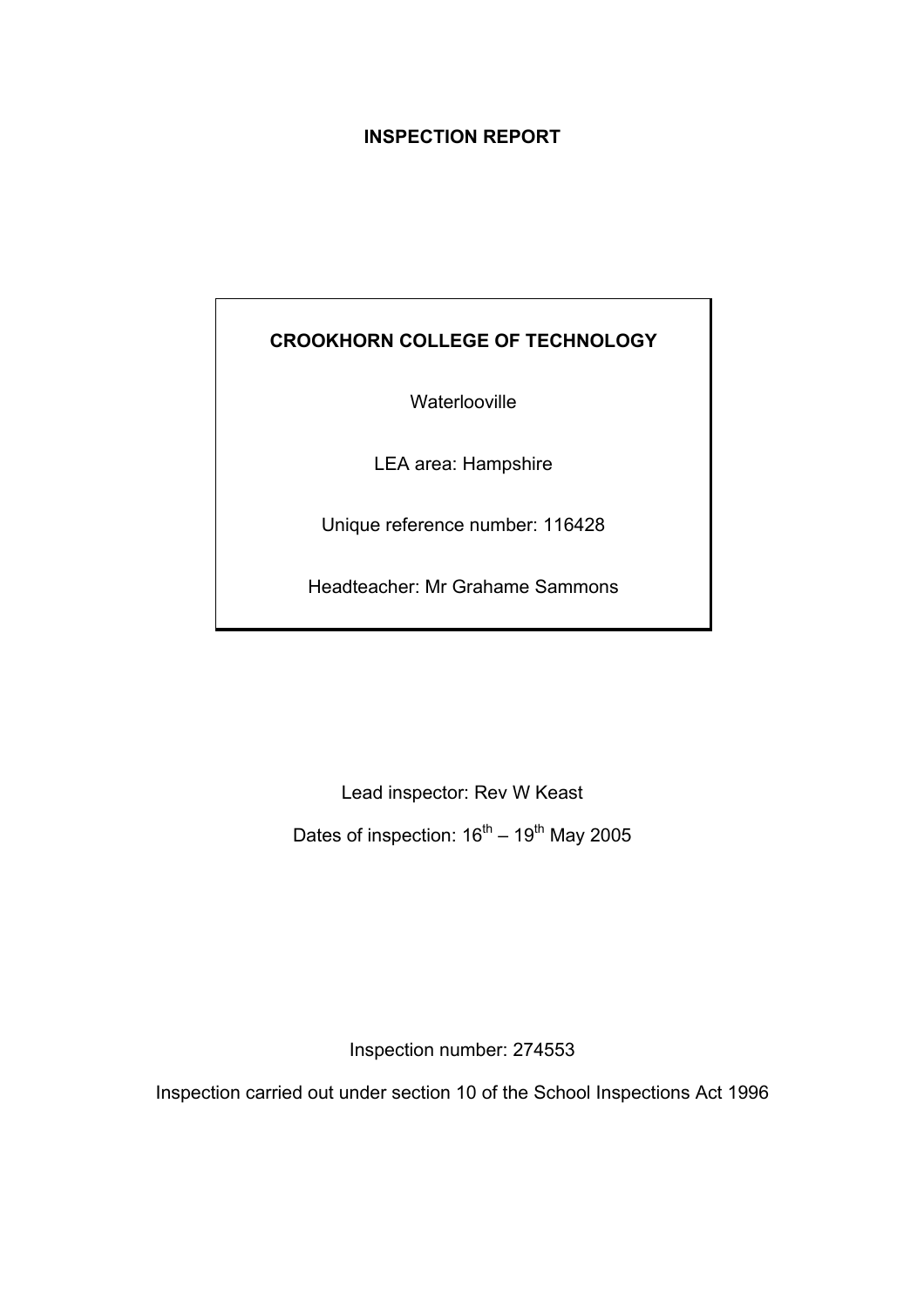© Crown copyright 2005

This report may be reproduced in whole or in part for non-commercial educational purposes, provided that all extracts quoted are reproduced verbatim without adaptation and on condition that the source and date thereof are stated.

Further copies of this report are obtainable from the college. Under the School Inspections Act 1996, the college must provide a copy of this report and/or its summary free of charge to certain categories of people. A charge not exceeding the full cost of reproduction may be made for any other copies supplied.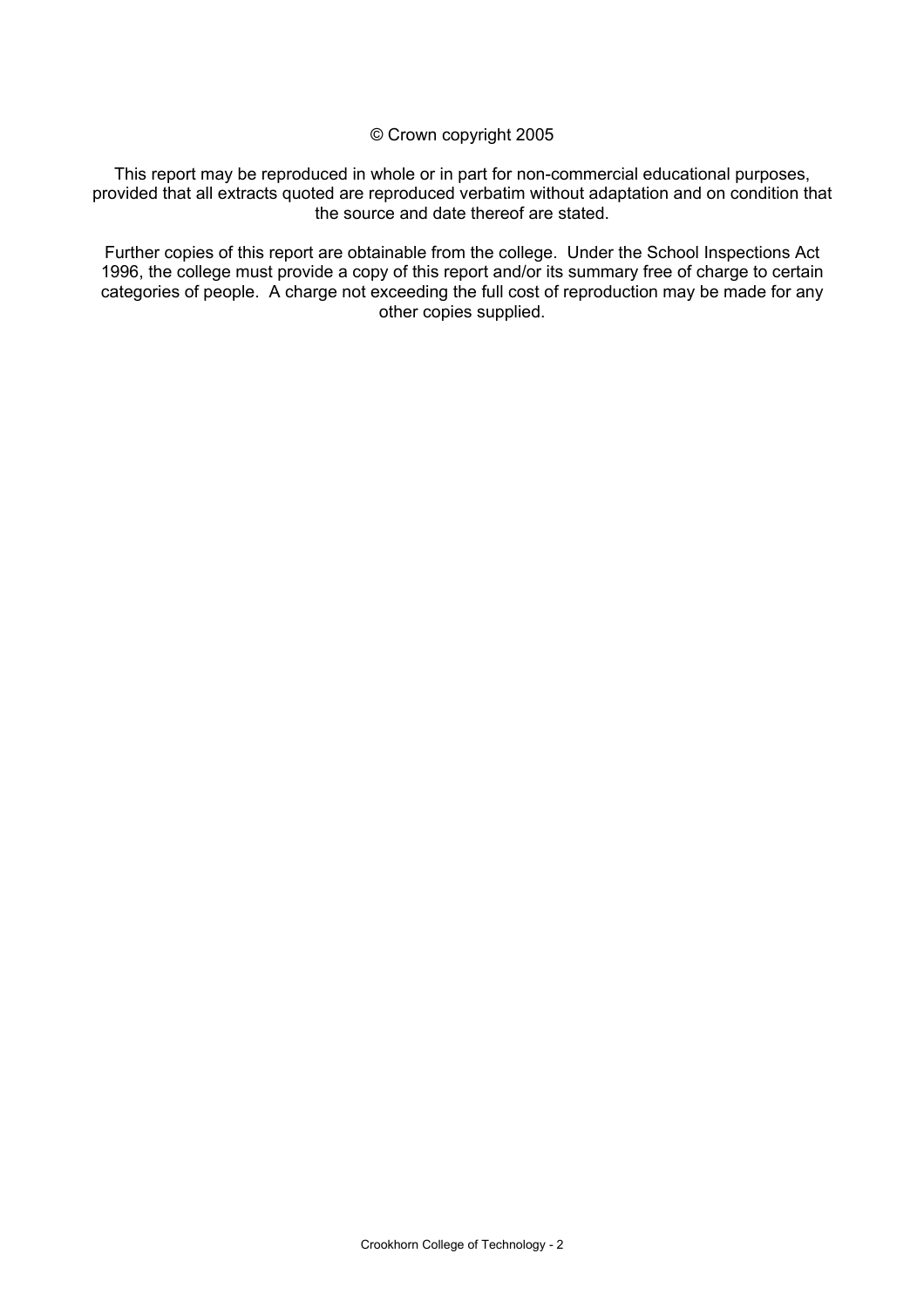# **INFORMATION ABOUT THE COLLEGE**

| Type of school:                                       | Comprehensive                        |
|-------------------------------------------------------|--------------------------------------|
| School category:                                      | Community                            |
| Age range of students:                                | $11 - 16$                            |
| Gender of students:                                   | Mixed                                |
| Number on roll:                                       | 883                                  |
| College address:                                      | Stakes Hill Road<br>Waterlooville    |
| Postcode:                                             | Hampshire<br><b>PO7 5UD</b>          |
| Telephone number:                                     | 02392 251120                         |
| Fax number:                                           | 02392 230310                         |
| Appropriate authority:<br>Name of chair of governors: | The governing body<br>Mr V Petherick |
| Date of previous inspection:                          | 11 <sup>th</sup> October 1999        |

# **CHARACTERISTICS OF THE COLLEGE**

Crookhorn College of Technology is an average size comprehensive school for students aged 11 to 16. It gained technology college status in 2004. The college is in competition for students in an area which has a surplus of places. Students come from areas within which there is significant economic deprivation. Their attainment when they come to the college is below average, with proportionally fewer of the highest-attaining students compared with the national distribution. The majority of students are white British and there are no traveller children or refugees. This profile reflects the area. The number of students for whom English is an additional language is low and a very small number of these is at an early stage of learning English. The proportion of students joining or leaving during the course of a year is average. Currently, an above average proportion of the students is identified as having special educational needs with a below average proportion having a statement of these needs. The identified needs of those students with a statement, or for whom the college seeks support of outside agencies, relate to specific learning difficulty (dyslexia), moderate learning difficulties and social, emotional and behavioural difficulties in equal measure.

The college holds Investor in People, School Achievement and Healthy School Awards and has just had its Charter Mark and Investors in Careers Awards, re-accredited.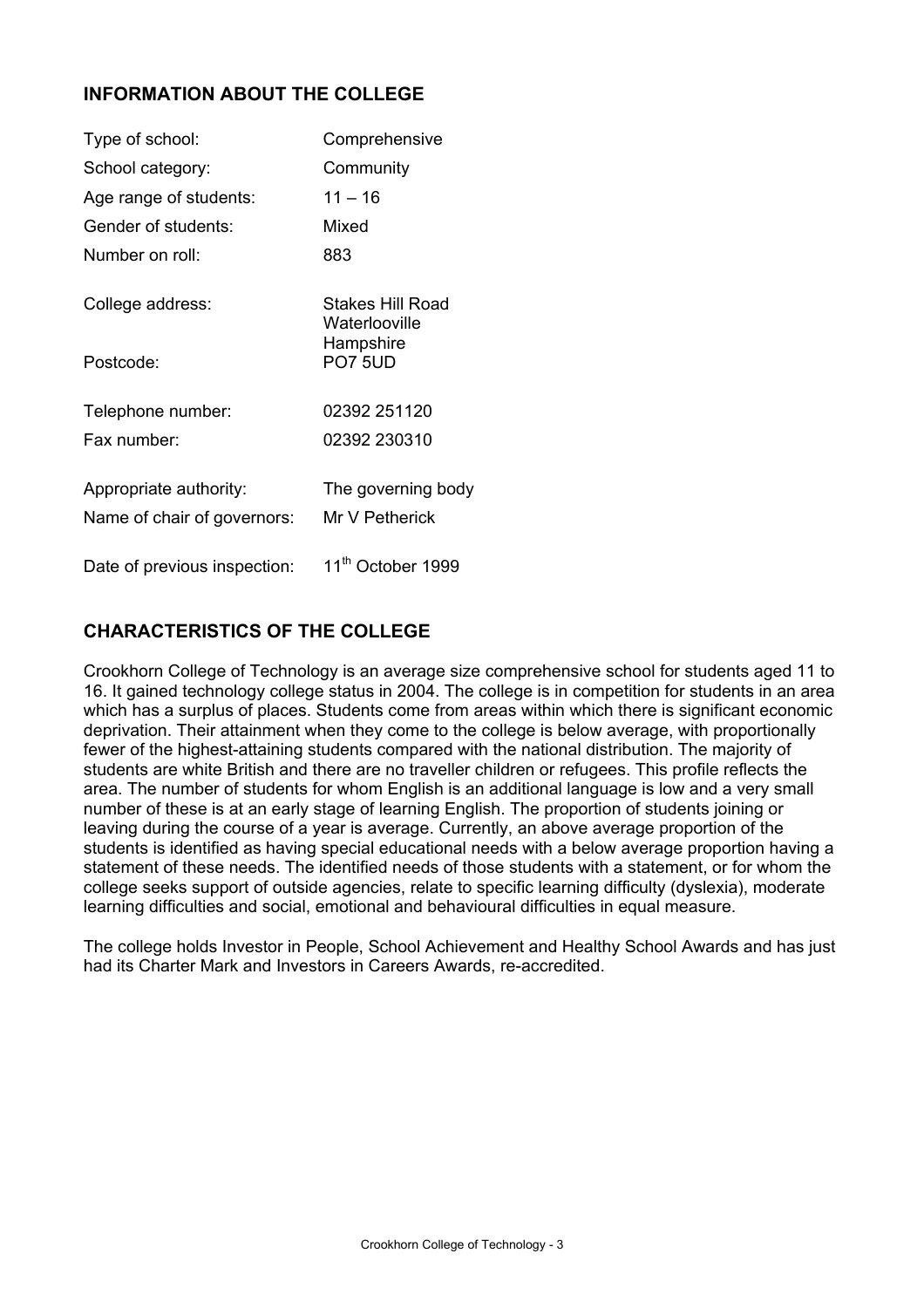# **INFORMATION ABOUT THE INSPECTION TEAM**

| Members of the inspection team |             |                | <b>Subject responsibilities</b>                          |
|--------------------------------|-------------|----------------|----------------------------------------------------------|
| 1522                           | W Keast     | Lead inspector |                                                          |
| 19653                          | L Dickson   | Lay inspector  |                                                          |
| 2447                           | F Mikdadi   | Team inspector | English; English as an additional<br>language            |
| 18178                          | I Matthews  | Team inspector | Mathematics; information and<br>communication technology |
| 30433                          | C Corp      | Team inspector | Science                                                  |
| 32367                          | J Pike      | Team inspector | Art and design                                           |
| 31238                          | G Clubb     | Team inspector | Design and technology                                    |
| 33018                          | A Read      | Team inspector | Geography; religious education                           |
| 27226                          | R Cribb     | Team inspector | History; special educational needs                       |
| 34089                          | R Gaff      | Team inspector | Modern foreign languages                                 |
| 7926                           | J Bowden    | Team inspector | Physical education                                       |
| 11746                          | R Coulthard | Team inspector | Music                                                    |
| 24142                          | S Argyle    | Team inspector | Citizenship                                              |
| 33448                          | J Wye       | Team inspector | Engineering                                              |

The inspection contractor was:

### **e-Qualitas Limited**

**Langshaw**  Pastens Road Limpsfield Chart Oxted Surrey RH8 0RE

Any concerns or complaints about the inspection or the report should be made initially to the inspection contractor. The procedures are set out in the leaflet *'Complaining about Ofsted Inspections'*, which is available from Ofsted Publications Centre (telephone 07002 637833) or Ofsted's website (www.oftsed.gov.uk).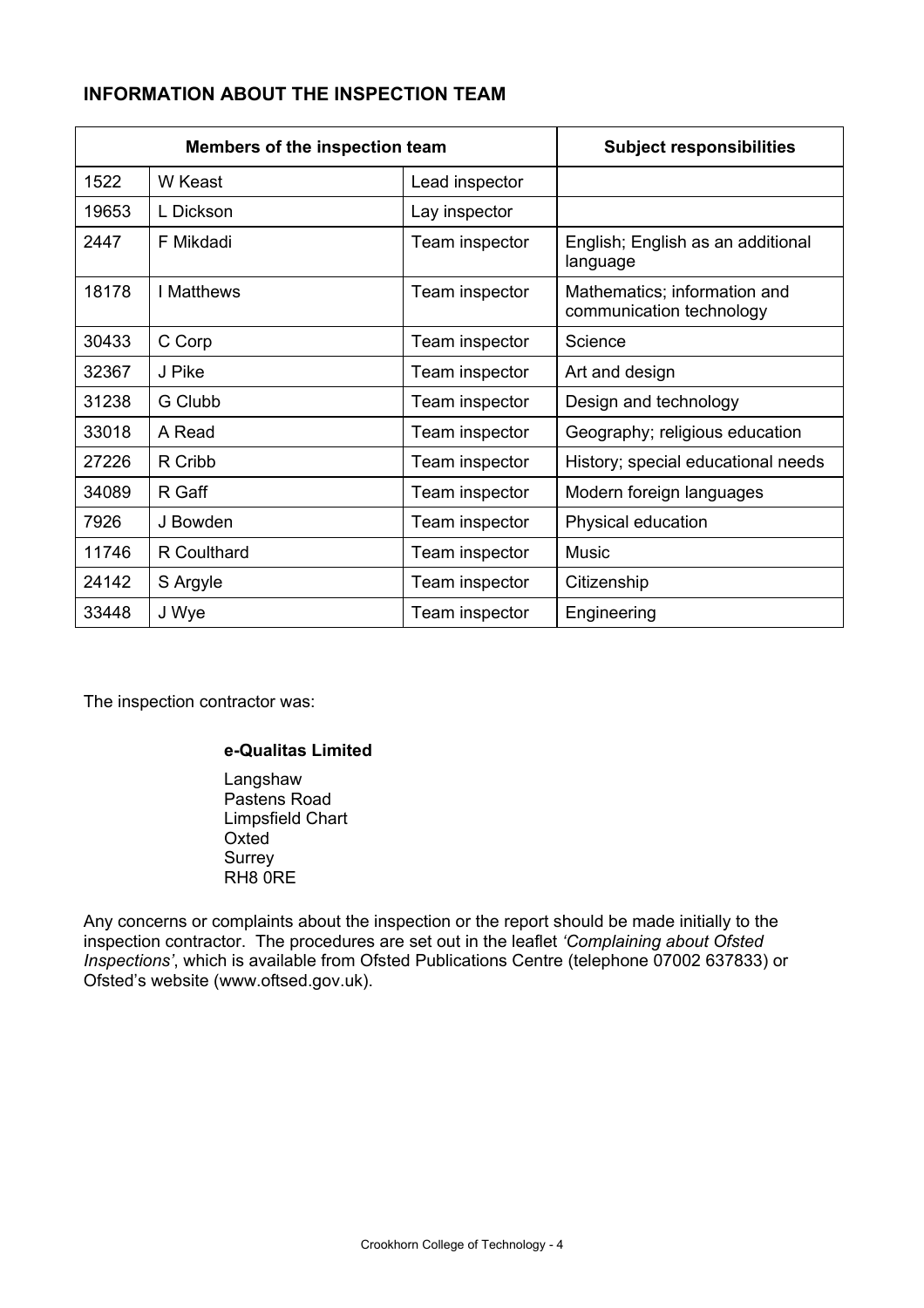# **REPORT CONTENTS**

|                                                                                                                                    | Page |
|------------------------------------------------------------------------------------------------------------------------------------|------|
| <b>PART A: SUMMARY OF THE REPORT</b>                                                                                               | 6    |
| <b>PART B: COMMENTARY ON THE MAIN INSPECTION FINDINGS</b>                                                                          |      |
| <b>STANDARDS ACHIEVED BY STUDENTS</b>                                                                                              | 8    |
| Standards achieved in subjects and courses                                                                                         |      |
| Students' attitudes, values and other personal qualities                                                                           |      |
| <b>QUALITY OF EDUCATION PROVIDED BY THE COLLEGE</b>                                                                                | 13   |
| Teaching and learning<br>The curriculum<br>Care, guidance and support<br>Partnership with parents, other schools and the community |      |
| <b>LEADERSHIP AND MANAGEMENT</b>                                                                                                   | 19   |
| <b>OTHER SPECIFIED FEATURES</b>                                                                                                    | 20   |
| <b>PART C: THE QUALITY OF EDUCATION IN SUBJECTS AND COURSES</b><br><b>SUBJECTS AND COURSES IN KEY STAGES 3 and 4</b>               | 22   |
| <b>PART D: SUMMARY OF THE MAIN INSPECTION JUDGEMENTS</b>                                                                           | 42   |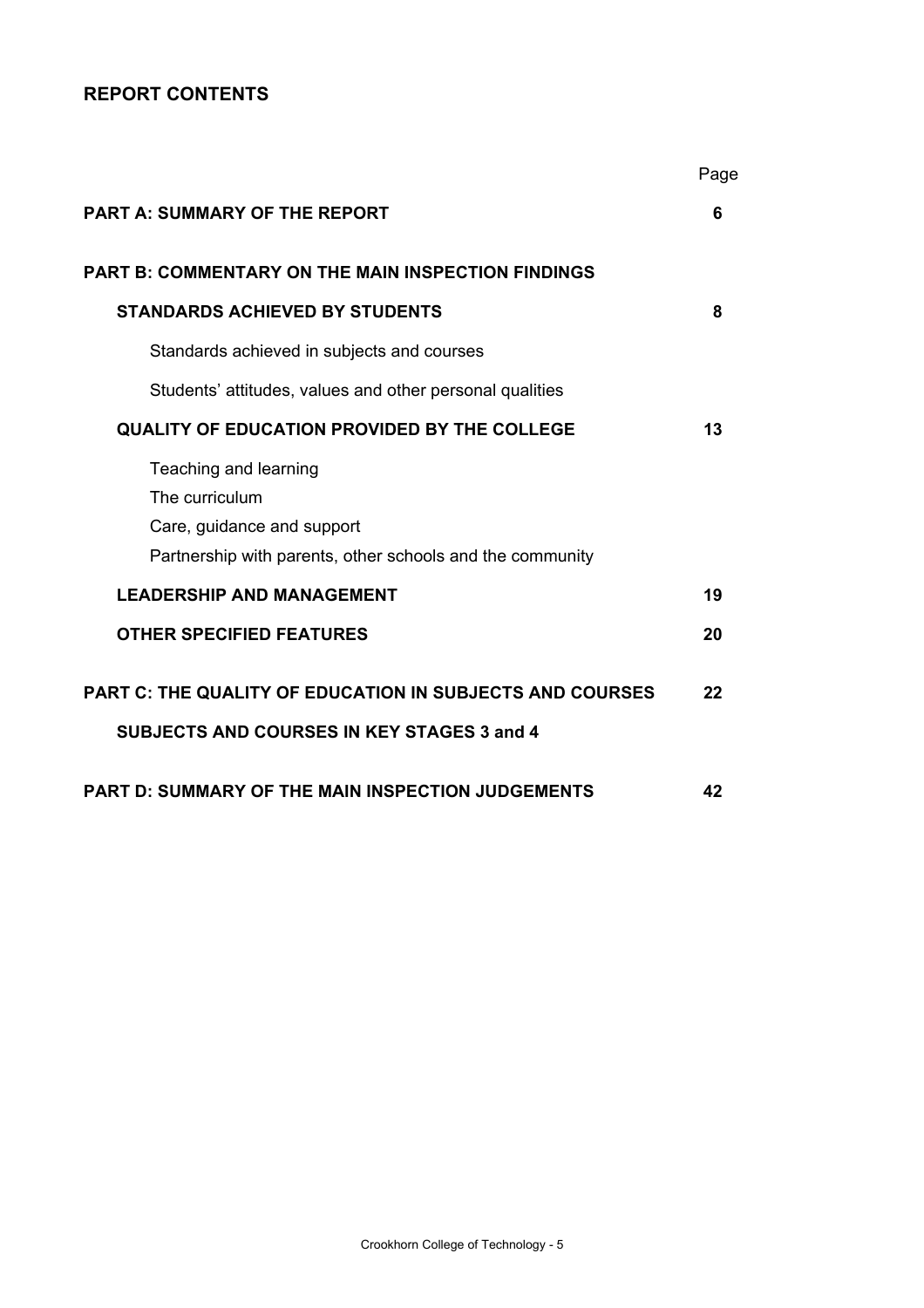# **PART A: SUMMARY OF THE REPORT**

### **OVERALL EVALUATION**

**Crookhorn College of Technology is a sound school**. It provides a satisfactory quality of education for its students. Attainment on entry is below average but results at the end of Year 11, in 2004, were broadly average. Results at the end of Year 9, in 2004, were above those of similar schools. Current standards are below average in Year 9 and average in Year 11. Students' achievement, overall, is satisfactory. Leadership and management are good. Students' attitudes are satisfactory, overall, but unsatisfactory in Years 7 to 9. Behaviour around the college is good but a significant minority of students do not behave well in lessons. The college provides sound value for money.

The college's main strengths and weaknesses are

- Many staff are teaching well in difficult circumstances but the behaviour management skills of some newer teachers are ineffective with a significant minority of students
- Students are very well cared for, and guidance and support are good
- Leadership and management are generating improvement
- Good classroom practice, for example in assessment and monitoring of individual students' progress, is inconsistent across the college
- Provision, overall, in music and citizenship is unsatisfactory
- Extra-curricular learning opportunities, accommodation and learning resources are good and support students' achievement well

Since the previous inspection the key issues, relating to curriculum planning and outcomes in history, have been resolved effectively and the college is well on the way to resolving the separation of vehicular and pedestrian traffic. The college has recently achieved technology college status. However, not only has the headteacher changed but so has a large part of the management team and a large proportion of staff. The college is just emerging from nearly two years of staffing difficulties. **Within this context, the college has made satisfactory progress**.

#### **STANDARDS ACHIEVED**

|                                                                                | similar schools<br>all schools |      |      |      |
|--------------------------------------------------------------------------------|--------------------------------|------|------|------|
| Performance in GCSE/GNVQ examinations at<br>the end of Year 11, compared with: | 2002                           | 2003 | 2004 | 2004 |
|                                                                                |                                |      |      |      |

*Key: A - well above average; B – above average; C – average; D – below average; E – well below average Similar schools are those whose pupils attained similarly at the end of Year 9.* 

**Students' achievement is satisfactory**. Results, in 2004, in the national assessment at the end of Year 9 were below average for all schools but above average, overall, for similar schools. English and mathematics results were above similar school averages while science results were average. The trend in results at this age is in line with the national, upward trend. Current standards in Year 9 are below average overall. They are average in English, mathematics, history, modern foreign languages and physical education. Students' achievement is satisfactory. Students are achieving well in English, geography, history and physical education but are underachieving in music where too much teaching has been unsatisfactory.

GCSE subject results, in 2004, were broadly average in many subjects despite greater than national proportions of the year group being entered. They were significantly above average in English literature and significantly below in art and design, business studies, design and technology, history, geography and physical education. The average total point score trend is downward but the 2004 results were an improvement on those in 2003. The proportion of students gaining five or more grades A\* to C and students' average point score for their best eight subjects have rising trends. Current standards in Year 11 are average and students are achieving well overall and in most subjects. Students achieve very well in music. The achievement of students with special educational needs is satisfactory and gifted and talented students achieve well, particularly in Years 10 and 11. The small number of students for whom English is an additional language achieve well as they rapidly develop language competence.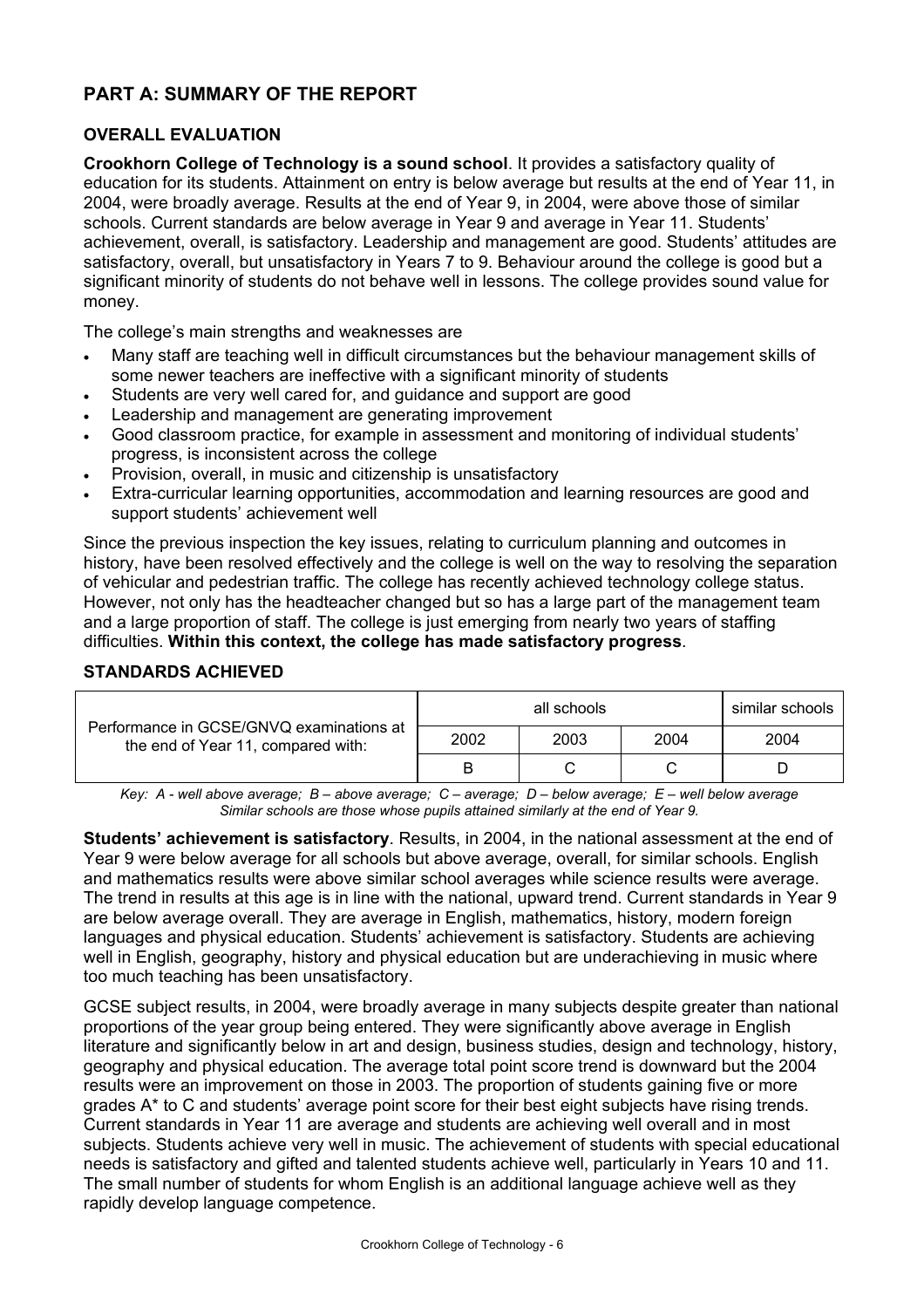**Students' personal qualities, including their social, moral, spiritual and cultural development are satisfactory**. Students' attitudes are satisfactory overall, but unsatisfactory in Years 7 to 9. Behaviour overall is satisfactory and is good around the college and at break times. Attendance and unauthorised absences are close to the national average. The college works hard to ensure this.

### **QUALITY OF EDUCATION**

### **The college provides a satisfactory quality of education**.

**Teaching and learning are satisfactory overall**. Much teaching is good, and it is good, overall, in Years 10 and 11. Teachers use their good subject expertise to plan interesting lessons with a variety of tasks and activities. In good teaching, these engage and motivate students so they learn well. A significant minority of students have reacted adversely to staffing changes and recruitment difficulties in the last two years. Some newer staff have difficulty managing the attitudes and behaviour of these students effectively, particularly in Years 7 to 9. The curriculum satisfactorily meets students' needs with good supporting resources and a good range of extra-curricular opportunities. Arrangements for students' care and welfare are very good, with good support and guidance. Links with parents are satisfactory and those with the community and other schools and colleges are good.

### **LEADERSHIP AND MANAGEMENT**

**Leadership and management are good**. The college is led well by the headteacher and other key staff carry out their leadership responsibilities well, often providing a clear vision for their subject or area. Management of the college is good. Governance is good. Members of the governing body are loyal to the college and work hard on its behalf. However they have not ensured the requirement of a daily act of collective worship.

### **PARENTS' AND STUDENTS' VIEWS OF THE COLLEGE**

The response to the college, of the comparatively small number of parents who returned questionnaires or attended the parents' meeting, was positive. Parents felt their children were making good progress, that teaching was good and teachers were fair, expected hard work and helped students to mature. They expressed concern over behaviour of some students, a concern which inspectors share. Overall, students were positive about their college. They liked the college, felt they were taught well, trusted and expected to work hard. They were more critical than their parents of their behaviour. While saying that there was bullying and harassment, subsequent discussion with many students indicated that it was not seen as an issue, with reported instances being resolved.

### **IMPROVEMENTS NEEDED**

The most important things the college should do to improve are

- Reduce the impact of the minority of students' poor attitudes and behaviour
- Identify good practice and weaknesses in teaching and then improve its consistency
- Develop a closer link between college and subject targets and more rigorously monitor individuals' progress towards these
- Improve music provision in Years 7 to 9
- Fully meet requirements in citizenship

and, to meet statutory requirements

• Provide a daily act of collective worship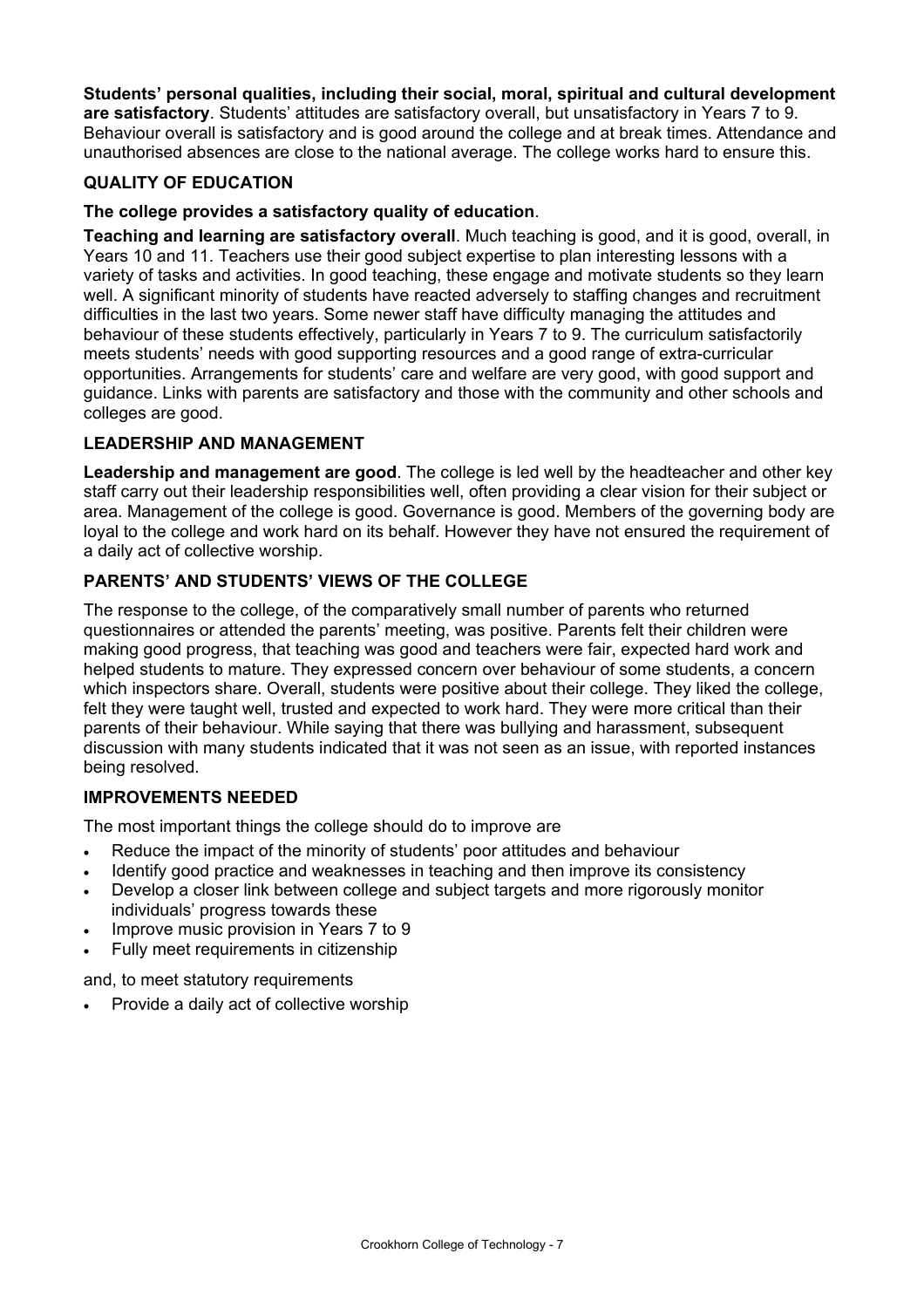# **PART B: COMMENTARY ON THE INSPECTION FINDINGS**

# **STANDARDS ACHIEVED BY STUDENTS**

### **Standards achieved in subjects and courses**

Results, in 2004, in national examinations at the end of Year 9 were below average and at the end of Year 11 were average. Year 9 results, in 2004, were above those of similar schools. Current standards in Year 9 are below average and in Year 11 are, overall, average. Achievement in Year 9 is satisfactory and, in Year 11, students are achieving well.

#### **Main strengths and weaknesses**

- In 2004, Year 9 students gained better results and made greater progress than students in similar schools
- In 2004, Year 11 students gained subject results which were broadly average despite more of the year group, than nationally, taking each examination
- Achievement in Years 7 to 9 has been adversely affected by students' attitudes and staffing instability
- Students are underachieving in music in Years 7 to 9 because there has been some unsatisfactory teaching
- The five-year trend in the average total point score gained by Year 11 students is downward whereas the trend in other indicators is upward

### **Commentary**

l

1. Students' attainment, on entry to the college, is below average and there is a smaller than national proportion of higher-attaining students. At the end of Year 9, in 2004, students' results were below the national average for all schools. The spread of levels that students gained showed fewer reaching the higher levels (Levels 6 and 7) and more gaining the lower and average levels (Levels 4 and 5) than nationally. This reflects the entry profile of attainment. In comparison with similar schools<sup>1</sup>, results in English and mathematics were above average and results in science were average and, overall, results were above average.

| Standards in: | College results | National results |
|---------------|-----------------|------------------|
| English       | 32.4 (37.4)     | 33.5(33.4)       |
| mathematics   | 34.6 (35.0)     | 35.7(35.4)       |
| science       | 31.9(34.0)      | 33.2(33.6)       |

#### *Standards in national tests at the end of Year 9 – average point scores in 2004*

*There were 185 pupils in the year group. Figures in brackets are for the previous year.* 

- 2. National information now allows the progress that each student made, from the end of Year 6 in 2001 to the end of Year 9 in 2004, to be calculated. When compared to the national figure, this gives an indicator of the overall progress of students, or what is referred to as the *value added* by the college. The 2004 cohort of students made similar progress to students nationally and better progress than students in similar schools.
- 3. On a year-by-year basis, subject results vary. Sometimes girls perform better than boys, and in other years the reverse happens. On average, over the last three years, boys have performed a little better than girls in mathematics while performance in English and science has been broadly similar. The trend in results, over the last five years, is in line with the gradually rising national trend.
- 4. Standards in the current Year 9 are below average overall. They are average in English, mathematics, modern foreign languages, history and physical education and below average in all other subjects. Students' overall achievement is satisfactory in relation to their attainment at the beginning of Year 7, and in most subjects. They are achieving well in English, geography, history and physical education but are underachieving in music where teaching has been unsatisfactory. Students' achievement in these early years is adversely affected by the poor attitudes to learning

 $1$  Schools whose pupils achieved an average point score of at least 26 but less than 27 in the Year 6 tests in 2001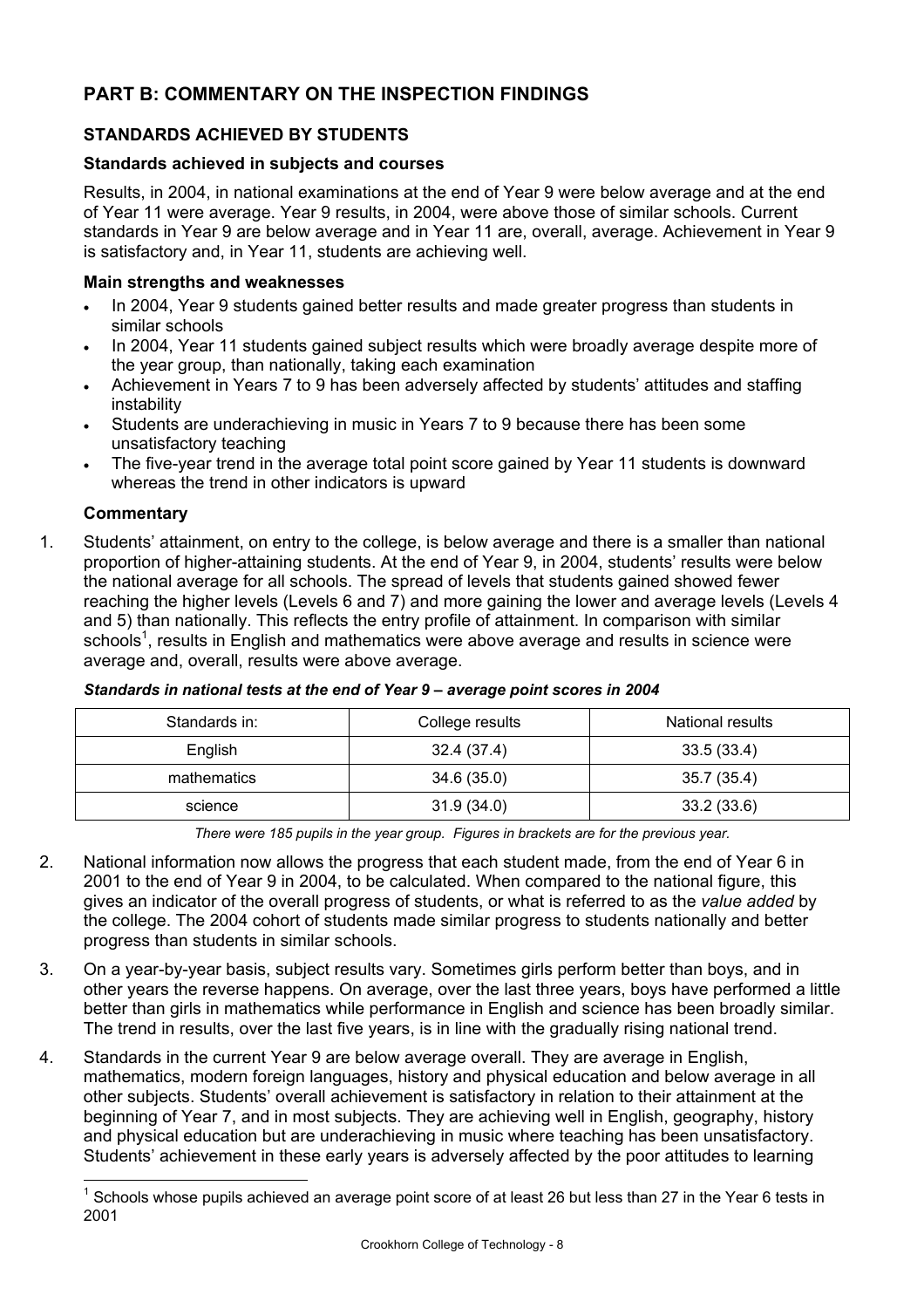shown by a significant minority of students which impedes their learning and that of others. The issue in history, identified in the previous report, has been very effectively tackled.

|                                                       | College results | <b>National results</b> |
|-------------------------------------------------------|-----------------|-------------------------|
| Percentage of students gaining 5 or more A*-C grades  | 45 (37)         | 52 (52)                 |
| Percentage of students gaining 5 or more A*-G grades  | 90(85)          | 89 (88)                 |
| Percentage of students gaining 1 or more A*-G grades  | 96 (96)         | 96 (96)                 |
| Average point score per student (best eight subjects) | 32.8(31.2)      | 34.9 (34.7)             |

### *Standards in GCSE/GNVQ examinations at the end of Year 11 in 2004*

*There were 186 pupils in the year group. The percentages include the equivalent GCSE grades obtained in GNVQ assessments. Figures in brackets are for the previous year.* 

- 5. There are many ways in which results at the end of Year 11 may be compared. The average total point score of students picks up the attainment of all students and will be potentially higher in schools where students are entered for more examinations. The capped average total point score includes the best eight results for each student regardless of the number of examinations taken. The proportion of students gaining five or more grades A<sup>\*</sup> to C is an indicator of how well the highestattaining students are doing and the five or more grades A\* to G measure now includes a requirement that these must include English and mathematics.
- 6. In 2004, both students' average total point score and their capped average total point score were average. The proportion of students gaining five or more grades A\* to C was below average while the proportion gaining five or more grades A\* to G was average. In comparison with similar schools<sup>2</sup>, these indicators were below or well below average. However, the college's results at the end of Year 9 in 2002 moved them from one group of similar schools into a higher one, but only just. The college results were above or well above the average of the schools in this previous group, a group in which the college had been placed for several previous years. The overall progress these students made, the value added by the college, from the beginning of Year 7 to the end of Year 11 was average, although the progress from the end of Year 9 was below average. The proportion of the highest (A\*/A) grades gained by students suggests that the higher-attaining students within the cohort have achieved well.
- 7. There was no significant difference between the performance of boys and girls, either in 2004 or on average over the last three years. The trend, over the last five years, in the average total point score is downward, although 2004 results showed a rise over the previous year. The trend in both the capped average point score and the proportion of students gaining five or more grades A\* to C is upwards.
- 8. Results in English, mathematics, science, communications studies (media studies and the performing arts), French and statistics were all broadly average even though, in each case, a greater proportion of the cohort of students was entered than was the case nationally. Results in art and design, business studies, design and technology, geography, history and physical education were significantly below average although, in all but art and design, the proportion of students that was entered was often significantly above the national proportion. English literature results were significantly above average although a smaller than average proportion of students was entered. Generally, there was little difference between the performance of boys and girls, although boys outperformed girls in communication studies, English literature and physical education. Overall, students' attainment in English literature, compared to their attainment in the other subjects, was significantly better than the national picture. Similarly, attainment in design and technology, history and geography, in comparison with the same students' attainment in their other subjects, was significantly below the national picture.
- 9. Current standards in Year 11 are average overall, and in most subjects. They are above average in English, mathematics and music, and below average in art and design, design and technology and information and communication technology (ICT). Staffing instability in the last two years has had an adverse impact on standards in these subjects. Overall, students in Year 11 are achieving well.

l

 $2$  Schools whose students' average point score in Year 9 was at least 33 but less than 36 in 2002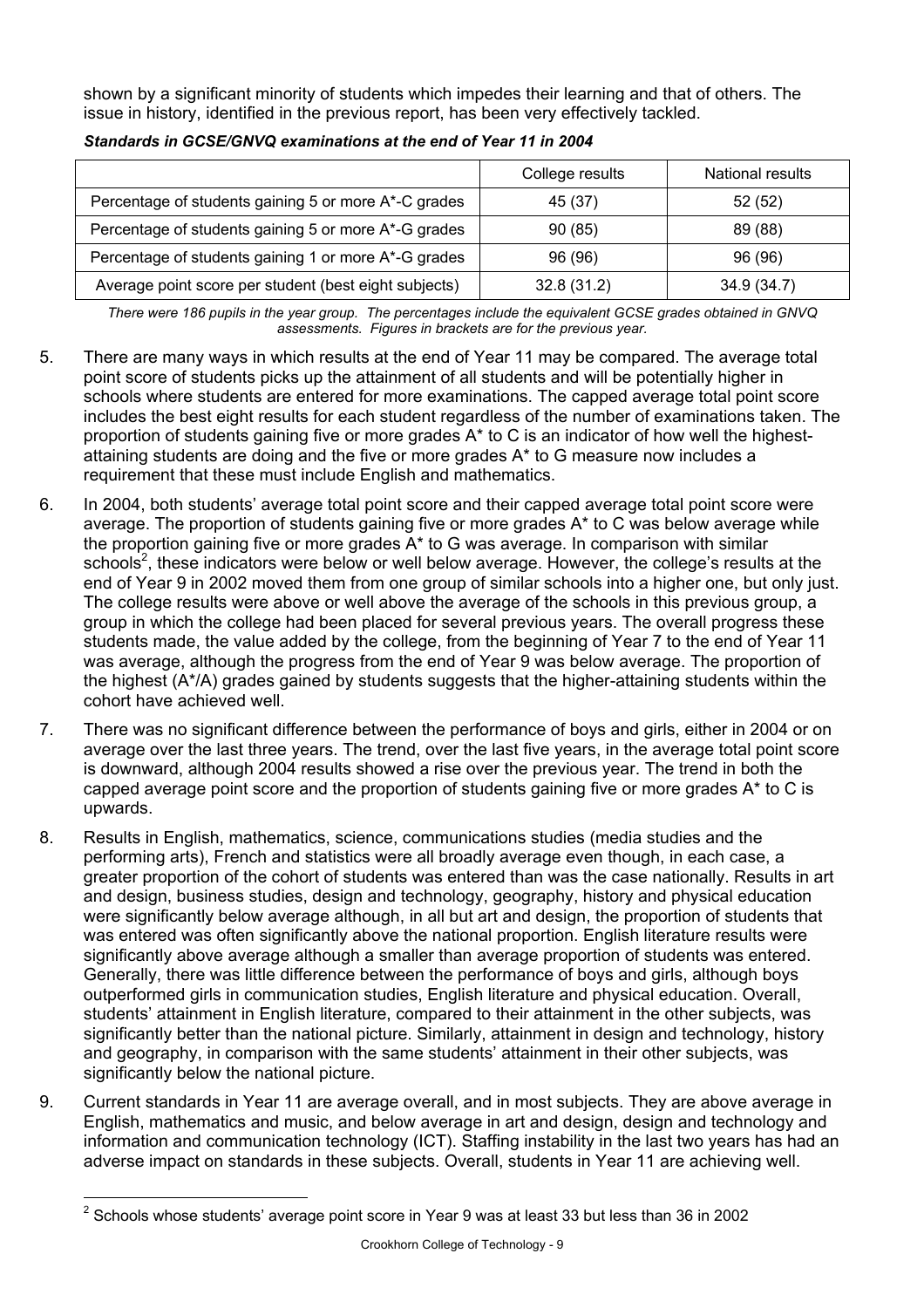They are achieving very well in music and satisfactorily in design and technology, ICT and modern foreign languages.

- 10. Students' competence in mathematics and ICT, and their literacy skills, are satisfactory.
- 11. Students with special educational needs make steady progress and their achievement is satisfactory. The very clear handbook, identifying teaching approaches and detailing the individual education plans, is often well used by teachers but work is not always sufficiently matched to students' needs so that, across all subjects, achievement is not consistent. The good level of support and the caring, sensitive work of the whole special needs team motivates students and recognises their successes well. This underpins the significant achievement of many of those students whose needs are considerable. The achievement of students who have been identified as gifted or talented, and higher-attaining students generally, is satisfactory in Years 7 to 9 and good in Years 10 and 11. Students for whom English is an additional language achieve well. They are able to follow their courses of study independently and, despite their need for support in English, they make good progress.

### **Students' attitudes, values and other personal qualities**

Overall, students' attitudes and behaviour are satisfactory, as is their spiritual, moral, social and cultural development. Attendance and punctuality are satisfactory.

#### **Main strengths and weaknesses**

- Students behave well around the college
- Many students show good levels of interest in learning particularly when teaching is good or better
- The unsatisfactory behaviour and attitudes of a minority of students disrupts their own learning and that of other students
- Relationships between staff and students are generally positive, but a small minority of students show a lack of common courtesy to some teachers and support staff

- 12. In their response to the pre-inspection questionnaire, students said that this was a good college to be at. They believed that they were taught well, were expected to work hard and were trusted. They were critical about students' behaviour and said that bullying did take place. Younger students were more positive in their response than older students. Students particularly liked the facilities available to them, both within subjects and on the campus overall. They disliked the impact that the behaviour of some of their peers had on learning and they would like more seating to be available around the site, particularly at lunchtimes.
- 13. In most lessons students behave well and show positive attitudes to their work. They particularly enjoy subjects such as English, physical education, or those which involve practical activities. However, a significant minority of students, particularly in the younger year groups, are immature, find it difficult to concentrate for long periods, and are generally unwilling to learn. They can ignore instructions and disrupt the lesson, despite the efforts of many staff, and this slows the learning of other students. The attitudes of these students often has the greatest effect in those classes where the staff are new to teaching or the college, or who do not use the college's behaviour management strategies consistently. More experienced or confident staff usually cope well with some able to transform the attitude of students through their high expectations and the positive relationships they build with students. In these lessons there is often an enthusiasm for learning, with students focused on their work and trying hard to achieve their best.
- 14. Students with English as an additional language have very good attitudes to their learning. They are keen to improve their English quickly in order to catch up with their peers. The result is that they work hard to maintain the same learning pace as everyone else. They form very good relationships with other students who in their turn are keen to help them improve their use of English. Consequently, these students are given a large number of opportunities to practise their spoken English. Students who are gifted and talented are well motivated. They respond particularly well in their GCSE courses and many attain at the higher levels because of this. The learning support team, the inclusion unit team, pastoral support team and mentors focus on building the self-esteem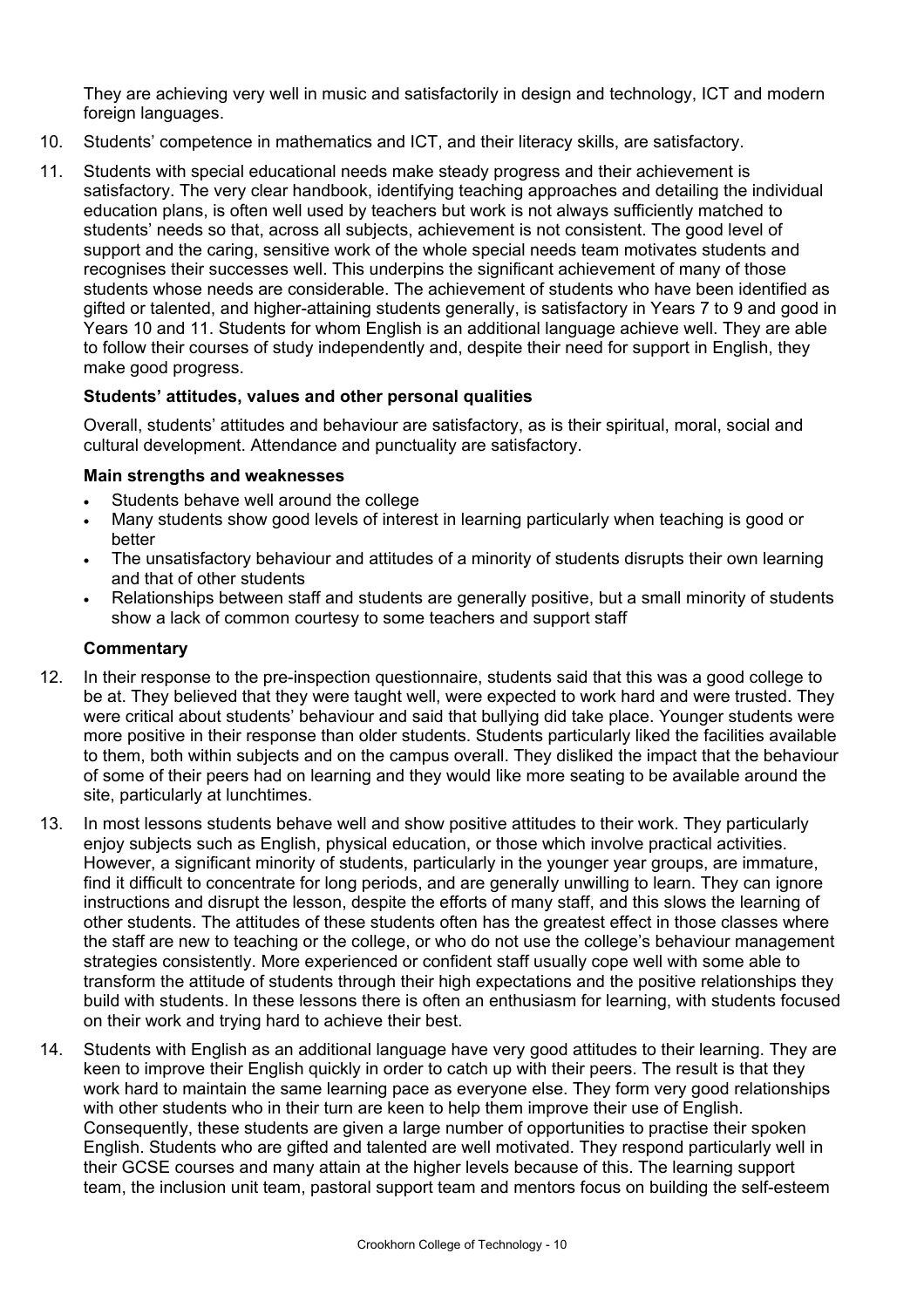of students with special educational needs. Their positive approach enables most to participate fully when they are supported in lessons.

15. Behaviour around the college is generally good, with students behaving sensibly when arriving at and leaving the site, and when moving between lessons. During assemblies they listen attentively when teachers are addressing them, and enter and leave the hall quietly. At break and lunchtimes there is a relaxed and sociable atmosphere. Relationships between most students, subject teachers and support staff are constructive and conducive to learning, especially where teachers make effective use of the college's code of behaviour. In the main, students show respect, but there are some students who show a blatant lack of courtesy in their interactions with staff.

| Categories used in the Annual School Census         | No of<br>students on<br>roll | Number of<br>fixed period<br>exclusions | Number of<br>permanent<br>exclusions |
|-----------------------------------------------------|------------------------------|-----------------------------------------|--------------------------------------|
| White - British                                     | 843                          | 124                                     | 6                                    |
| White – Irish                                       |                              | 0                                       | $\Omega$                             |
| White - any other White background                  | 6                            | 0                                       | $\mathbf{0}$                         |
| Mixed – White and Black Caribbean                   | 4                            | 0                                       | $\mathbf{0}$                         |
| Mixed - White and Black African                     |                              | 0                                       | $\Omega$                             |
| Mixed - White and Asian                             |                              | 0                                       | 0                                    |
| Mixed – any other mixed background                  | 3                            | 0                                       | $\Omega$                             |
| Asian or Asian British - Indian                     |                              | 0                                       | $\Omega$                             |
| Asian or Asian British - any other Asian background | $\overline{2}$               | $\Omega$                                | $\Omega$                             |
| Black or Black British - African                    |                              | 0                                       | 0                                    |
| Black or Black British – any other Black background | $\overline{2}$               | 0                                       | $\Omega$                             |
| Chinese                                             | 3                            | 0                                       | $\Omega$                             |
| Any other ethnic group                              |                              | 0                                       | $\Omega$                             |
| No ethnic group recorded                            | 14                           | 0                                       | 0                                    |

#### *Ethnic background of students Exclusions in the last college year*

*The table gives the number of exclusions, which may be different from the number of pupils excluded.*

- 16. The number of exclusions for last year was above average, as the college sought to reinforce its behavioural code, but has reduced within most year groups this academic year. The college uses exclusions appropriately and as a last resort when dealing with such difficulties as persistent disruptive behaviour or verbal abuse. The student inclusion unit is relatively new, and has the potential to make a good impact on behaviour. Early indications are that some difficult students who have spent time in the unit have improved their attitudes and behaviour and avoided the possibility of exclusion. During discussions, students said they felt secure and safe, and whilst acknowledging that bullying does occur, they stated that any incidents reported to the college are dealt with effectively.
- 17. The opportunities for students' personal development are satisfactory. The contribution made by subject departments is variable with particularly good practice in art, English and geography. Displays around the buildings acknowledge students' achievements and make them feel valued members of the college community. The personal, social and health education (PSHE) programme addresses important issues such as stereotyping, relationships and responsibility, and makes a positive contribution to students' personal development.
- 18. Opportunities for the development of spiritual awareness amongst students are unsatisfactory. Assemblies are well planned but those observed had little spiritual content and did not provide a daily act of collective worship. Registration periods deal with administrative matters, allow private conversations or promote individual reading. Few form tutors direct students to the *thought for the day*. Subjects such as art, drama and English provide good opportunities to explore feelings and an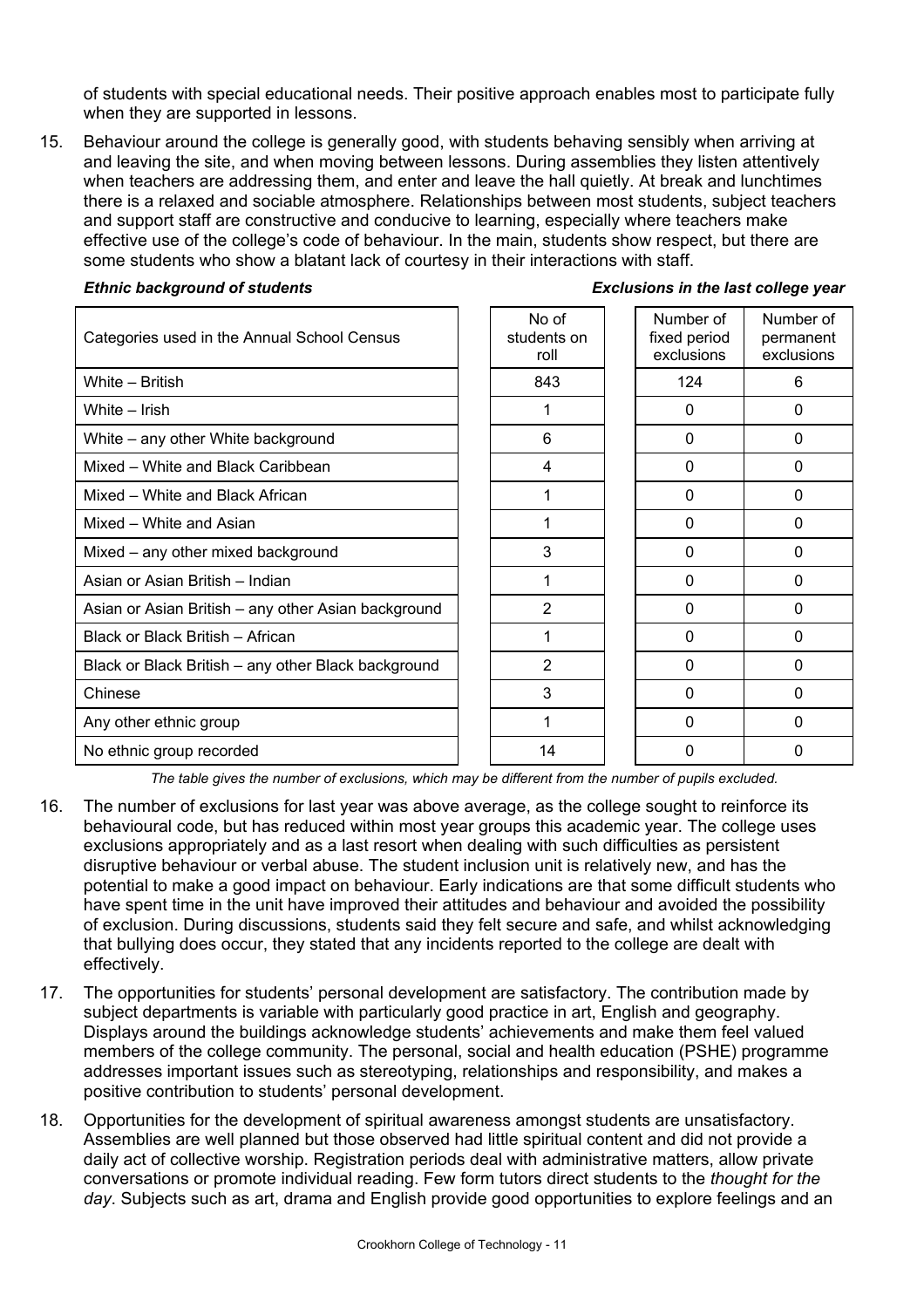understanding of self, but these are not generally planned and the college does not have a policy for promoting spiritual awareness across subjects.

- 19. Moral development is promoted satisfactorily. The college provides a good role model through its policies. This year, the concept of four *Cornerstones* of respect, achievement, responsibility and commitment, has been introduced to support the code of behaviour for the college community. Where these values are modelled and promoted effectively by staff, students respect the values and try hard to abide by them. The reinforcement of these values, however, is inconsistent, leaving some students with a feeling of indifference about them. In subjects such as geography, students explore ethical issues, for example the contrast between wealth and poverty in Brazil, and there is a strong emphasis on understanding fair trade and a commitment to recycling. Other issues, such as euthanasia, vegetarianism and abortion, are considered in religious education lessons.
- 20. Opportunities for social development are good. Although the overall provision for citizenship is unsatisfactory, there are good opportunities for some students to take an active role in the life of the college. Participation in the process of elections, representing their tutor group or year group on year or college councils, and volunteering and training as peer mentors, make important contributions to these students' development. All students have an opportunity to be involved in charitable fund raising. The prefect system and the appointment of head boy and girl help the college to function as a cohesive community and support students' development well. Drama productions and concerts, major events in college life, involve large numbers of students. Through residential trips, students learn to live and work co-operatively. The renewed emphasis on the house system is giving increased opportunity for students to take responsibility as house and team captains and inter-house competition further supports students' personal development. Students are encouraged, in some subjects, to work both independently and in small groups but in others the lack of opportunity limits their scope to develop independence.
- 21. Students have many opportunities to pursue their interests in aspects of British culture, both in lessons and clubs, especially music, drama and sport. Some subjects actively work to help students understand different cultures. In art, for example, students study works from a range of western and non-western cultures, and religious education raises students' awareness and develops their knowledge of a range of cultures and religions. Students have a satisfactory awareness and appreciation of Britain as a multicultural society.

| Authorised absence |            | Unauthorised absence |  |
|--------------------|------------|----------------------|--|
| College data       | , ,<br>. . | College data         |  |
| National data      | 6.9        | National data        |  |

### *Attendance in the latest complete reporting year (%)*

*The table gives the percentage of half days (sessions) missed through absence for the latest complete reporting year.*

22. Attendance and punctuality are satisfactory. The vast majority of students attend regularly and on time, and the college and education welfare service work closely to identify those who have attendance problems. Support is targeted to these individuals, with strategies put in place to encourage regular attendance. The number of students who are absent without good reason is broadly in line with other schools. The college has good systems in place to ensure good attendance and to follow up absences and detect truancy, and is rigorous in pursuing parents for a legitimate reason for their child's absence.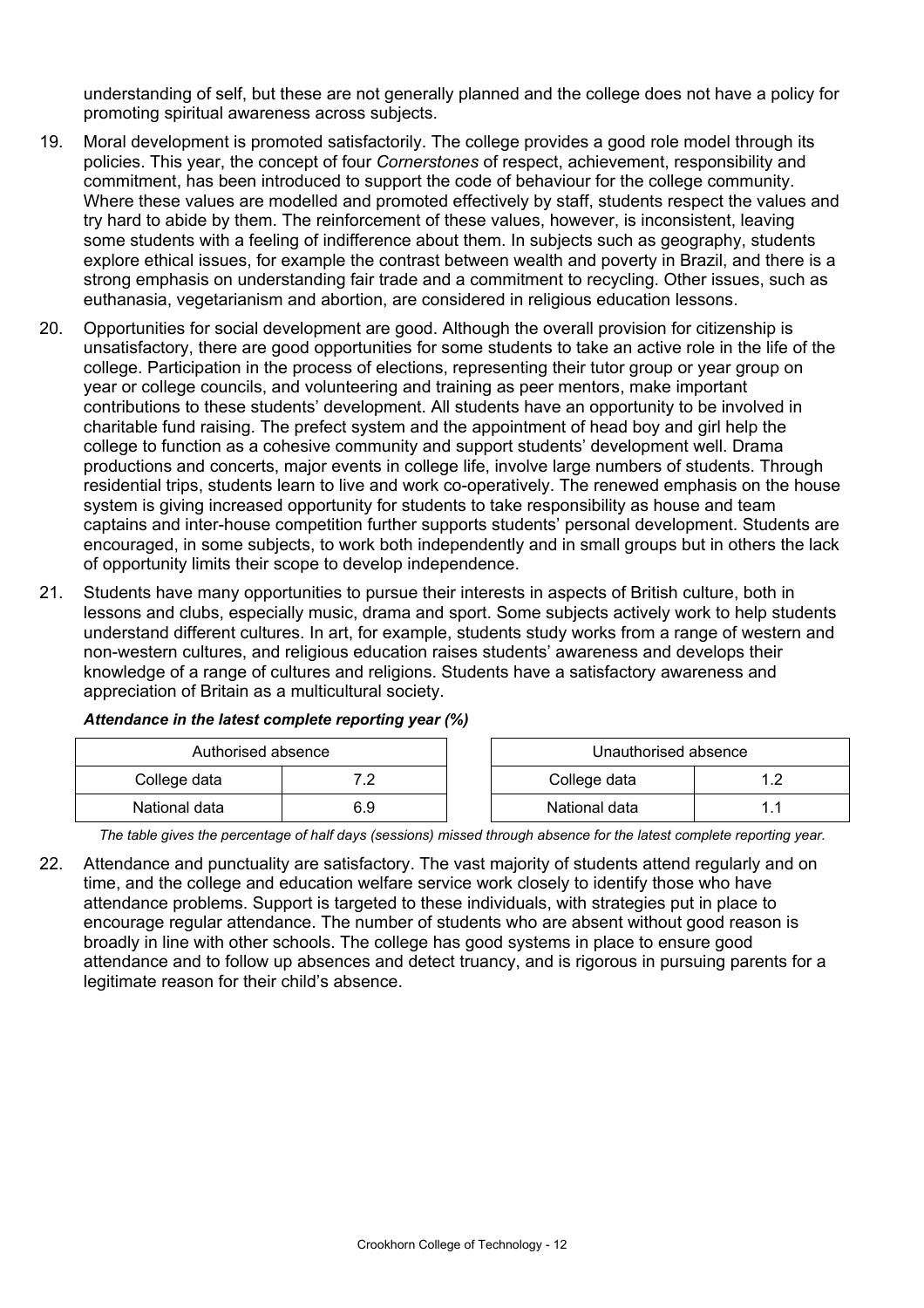## **QUALITY OF EDUCATION PROVIDED BY THE COLLEGE**

The college provides a satisfactory quality of education. Teaching is satisfactory, as is students' learning. The curriculum satisfactorily meets their needs with good supporting resources and a good range of extra-curricular opportunities. Arrangements for students' care and welfare are very good with good support and quidance. Links with parents are satisfactory and those with the community and other schools are good.

### **Teaching and learning**

Teaching, overall, is satisfactory. It is better in Years 10 and 11 than in Years 7 to 9. Students' learning is satisfactory. The assessment of students' work and the use made of these assessments are satisfactory.

#### **Main strengths and weaknesses**

- Nearly three-quarters of teaching is good or better
- Teachers' good subject knowledge leads to well-planned lessons
- Some teachers, mainly new to teaching or to the college, are not able to manage the behaviour of some groups of students effectively
- Teaching supports and develops students' literacy skills well but can sometimes be too directive
- Students' unsatisfactory attitudes adversely affect their learning in a significant minority of lessons

#### **Commentary**

#### *Summary of teaching observed during the inspection in107 lessons*

| Excellent | Very good | Good     | Satisfactory | Jnsatisfactory | Poor  | Verv Poor |
|-----------|-----------|----------|--------------|----------------|-------|-----------|
| ບ (0%) -  | 22 (21%)  | 48 (45%) | 24 (22%)     | $10(9\%)$      | 2(2%) | $(1\%$    |

*The table gives the number of lessons observed in each of the seven categories used to make judgements about lessons; figures in brackets show percentages where 30 or more lessons are seen.* 

- 23. Overall, teaching is satisfactory although that seen during the inspection was not as good as that reported last time. It is best, in Years 10 and 11, where it is good. This is the reverse of what was reported last time. Both students and parents think teaching is good although, in their questionnaire responses, few expressed this strongly. Students are much more convinced that teachers expect them to work hard.
- 24. Teachers have a good knowledge and understanding of the subject they teach. This enables them to plan their lessons well, to give clear explanations and to explain something in a different way if students do not initially understand. They understand the requirements of the examinations in their subject and prepare students well. Revision lessons in Year 11 showed teachers guiding their students well in techniques to gain the maximum marks.
- 25. A common feature to many lessons is a clear three-part structure, following the recommendations of national strategy. In many lessons, the quick starter activity was ready for students as they arrived and coped with the variation in arrival times as students moved from different parts of the building. When this task was time limited, it set a brisk pace to the lesson and engaged students' interest and brought their attention to the main learning activity of the lesson. Students responded well when this was clearly a consistent routine. What students were expected to learn during the lessons was often clearly stated at the beginning, and the last few minutes of the lesson were used well to go over these objectives and to reinforce what had been learned.
- 26. Many students at the college appear to have a fairly short concentration span and teachers have tackled this by planning for a variety of activities and tasks within a lesson and breaking learning down into smaller chunks. This keeps students engaged and involved in their work and, as a consequence, they learn well. Their learning is further encouraged by tasks which are challenging, but not unachievable, and a brisk pace that is maintained by time-limiting the activities. Questioning was used well to challenge students to think, to explain their answers rather than simply accepting a single word or short answer, and involve all students by being directed at named individuals and not just those who offered an answer. Praise is used appropriately to encourage and reward students.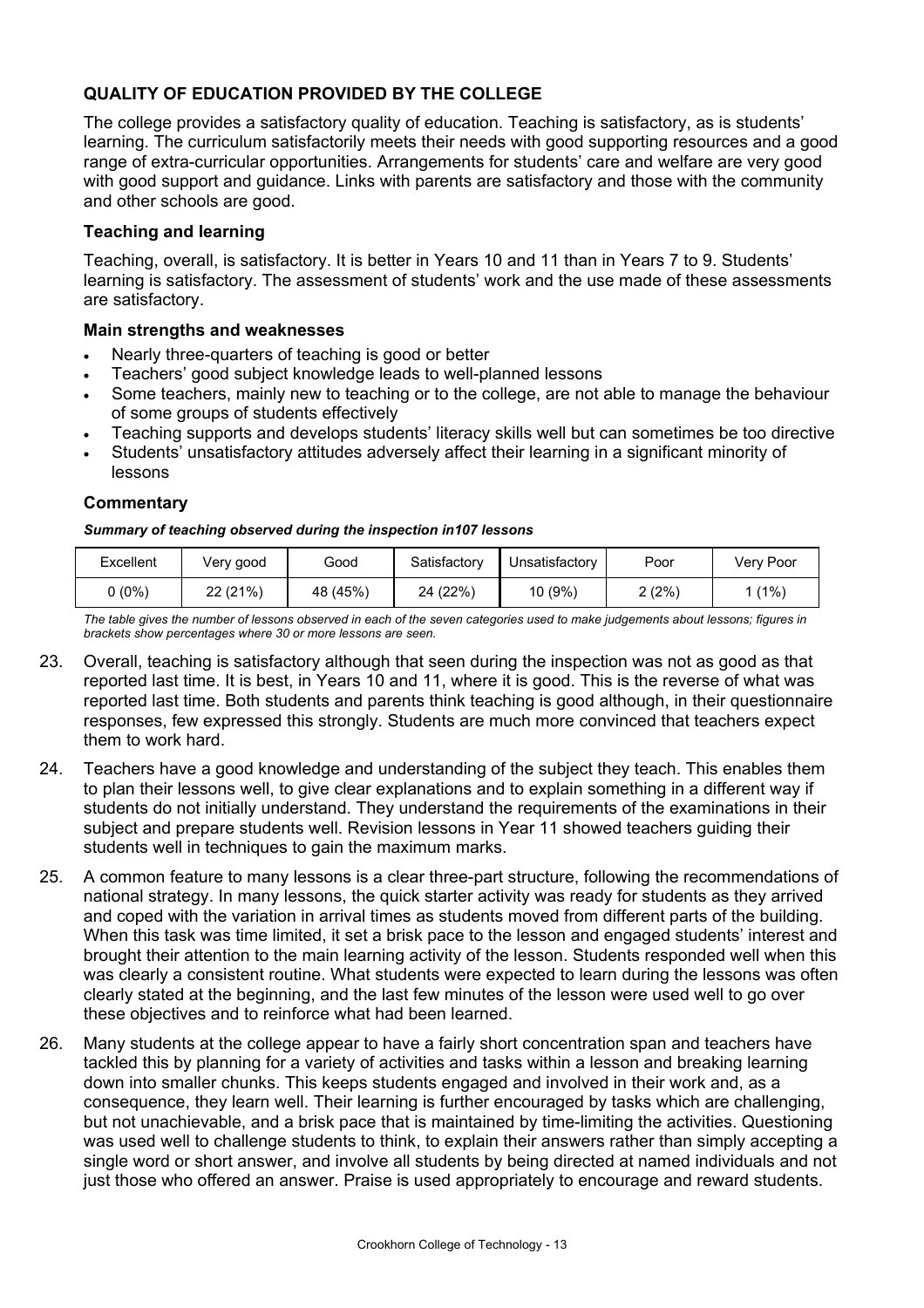As they go round the class observing students working, teachers support individuals well by responding to their immediate needs.

- 27. Students' literacy skills are below average when they come to the college and a significant minority of students do not like expressing their ideas and understanding in writing. Their oral response is often better than their written. Teachers often provide a framework to help students structure their writing although, on occasion, this was over-used and students were too 'spoon fed' and not challenged sufficiently to be more independent in their learning. Teaching, in most areas, used and explained the technical vocabulary associated with a particular subject well.
- 28. Many students are not self-motivated learners and a significant minority, particularly in Years 7 to 9, are unwilling to engage in the learning process. For teaching to proceed and learning to take place, these challenging attitudes and students' behaviour need to be managed very firmly and consistently. Confident, experienced teachers, and those whom the students have known over several years, are more successful at this. A large proportion of good and very good teaching was observed but not without, even these teachers, having to work hard to get an appropriate response from students. In satisfactory lessons, learning was often adversely affected by the impact of students' attitudes.
- 29. The staffing changes in the last two years have meant that some students, particularly last year, did not have the same teacher for the whole year. Difficulty in recruitment has meant that some vacancies have been covered by a succession of supply teachers. This situation has been resolved. However, the outcome has been that there are currently many newly-qualified teachers or teachers new to the college coping with groups of students who have had a disrupted experience. While planning good lessons with a variety of supported activities, some of these teachers were unable to manage the behaviour of students well enough to be able to put their plans into action and the teaching was unsatisfactory and occasionally poor. In these instances, teachers did not always use the college's behaviour management strategies consistently. In other lessons, students showed no respect for the teacher and blatantly refused to do as requested. The majority of teachers who were observed teaching an unsatisfactory lesson were also observed teaching a satisfactory or better lesson with another group.
- 30. Since gaining technology college status, mathematics, science, and design and technology rooms have been equipped with interactive whiteboards. Teachers have quickly come to grips with this new technology and the boards were being very effectively used to introduce work and support teaching or learning as the lesson developed. All that can be done on a computer screen can be seen on the board allowing, for example, the showing of video clips, PowerPoint presentations or the completing of spreadsheets. Just as the mouse can be used to move images around on a computer screen, so touching the board surface allows images to be moved around the board. This facility was used effectively, for example, to place and move students' responses as to where particular phrases best fitted on a probability line.
- 31. Students' work is marked accurately but the quality varies within and between departments. Some teachers use little more than a tick or mark, while others write very helpful comments on the work. These annotations help students understand what they need to do to raise the standard of their work. Marking related to the National Curriculum Level the work demonstrates, and how this might be raised, is particularly helpful. Examples of good practice exist in geography, history, English and areas of design and technology. The college is using professional development opportunities to promote this aspect of its work which is a focus of the current improvement plan.
- 32. The college uses the good range of assessment data that it has available to determine the National Curriculum levels which individual students might gain at the end of Year 9 or the GCSE grades they might gain at the end of Year 11. Regular assessments of a student's current level of working lead to identifying predicted grades. A good system of monitoring progress towards these operates, and the outcomes shared with students in their annual performance review. However, the extent to which students know what their level of working is, what their subject target grades are, how well they are progressing towards these targets and what they might do to improve the level of their work is not consistent between subjects. The college is planning changes to improve this for the coming year.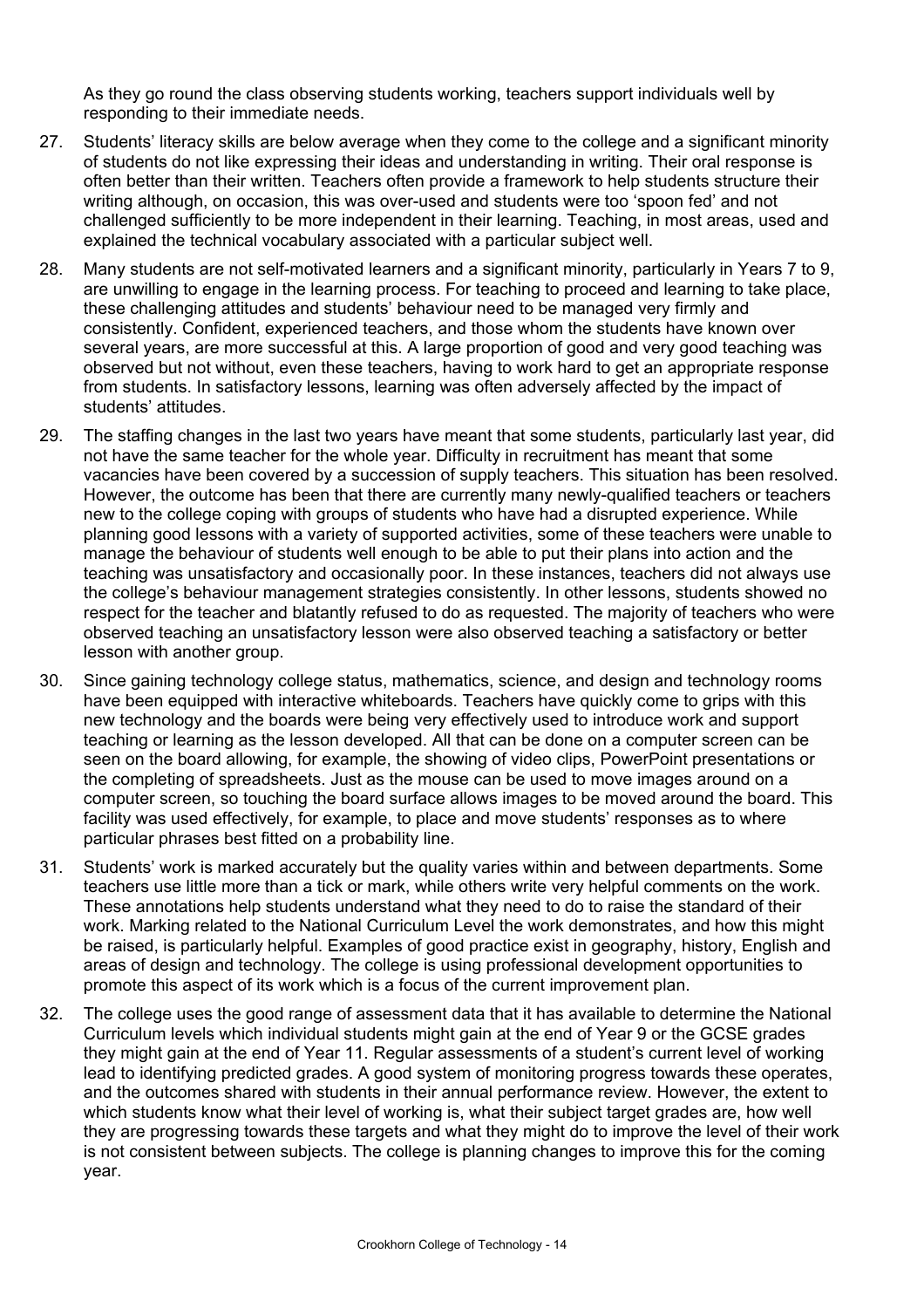33. Teachers are fully aware of the need of students with English as an additional language. They offer very good one-to-one support. Those students who receive extra support from the Local Education Authority make good and quick progress. Students enjoy their learning and respond well to the support that they receive. The teaching of students with special educational needs is satisfactory. In the best lessons, a range of good support strategies results in students being fully involved in their learning and making good progress, often achieving well and occasionally very well. Teachers are generally well aware of the needs of individual students and adapt their teaching well to address their specific needs although, on occasion, work was not well matched to the students' need and they did not make sufficient progress. Learning support assistants (LSAs) provide good classroom support for individual students. Work is generally well matched to the needs of higher-attaining students in most subjects with well-planned tasks that extend the gifted students' learning to higher levels. There were occasions, however, when the opportunity for independent extension work was not planned for and missed.

### **The curriculum**

Opportunities for learning are satisfactory overall and meet the needs and aspirations of students. The curriculum has been reviewed and developments planned to reflect the specialist technology college status. Opportunities for learning outside of lessons are good. Accommodation and resources support the curriculum well.

### **Main strengths and weaknesses**

- Good opportunities for activities outside of lessons broaden students' learning opportunities
- A well-planned pastoral course supports students' personal development effectively
- The college prepares students well for later stages of education and employment
- The provision for citizenship is unsatisfactory
- An opportunity for all students to experience a daily collective act of worship is provided but not always taken

- 34. The curriculum meets the statutory requirements for Years 7 to 9. Students may choose one of two modern foreign languages to study and, additionally, all students study drama. The curriculum is particularly broad in design and technology, where a good range of courses caters well for all students, and in performing arts, in Year 9, where all students study music, drama and dance. The amount of time given to subjects is adequate although in Year 8, in modern foreign languages, and in all years in religious education, the time allocated is below that recommended. New this year, the two week 'smart start' programme effectively focuses on basic key skills early in Year 7 and supports students' transition from a primary to a subject-based curriculum. The key curriculum issues identified in the previous report have been resolved. The college has successfully introduced many of the recommendations of the National Strategies for teaching in Years 7 to 9.
- 35. Students in Years 10 and 11 follow a curriculum which provides breadth and balance in the education of all students. Personalisation in these years is achieved through the three 'pathways' approach recently adopted by the college. The large majority of students follow an academic programme with a good range of optional subjects. A more vocationally-based programme is being developed with, this year, the opportunity to study applied engineering (jointly delivered with a local college of further education) and well-advanced plans to offer applied science and applied business studies from September. The needs of a small, identified group of students are met through a programme involving reduced curriculum time in the college, a strong vocational element available at the local further education college and an extended physical education programme based on outdoor and adventurous activities.
- 36. All students attend three assemblies, weekly, in their year groups and spend their other two days in their tutor groups. There is a planned coherence between assembly themes and the *thought for the week* provided for tutor use. Opportunities exist, therefore, for statutory requirements for daily acts of collective worship to take place. However, little evidence was seen of the use of the *thought* by tutors and the assemblies, while being an effective experience for students, did not all incorporate an act of worship.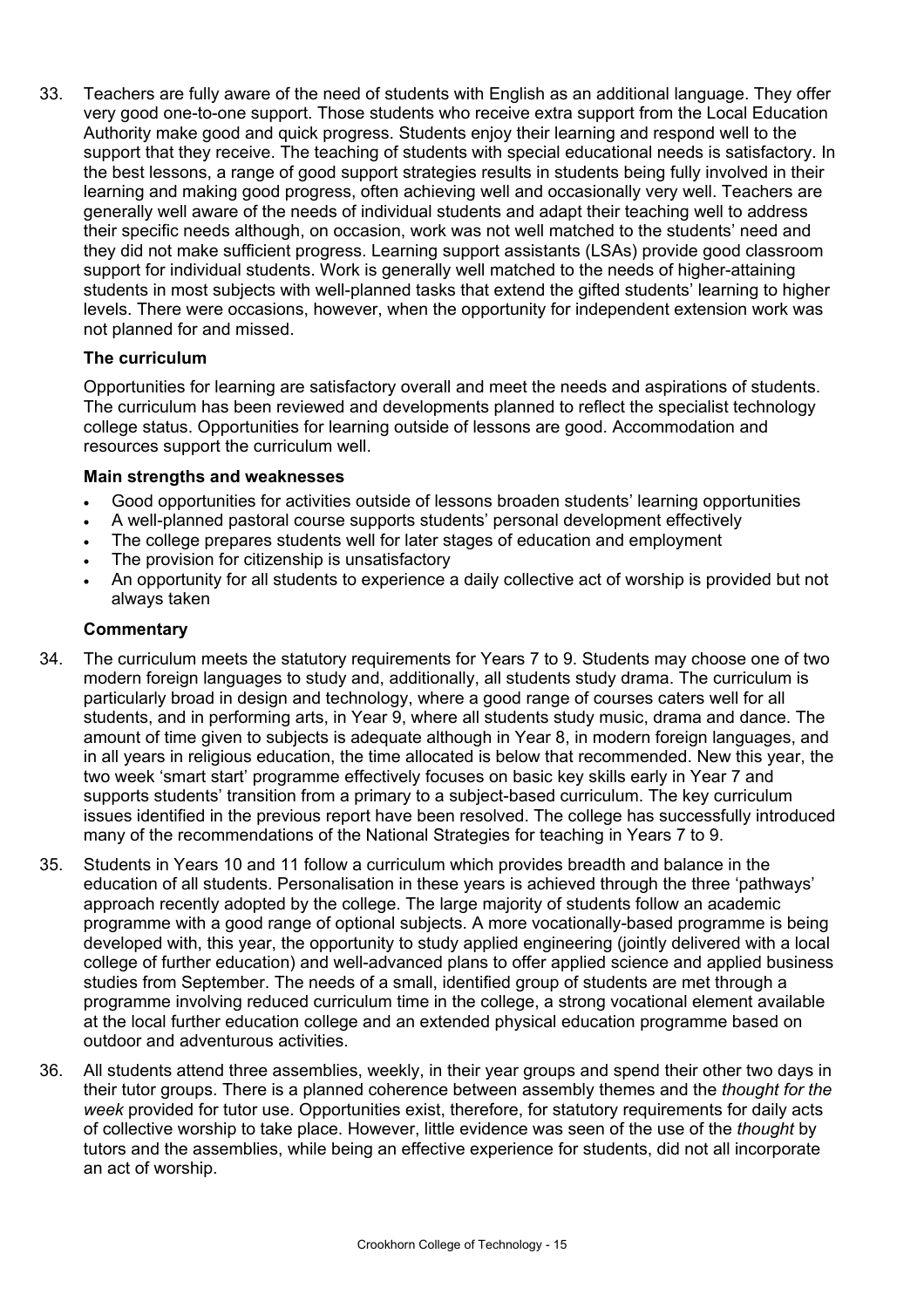- 37. All students benefit from a well-planned and structured pastoral programme that meets statutory requirements for their personal and health education. The wide range of topics included in the health and relationships course is well supported by input from outside organisations and the college matrons. A balanced careers education and guidance course prepares students well for their transition from Year 9 to Year 10, and their transition from Year 11 to either the world of work or further education. Outside advisers support the work of the college well in this respect and Project Trident supports the work experience placement for Year 10 students. A well-structured 'Skills for Life' event for Year 11 students, including problem-solving activities, mock interviews and a taster session at a local college of further education, involves local employers and colleges well. The pastoral programme makes a contribution to students' understanding of citizenship, as do aspects of teaching in some subjects. However, the requirements of the subject are not fully met nor can the college guarantee that all students have the same experience.
- 38. A good range of activities outside the college day support students' learning and personal development effectively. Participation rates are good in physical education and the arts. Almost a quarter of students has represented the college in competitive fixtures, with Years 7 to 9 association football teams doing particularly well this academic year and netball teams maintaining their place in the top leagues. About half the students take part in recreational activities throughout the year and a developing range of house fixtures is providing further opportunities for students to take part in sporting activities. Trips abroad, as well as trips within the United Kingdom, enrich students' learning experiences. Extra-curricular provision in the performing arts faculty enriches the life of the college. As well as regular clubs and opportunities to learn instruments, students have the opportunity to be involved in regular productions and display their acting, musical and dancing capabilities. Of particular note is the small, all-boys dance group, *X-Dream,* which has developed a good reputation and which performs widely in the local area. Teachers provide many opportunities to support students' learning through, for example, revision classes.
- 39. Students with special educational needs have good access to the full curriculum, appropriate to their needs. The development of the three pathways programme ensures that students, who might otherwise fail to complete their education, have access to a curriculum that meets their needs. Each subject area has a responsibility for planning two activities a year that are designed to meet the specific needs of the gifted and talented students. The visit to Southampton University to explore forensic science and the *Youth Speaks* competition, both reported in The Link (the college newsletter), are good examples of these. Good links to Portsmouth University mathematics department supports Year 8 students and the *Shining Star* programme is particularly successful. The involvement of Year 6 students in summer schools for gifted and talented is a strong feature of the developing programme.
- 40. Accommodation is good and enhances the curriculum. Landscaped areas make the site attractive. Well-maintained buildings are conveniently grouped together and linked by covered walkways. Subjects are within dedicated faculty areas and the greater proportion has suited rooms. Classroom displays give strong subject identity in English and the humanities. Art does not have sufficient display space and there is currently no disabled access to the upper floors of buildings. Very good specialist facilities include part of the technology provision, the performing arts complex and physical education facilities. Several acres of playing fields give good provision for winter and summer games. The learning resource centre is well resourced and used extensively by students during and after college. Students generally remain outside the buildings during lunchtime and many would appreciate a greater provision of seating.
- 41. In most subjects, learning resources meet students' curriculum needs well. A good provision of computers supports teaching in many areas and other subjects have satisfactory access. The new interactive whiteboards are proving particularly effective and are being used well. Resources are unsatisfactory in geography, which lacks appropriate fieldwork equipment and GCSE textbooks.
- 42. The match of teaching staff to the needs of the curriculum is satisfactory overall. English and science have strong teams of subject specialists. Music, art and religious education have some difficulty meeting curriculum needs due to staff who either lack experience or specialist qualifications. The college works hard to recruit suitable staff and the high turnover of recent years has now stabilised. The provision of support staff is good and they are well deployed; reducing the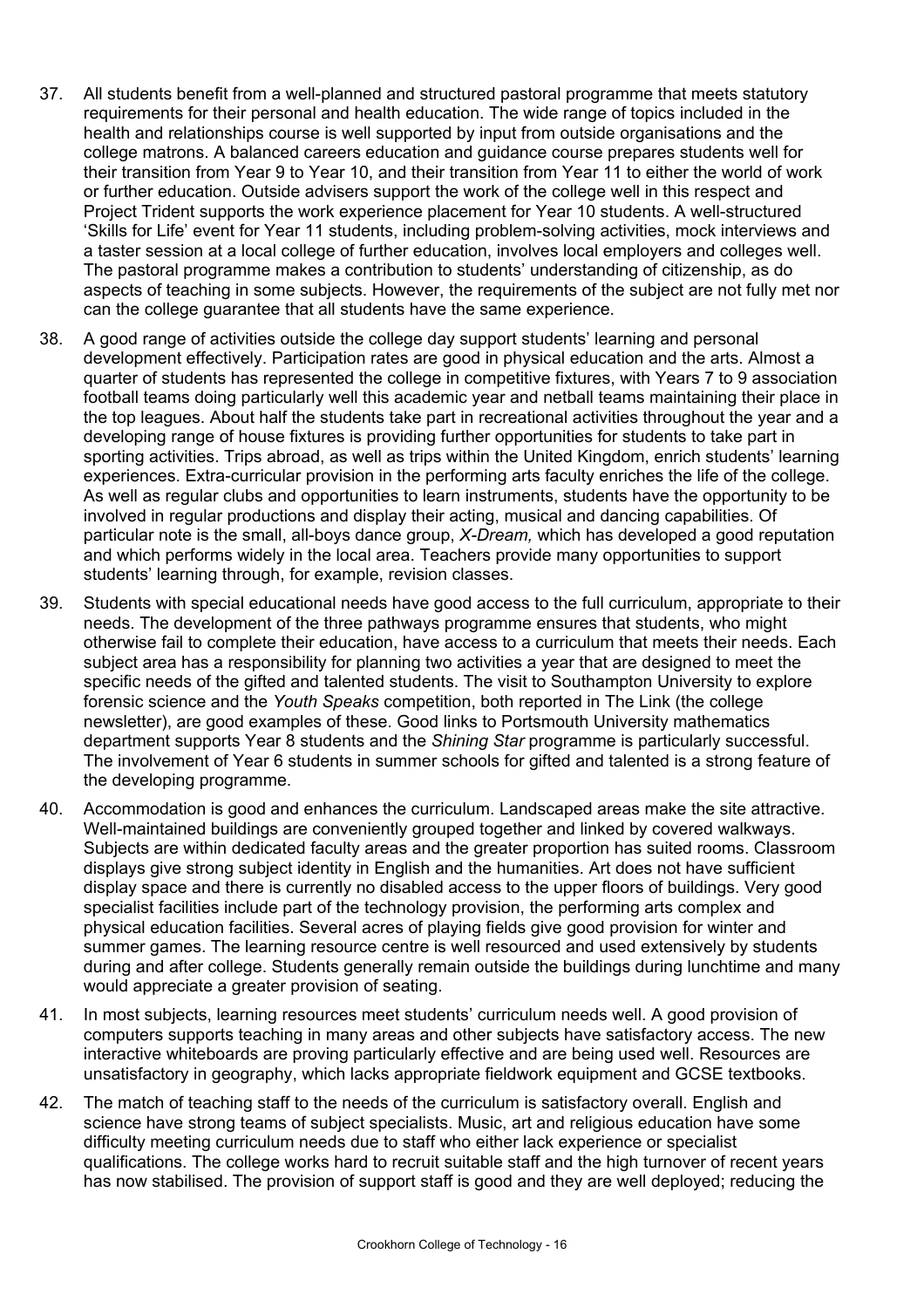administrative work load of teachers and provides good support for students' health and welfare and learning.

### **Care, guidance and support**

Arrangements to ensure students' care, welfare, health and safety are very good. The college provides its students with good support, advice and guidance, resulting in satisfactory achievement for the majority of students. The college involves students well in its everyday activities, seeking their views on its work and development, and generally acting upon them.

### **Main strengths and weaknesses**

- The college monitors students' academic and personal progress effectively through its pastoral support and uses its counselling and mentoring systems well to meet individuals' needs
- The college seeks the students' views well and acts on them so that they feel valued and able to bring about improvements to college life
- Very good child protection, health and safety and first-aid procedures ensure that students' welfare needs are very well met
- A good induction scheme helps students settle in well when they start at the college in Year 7
- The good systems for dealing with disruptive behaviour and unsatisfactory attitudes by students are not always used rigorously and effectively

- 43. The college cares very well for its students. They feel safe and have an adult who they can turn to when they need support. This is usually their tutor, who is also the first contact for parents. Staff have very good knowledge of, and training in, welfare matters and when necessary, involve the appropriate support agencies offering specialist advice and guidance. This work is very well supported by the college matrons, the two counsellors, the mentors, the careers officer, education welfare officer and the Connexions' team. Child protection procedures are very good with all teaching and support staff receiving very thorough training. Internet security protects students from access to inappropriate websites. New procedures to combat bullying are having a positive effect. The peer mentoring scheme, where Year 11 students support younger students, has played an important part in this. The college's policies and procedures for health and safety are up-to-date, and are rigorously applied.
- 44. The monitoring of students' academic and personal progress is well organised. Through the student progress review (SPR) system, all students receive personal targets that are based on the very well kept records of their academic and personal progress. These discussions, with tutors and parents, give students a good opportunity to talk about their progress and parents have the opportunity to be involved in their children's education. All students maintain their own self-assessment progress booklets and tutors know individuals' targets well. A good exchange of academic and pastoral information, between the feeder schools and the college, ensures that new students are well known, particularly those with special educational needs. Good liaison and transfer arrangements with the feeder primary schools help students in Year 7 to settle into the college well.
- 45. The college knows the students with special educational needs well and works effectively to build their self-esteem so that nearly all are able to integrate fully into the day-to-day activities of the college. The links with feeder schools are well developed and provide a good support for transfer both in and out of the college. The college recognises that its monitoring of the gifted and talented students is at present insufficient, but plans are in hand to improve this. Teachers make sure that students with English as an additional language are well integrated into the college. They give them good support and encourage other students to work closely with them, resulting in rapid improvement in their acquisition of English. Students are effectively helped in their efforts to maintain their study of their home language so that Years 10 and 11 students are being entered for examinations in Arabic.
- 46. The college has a thorough system for monitoring and responding to students with behavioural difficulties, although it is not always used consistently within the classrooms. The new 'on call' system effectively involves senior staff in active support around the college, dealing effectively with students who disrupt the learning of their class. A regular analysis of the recorded use of the system seeks to identify patterns of teacher usage and student involvement, leading to more focused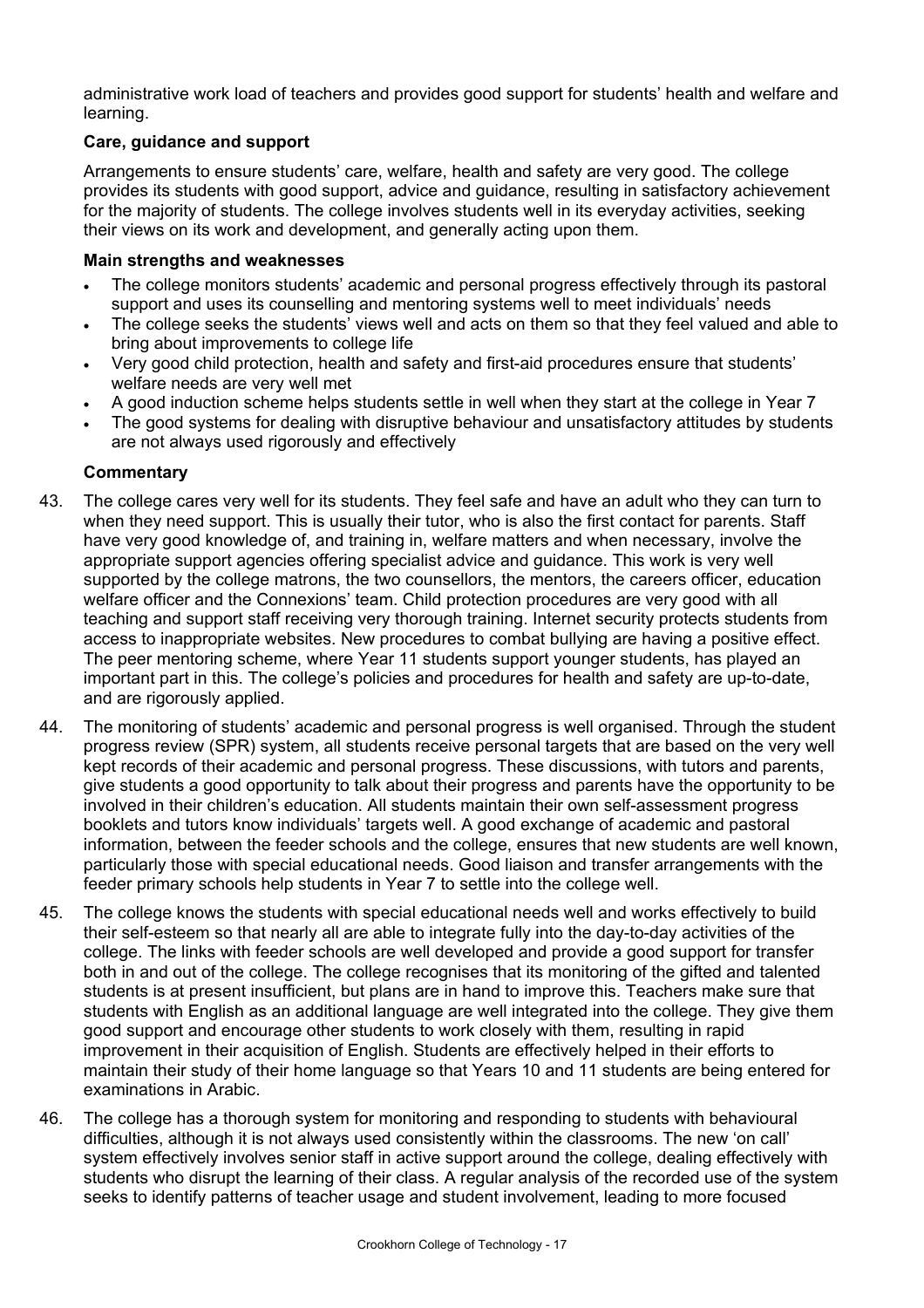action. The pastoral support for identified students is strong and the student inclusion unit is well organised, helping students who are at risk of exclusion, deal with their difficulties before they return to their normal classes.

- 47. All students benefit from very good impartial careers guidance. The well-organised careers programme begins in Year 7. Very good links with the Connexions service support the college's own programme. An identified group of students in Years 10 and 11, who might otherwise fail to complete their education, are very well supported. For example, through the well-planned engineering day with the army team observed during the inspection. The excellent and appropriate experience provided by the mock interview day, involving the business education partnership, is much appreciated by students.
- 48. Students are involved well in the daily life of the college through their college and year councils. Year representatives on the college council are from the five year councils, themselves made up of elected representatives from each tutor group. Students feel they have an effective voice and have contributed considerably to consultations on the landscape project, the house system, teaching styles and uniform. The work with the Stakes Lodge project, designed to improve an area near the college, is just one example of the college council's wider contribution, of which the students are rightly proud.

### **Partnership with parents, other schools and the community**

The college has a satisfactory partnership with parents and a good relationship with other schools, colleges and the community.

### **Main strengths and weaknesses**

- The partnership with other schools is good, providing support for pupils, students and staff
- The college has developed its links with the local community well, for example through making its facilities available to a large number of local groups and individuals
- The college works well with parents of students with special educational needs, but is less successful in encouraging the involvement of other groups of parents

- 49. In the pre-inspection questionnaire which saw about one-tenth returned, parents generally expressed satisfaction with the college, but several have a few concerns about inconsistencies in behaviour management and consultation with parents. These are supported by the inspection. Parents expressed particular satisfaction with the arrangements for settling their child into the college and most said they felt comfortable about approaching the college if they had any concerns.
- 50. The college is committed to developing an effective partnership with parents and to raising the level of parental satisfaction. It encourages the involvement of parents through running courses on relevant matters, for example the recent *Coping with Teenagers*. Pastoral staff are quick to contact home to discuss concerns of any nature and to deal with any parental queries. The college provides parents with regular and useful information about its activities and any relevant developments through a well-presented termly newsletter and the college website. Reports on students' progress are satisfactory overall. They generally give a good outline of how much effort has been made, but the grades given for achievement are not always explained clearly enough.
- 51. The involvement of many parents in their children's learning and the life of the college is limited. Two-thirds of parents attend consultation meetings and academic reviews, whereas none do so for the governors' annual meeting. The parent-teacher association works conscientiously to raise funds for the college but only relatively few parents are involved. Good links have been developed between the college, parents of students with special educational needs and the agencies that support them. Parents are kept very well informed and closely involved in any reviews of their child's progress.
- 52. The college carries out specific consultations with parents and responds to some of the views raised. For example, the format for open evenings was altered in response to suggestions from parents. However, the college does not have any formal, regular mechanisms for seeking parents' views, and many parents did not feel the college consulted them enough on relevant issues.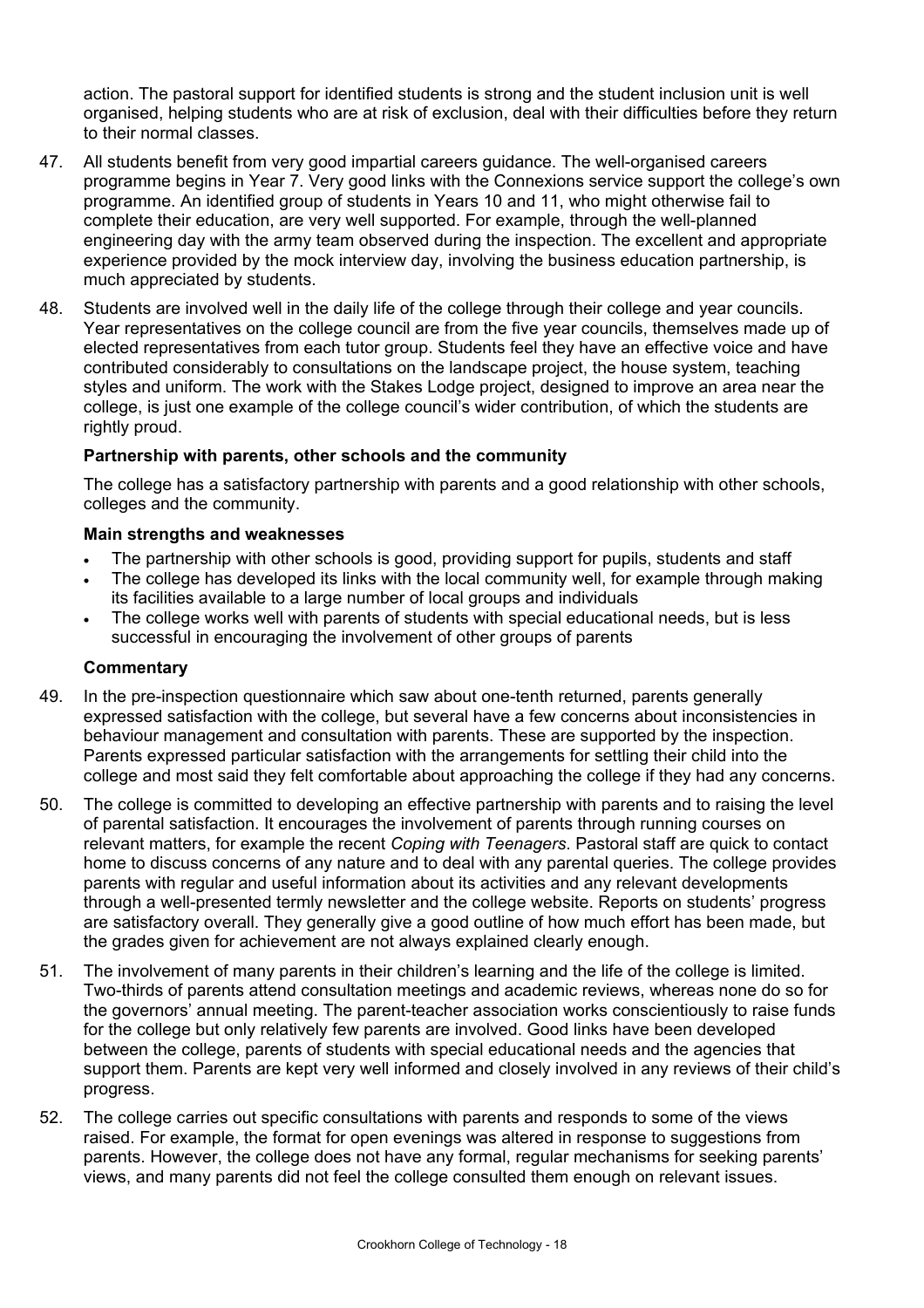- 53. A significant aspect of the role of a technology college is to work closely with other schools, especially primary schools, to raise the quality of education in the area. This is beginning to develop with valuable curriculum links with local primary schools covering a broad range of activities such as dance, drama, science and design and technology, some of which focus on the gifted and talented pupils. Primary school pupils make regular visits to use the college's technology facilities. Feeder schools are regularly visited and consulted, with information exchanged and joint training taking place. Good contact with local schools and colleges supports vocational courses for students, and advice and guidance on their choice of post-16 education. The close ties with South Down College and Highbury College work well, and many students go on to study at one or other of these.
- 54. Community links are also an important aspect of the technology college development. College facilities are used extensively by community groups which run social and sporting activities beyond the college day and during the holidays. These include a drama group, football club and computing classes. The college is actively involved in the Stakes Lodge Project, a local initiative which organises community-based activities in the nearby housing estate. Recently, staff and students have been working closely with architects from the local council on an environmental project to landscape the college grounds. Several local employers offer valuable support, particularly with Year 11 mock interviews and work experience placements. Regular visitors to the college include representatives from the police, fire brigade and army. A dance group from the college goes out to perform in the local community and beyond in the south east. Local partnerships are strong with those with communities beyond the immediate area, including those made possible by the Internet, being developed.

### **LEADERSHIP AND MANAGEMENT**

The college is led well by the headteacher and is based firmly on the drive for a collegiate approach to management and improvement. Other key staff carry out their leadership responsibilities well, often providing a clear vision for their subject or area. Management of the college and governance are good.

#### **Main strengths and weaknesses**

- The headteacher has started to introduce a collegiate management system which is aimed at involving all staff in raising standards
- Governors are hard working, supportive and committed to seeing the college improve but are not always sufficiently rigorous in challenging underperformance
- There is a coherent link between the college development plan, performance management and the professional development of staff
- Although there are rigorous systems for monitoring classroom practice, strategies for improving the quality of teaching are not always effective
- The financial management of the college is good

- 55. The governors work hard for the college and are loyal and supportive. They regularly visit the college to meet teachers. Some governors observe classroom practice in their link role with a faculty. The governors' committees have clearly designated responsibilities all of which are usefully defined in the college's governor handbook. Annual briefings by middle managers and members of the leadership team on the achievements of specific departments or on new policy developments help them to put the examination results into context. Governors are involved well at a strategic level and they are fully committed to the college's new technology status. Although there are instances when members of the governing body have challenged outcomes there is some lack of rigour in the way in which they fulfil their role as a critical friend to the college. They have a clearer grasp of the college's strengths than its weaknesses. They fulfil all their statutory duties with the exception of ensuring that there is a daily act of collective worship.
- 56. The headteacher has introduced a system of collegiate management into the college and has plans to expand this principle further. He places great emphasis upon the development of teams and individuals, empowering them widely in the decision-making process. Senior managers provide good leadership in supporting and promoting these aims. The leadership within subject areas is more variable. Very good leadership in English, for example, contrasts with unsatisfactory situation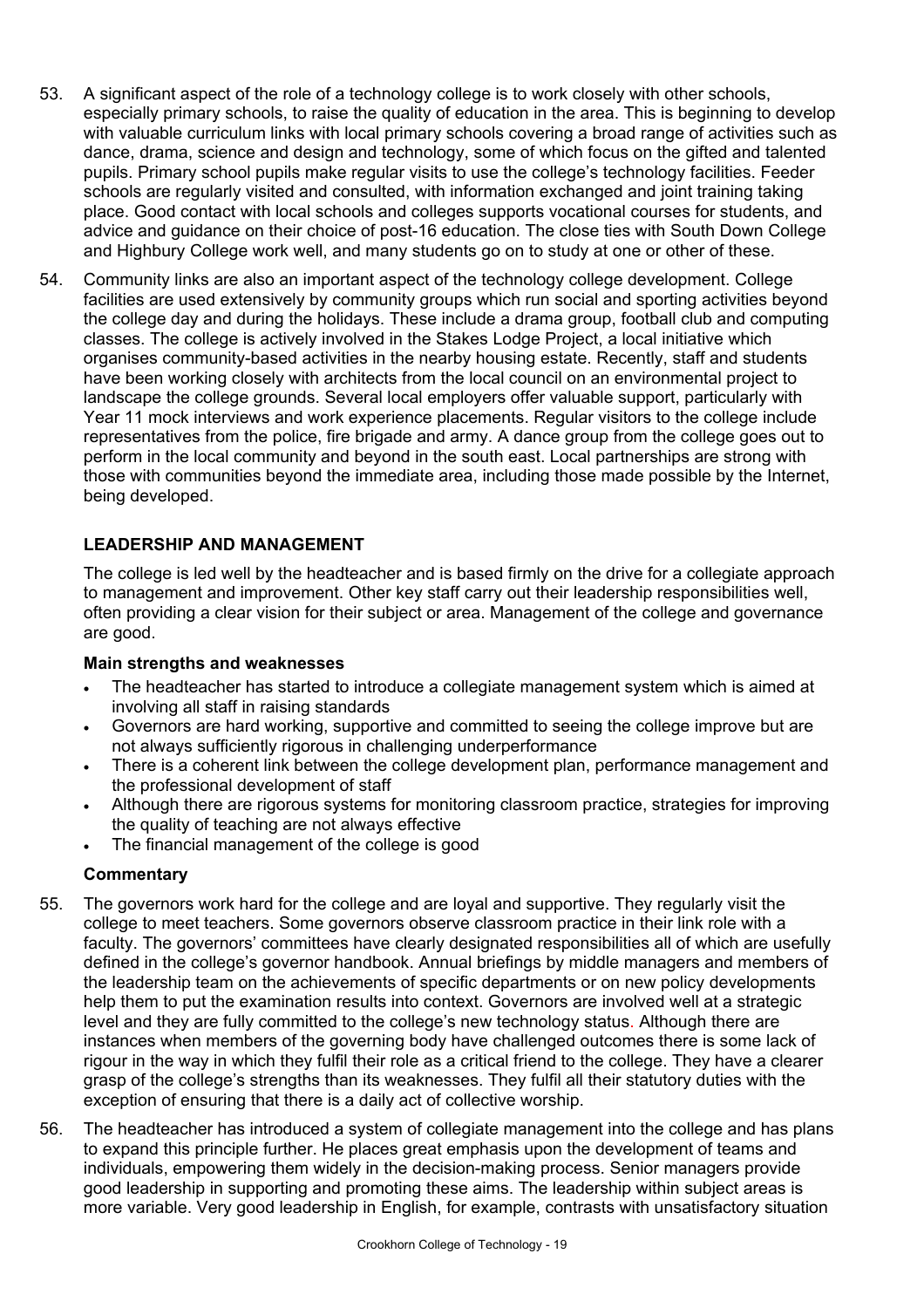in citizenship. It is good overall. The headteacher and his senior team provide very good role models, leading by example within the classroom. The college is thorough in its self-evaluation identifying well most areas of weakness. The overall impact of these weaknesses is sometimes underestimated resulting in over-generous judgements as to the college's effectiveness.

- 57. The leadership and management of learning support are good and all statutory requirements are well met. Well-written documentation supports students' progress. The links to feeder schools are strong. Good strategies for early identification of needs are backed up by regular assessment. The monitoring of planning, in curriculum areas, is insufficient and leads to students being disadvantaged in some lessons. The importance of ensuring that the gifted and talented students achieve at the highest levels is well understood by the leadership team and while there is a drive to ensure that curriculum provision fully extends each child to his or her full potential, the tracking of their progress is not yet sufficiently rigorous. Talented students in the arts are supported well by the governors' award scheme.
- 58. All teachers are well supported by the college. They are observed teaching and any emerging issues addressed by further support and training. Staff who are new to teaching or to the college experience very good support for the first twelve months with a well-planned sequence of further training and guidance. All staff are able to attend training based on their individual and college needs. This results in a positive impact on their development and that of the institution. The college has very strong links with many local colleges and universities and has, on average, eight trainee teachers at any one time. These students are very well supported and are seen as a positive asset to the college. Monitoring of lessons, to provide a whole-college overview on the progress of teaching and learning, continues once staff are established. Subsequent strategies to improve weaknesses in the quality of teaching are not always effective. Some lessons continue to be disrupted through unacceptable student behaviour despite pro-active intervention by managers.

| Income and expenditure $(E)$ |         | Balances (£)                                 |  |  |
|------------------------------|---------|----------------------------------------------|--|--|
| Total income                 | 2917116 | Balance from previous year<br>15505          |  |  |
| Total expenditure            | 2871510 | Balance carried forward to the next<br>61111 |  |  |
| Expenditure per student      | 3191    |                                              |  |  |

*Financial information for the year April 2003 to March 2004* 

59. The college applies the principles of best value well. A recent audit confirms good financial control. Budget allocations are monitored through comparison with national financial benchmarks. Governors have sought to achieve best value for money, for example by the college setting up its own cleaning unit. Appropriate financial procedures are in place to achieve value for money in expenditure on larger items or services.

# **OTHER SPECIFIED FEATURES**

# **Work-related learning**

Provision in work-related learning is satisfactory.

# **Main strengths and weaknesses**

- Year 10 students' two-week work placement is followed up in tutorial time and English lessons
- A Year 11 mock interview day informs developing work on curriculum vitae and personal statements in preparation for the next stage
- A thorough curriculum audit has identified gaps in current provision and plans are well-advanced to fill these
- Vocational options have been introduced with further options planned
- An audit of the contribution made by subjects identifies only English and modern foreign languages providing work-related learning activities so far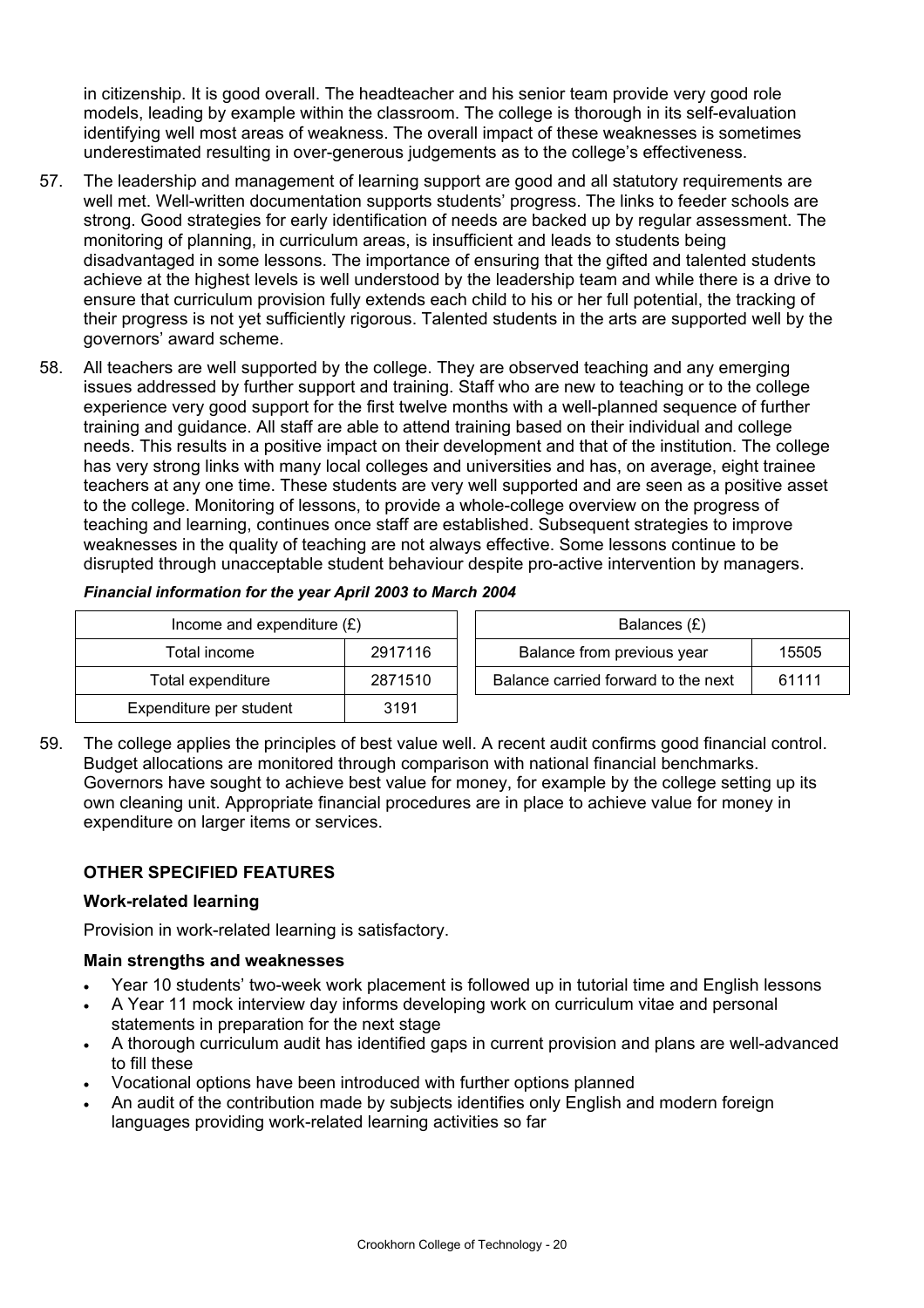- 60. Nearly all students in Year 10 directly experience work-related learning through the two-week placement, facilitated by the Trident project. All are strongly encouraged to participate. English topic work and tutorial sessions build on this experience and consolidate students' learning and development. Students on curriculum pathways two and three have opportunity to choose vocational courses and extensions to these are planned for September. Year 11 students benefit from a mock interview day, with both academic and industrial partners taking part, and the subsequent work based on this. Work in this area is well supported by the local college of further education and employers, who both provide work-placement opportunities for the students and visit the college.
- 61. A very good session by the Royal Electrical and Mechanical Engineers was observed. The students were given practical, problem-solving challenges to complete in teams. For example, they had to build a crane to lift a ball while meeting given specifications. This task was tackled enthusiastically by the students and it sharpened their problem-solving abilities and developed team-work well. It also taught them some basic engineering principles such as stability, strength and optimisation of materials. This was put into context well with a short video about the work of army engineers.
- 62. The management of work-related learning is sound, with the newly-appointed co-ordinator developing a clear overview of the existing provision and formulating plans to enhance it. Extracurricular opportunities are used well but individual subjects' contributions to work-related learning are in their infancy.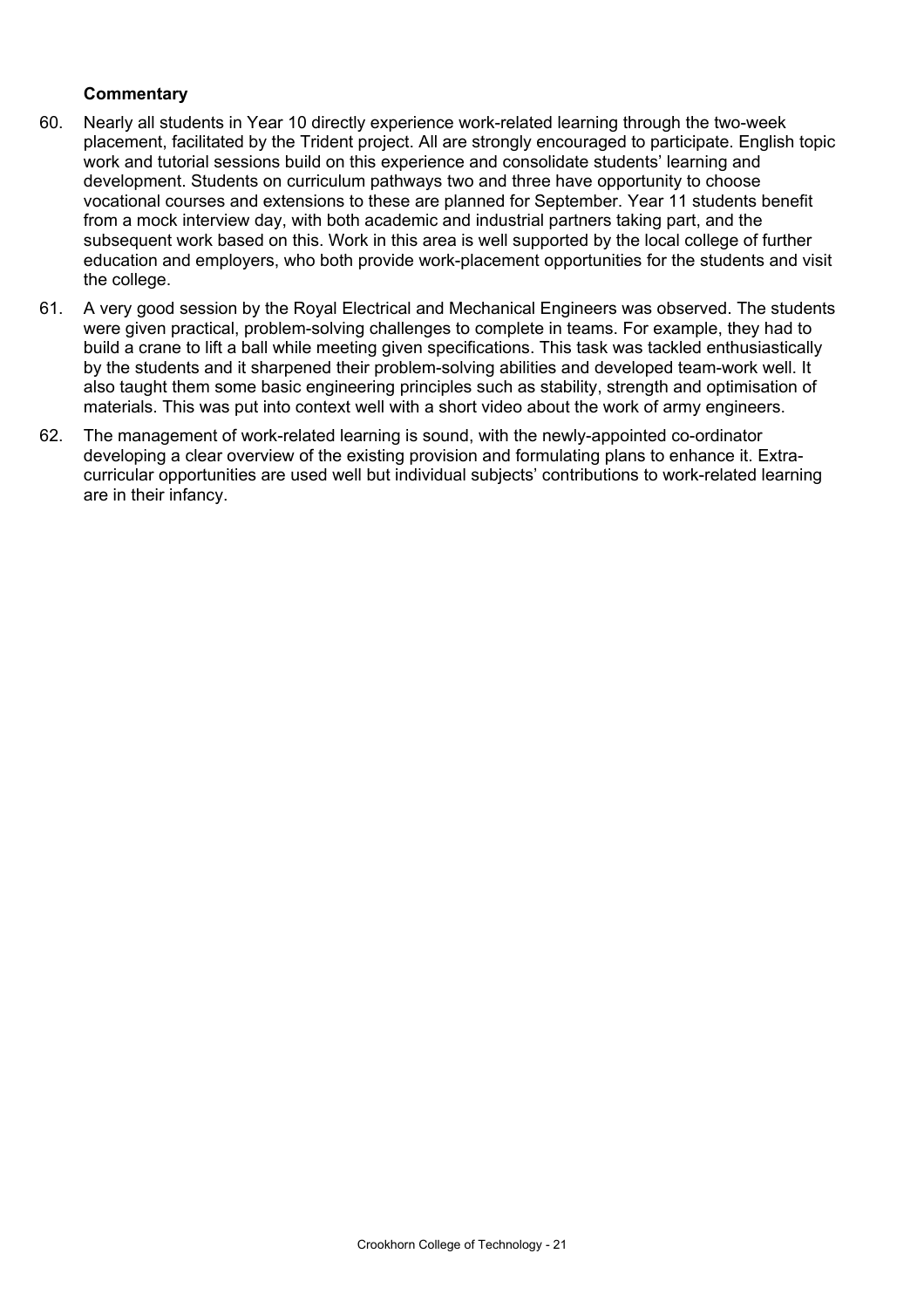# **PART C: THE QUALITY OF EDUCATION IN SUBJECTS AND COURSES**

### **SUBJECTS AND COURSES IN KEY STAGES 3 and 4**

### **ENGLISH AND MODERN FOREIGN LANGUAGES**

Media studies is taught in Years 10 and 11. It has increased in popularity since its introduction eight years ago and results are amongst the highest in the college. In 2004, over half the entry of 39 students gained grades A\* to C. The standard of work seen in the current Year 11 was above average with many students achieving high grades for their written and practical work. Teaching is very good with a strong emphasis on independent investigation and response. Teachers support students well in organising their work and accurately reporting their findings. Students' good skills in using ICT give the more able students' work a professional appearance and those with literacy weaknesses the opportunity to improve their basic skills. The course is very well run within the English faculty and contacts are increasing with local media institutions and further education colleges. However, with large numbers of students interested in the subject, equipment and resources are now insufficient, in particular for work in film and sound recording.

### **English**

Provision in English is good.

|                                    | Year 9    | Year 11       |
|------------------------------------|-----------|---------------|
| <b>Standards</b>                   | Average   | Above average |
| Achievement                        | Good      | Good          |
| Teaching and learning              | Good      | Good          |
|                                    |           |               |
| Leadership                         | Very good |               |
| Management                         | Very good |               |
| Progress since the last inspection | Good      |               |

### **Main strengths and weaknesses**

- The 2004 GCSE English literature results were well above the national average
- Teaching is of a consistently good quality
- Leadership has successfully created a team with a unity of purpose and practice
- Students have insufficient opportunities to work independently
- Provision for enhancing the students' literacy skills is effective

### **Commentary**

### **Examination results**

63. The results of national testing, at the end of Year 9 in 2004, were below the national average but above average for similar schools. Few students attained the higher levels. Staffing problems caused the drop in results in 2004. The English language GCSE results, in 2004, were in line with the national average despite a greater proportion of the year group, than nationally, being entered. The results in English literature were significantly higher than the national average, although a smaller than national proportion was entered.

#### **Standards and achievement**

64. On joining the college, students' literacy standards are below the national average. They quickly acquire the skills needed to speak and listen effectively. Students can listen courteously, take account of the speaker's point of view and respond accordingly. Occasionally, they find it difficult to engage in open-ended discussion. Many students in Year 7 are able to read aloud well. Many can read with feeling and interest. Students' writing skills are less well developed than their speaking, listening and reading. They find it difficult to write at length and accurately. However, students are able to respond well to their teachers' help with writing frames.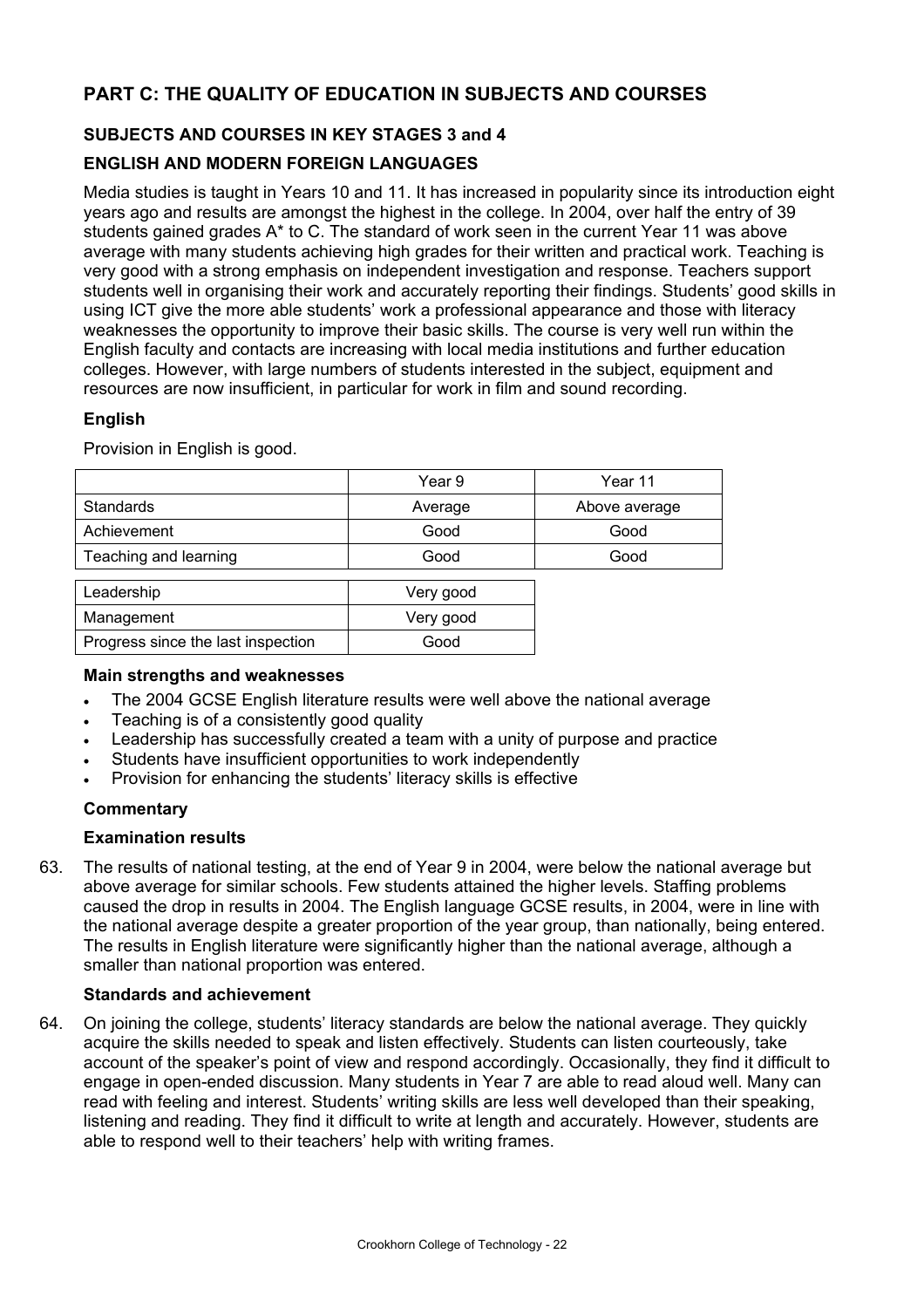- 65. By the time students reach Year 10, their writing has sufficiently improved to allow them to produce good GCSE essays. They enjoy reading and many respond well to poetry, showing considerable understanding of meaning and, in many cases, showing empathy for experiences in other cultures. Students become particularly good at understanding and using examination techniques. Those who are entered for GCSE English literature show excellent understanding of literary texts and produce well-argued essays. Students successfully word process their written work, presenting it in an attractive and readable form.
- 66. Achievement is good in all years. Students make particularly good progress in their speaking and listening. With teachers structuring lessons in a manageable way, students are able to respond in a way that allows them to build on previous learning. This is particularly the case with students with special educational needs who receive very good support.

### **Teaching and learning**

- 67. In no lesson seen during the inspection was teaching less than good. Teachers use an agreed lesson structure which allows students to have a clear understanding of the intended learning outcome, work on manageable *bite-size* tasks that they understand and get a clear evaluation of their work. Teachers are consistent in challenging any unacceptable behaviour so that learning is very rarely disrupted. Teachers also succeed in ensuring that students' concentration is maintained by offering a variety of activities. Questioning strategies, although good at eliciting responses from students, tend to be limited to simple questions which do not require the student to think deeply. Students lack the ability to work independently. In literature lessons, teachers are willing to take some risks by allowing students to delve quite deeply into literary texts, particularly poetry.
- 68. Teachers mark work promptly and effectively. They use a great deal of praise. Marked work gives a clear target on what to do next in order to improve. Occasionally, the target is too general, for example asking a student to write in paragraphs when the student clearly does not know what a paragraph is. Students understand what each level or GCSE grade means. By the time that they are doing their GCSE, they are given many opportunities to evaluate their own work and they know what they need to do to improve further. Assessment is very good in Years 10 and 11 because it includes clear strategies aimed at helping the students gain a very good understanding of examination techniques. This is probably the main contributory factor, along with the good teaching, to the good progress made by all students and in particular by those doing English literature as well as English language.

## **Leadership and management**

- 69. Leadership has successfully created a good working team in a relatively short time. The result has been a smooth running department where all are agreed on the best strategies to enhance students' achievement. Teaching and learning are regularly monitored which leads to improvements in teaching strategies. All teachers are agreed on how to run a structured lesson in a way that facilitates students' learning. English rooms are attractively decorated with the displays of students' work and of useful language prompts.
- 70. The department has undergone significant improvements under its new leadership. Since the last inspection, teaching is now invariably at least good. Literacy skills have improved as a result. The gap that used to exist between girls' and boys' performance has been narrowed and GCSE results have improved most significantly in English literature.

### **Literacy across the curriculum**

71. Students' competence in literacy is average in Years 7 to 9. It is good in Years 10 and 11. This shows considerable progress. Literacy provision in most subjects includes using key words, reinforcing the use of technical words, modelling essay writing, giving students a writing framework and word processing on a regular basis. Students' speaking is their strongest literacy skill and this helps enhance their listening skills. Most students are able to read in a way that helps their learning. The main weakness, in most subjects, is the students' writing ability. Despite the writing frames presented by many teachers, students find it difficult to produce continuous writing with ease and this makes many of them reluctant to write. In some subjects, such as English, students' writing improves significantly by the time that they are doing their GCSE examinations.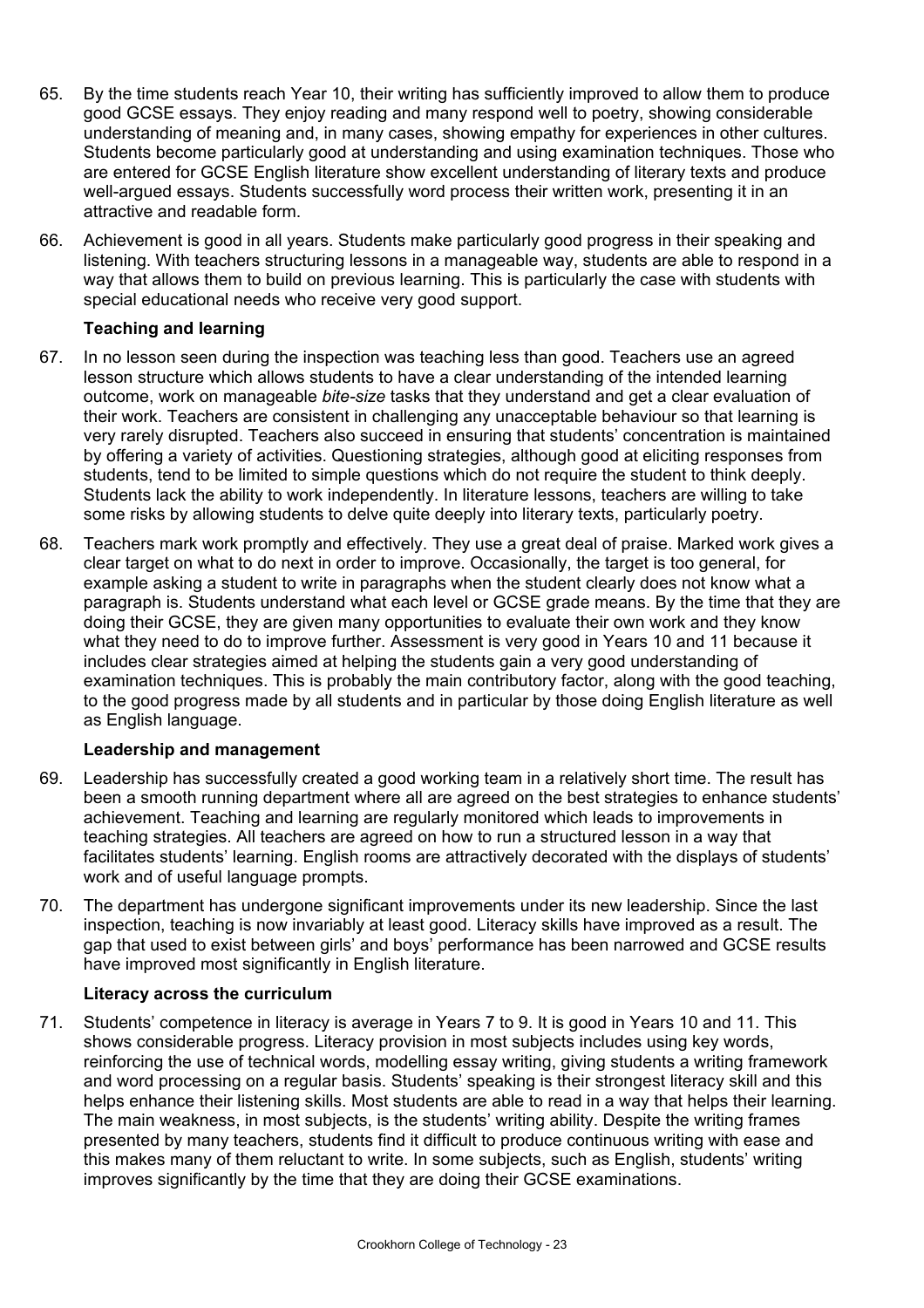### **Modern foreign languages**

Students in Year 7 are offered French and either German or Spanish, which they study until the end of Year 9. Currently, French and Spanish are taught in Year 7, and French and German in Year 8. Neither Spanish nor German is taught in Year 9 because these students followed the previous timetabling arrangements when only French was offered. In Year 10, students currently can choose to continue with French and have the opportunity to take up a second language.

Provision in modern foreign languages is satisfactory.

|                                    | Year 9       | Year 11      |
|------------------------------------|--------------|--------------|
| <b>Standards</b>                   | Average      | Average      |
| Achievement                        | Satisfactory | Satisfactory |
| Teaching and learning              | Satisfactory | Satisfactory |
| Leadership                         | Satisfactory |              |
| Management                         | Satisfactory |              |
|                                    | Satisfactory |              |
| Progress since the last inspection |              |              |

#### **Main strengths and weaknesses**

- GCSE results have improved significantly since the last inspection
- In the better lessons, teachers show good knowledge of their subject and use the foreign language well
- Poor behaviour results in unsatisfactory learning and achievement in a minority of lessons
- Teachers do not do enough to develop students' speaking skills
- Students have good opportunities to study a range of languages

### **Commentary**

#### **Examination results**

72. The results of teacher assessments at the end of Year 9, in 2004, were in line with those reported nationally, although few students reached the highest levels of attainment. GCSE French results have been consistently in line with national averages in recent years despite entering twice the national proportion of the year group. No students have as yet taken GCSE in Spanish and none have taken German since 2002. Students will, however, be taking GCSE in both languages this summer, as well as in French.

### **Standards and achievement**

73. Students' written and reading comprehension skills are generally better developed than their speaking skills. Lower-attaining students demonstrate less than expected levels of knowledge and understanding: for example, too many students have an insecure grasp of basic vocabulary. However, in French by the end of Year 9, higher-attaining students can successfully use a range of tenses in their written work, and a good variety of expressions relating to the topics they have covered. In Years 10 and 11, higher-attaining students can communicate well and write, for instance, quite sophisticated job application letters. In Spanish, most students make good progress in Years 10 and 11, and achieve above average standards. However, in German the standards reached by students at the end of Year 11 are below average. For example, students find it very difficult to deduce the meanings of unfamiliar expressions.

### **Teaching and learning**

74. The quality of teaching and learning is variable. In the more successful lessons, teachers had high expectations of behaviour, to which students responded well. Teachers were a good model for students in their use of the foreign language, and they offered Year 11 students valuable advice on preparing for and responding to GCSE examinations. In a Year 8 lesson, the teacher conducted the lesson at a brisk pace and largely in French, regularly checking students' understanding. Students' knowledge and skills were gradually developed through the teacher's use of a good range of activities that moved from listening and repetition to speaking and writing. The students responded well and were very keen to participate. The teaching, in a Year 10 Spanish lesson, was enthusiastic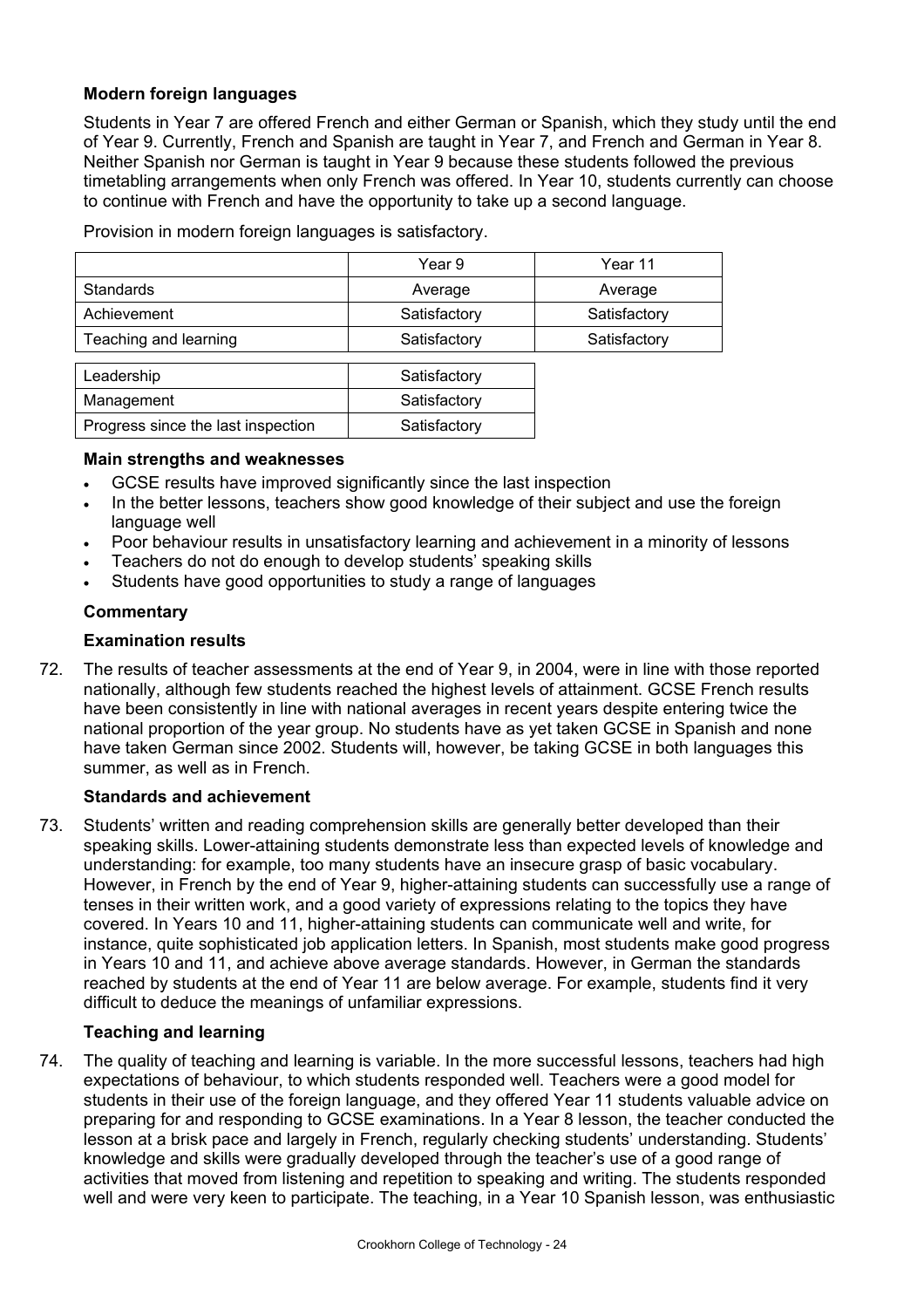and effective with the teacher using Spanish well to explain unfamiliar words and expressions, rather than resorting to translation into English. However, in other lessons students were not given enough opportunities to practise their oral skills, and planned activities were not sufficiently varied or challenging. In a minority of lessons, poor behaviour by a significant minority of students prevented the classes from making sufficient progress. Teachers do not always give students enough written information about their achievement, so they often do not know how well they are doing and what they need to do to improve.

### **Leadership and management**

75. Leadership has a clear vision of the role of languages and of what needs to be improved. Students can now choose from three languages in Year 10, and a significant number opt to study two. Detailed schemes of work have been developed which would be helpful to a new teacher joining the faculty. However, there is insufficient monitoring of teaching and assessment. Not enough is being done to share good practice or to help teachers solve problems, for example with behaviour. The use of ICT is underdeveloped. Although some issues highlighted in the last inspection report have been tackled, others have not, in particular the range of activities used in the classroom.

### **MATHEMATICS**

Provision in mathematics is satisfactory.

|                                | Year 9       | Years 11      |
|--------------------------------|--------------|---------------|
| <b>Standards</b>               | Average      | Above average |
| Achievement                    | Satisfactory | Good          |
| Teaching and learning          | Satisfactory | Good          |
|                                |              |               |
| Leadership                     | Satisfactory |               |
| Management                     | Good         |               |
| Progress since last inspection | Satisfactory |               |

### **Main strengths and weaknesses**

- Higher-attaining students do well; they are given appropriate and challenging work
- The poor attitudes of a significant minority of students, particularly in Years 7 to 9, are holding back their learning
- The use of the new interactive whiteboards, combined with a consistent application of the college's behaviour policy, are having a significant impact on the quality of learning
- Data on student performance are used well. Areas for development are identified and targets are set for pupils, but they are not always made aware of these
- Good management is resulting in improved standards, particularly in Years 10 and 11

## **Commentary**

### **Examination results**

- 76. Students' attainment on entry is improving and is now average. Results in the national tests at the end of Year 9, in 2004, were below average compared with all schools but above average compared with similar schools. The trend in results has broadly matched the national improvements. There was no difference between boys' and girls' performance in 2004.
- 77. At the end of Year 11 in 2004, GCSE results were broadly average with students doing particularly well at grades A<sup>\*</sup> and A. Overall, students made better progress than expected from the time they enter the college until the end of Year 11.

### **Standards and achievement**

78. Standards are comparatively better in Years 10 and 11 than they are in the younger age groups, mainly as a result of better teaching and the improved maturity and attitudes of the students. Higherattaining students in Year 9 had successfully completed work in Pythagoras and trigonometry; all students in Year 8 understood and could successfully apply the ideas of probability. Achievement is satisfactory, overall, in these years because most students make the expected progress from their level of attainment when they enter the college. In Year 11, and in preparation for GCSE exams,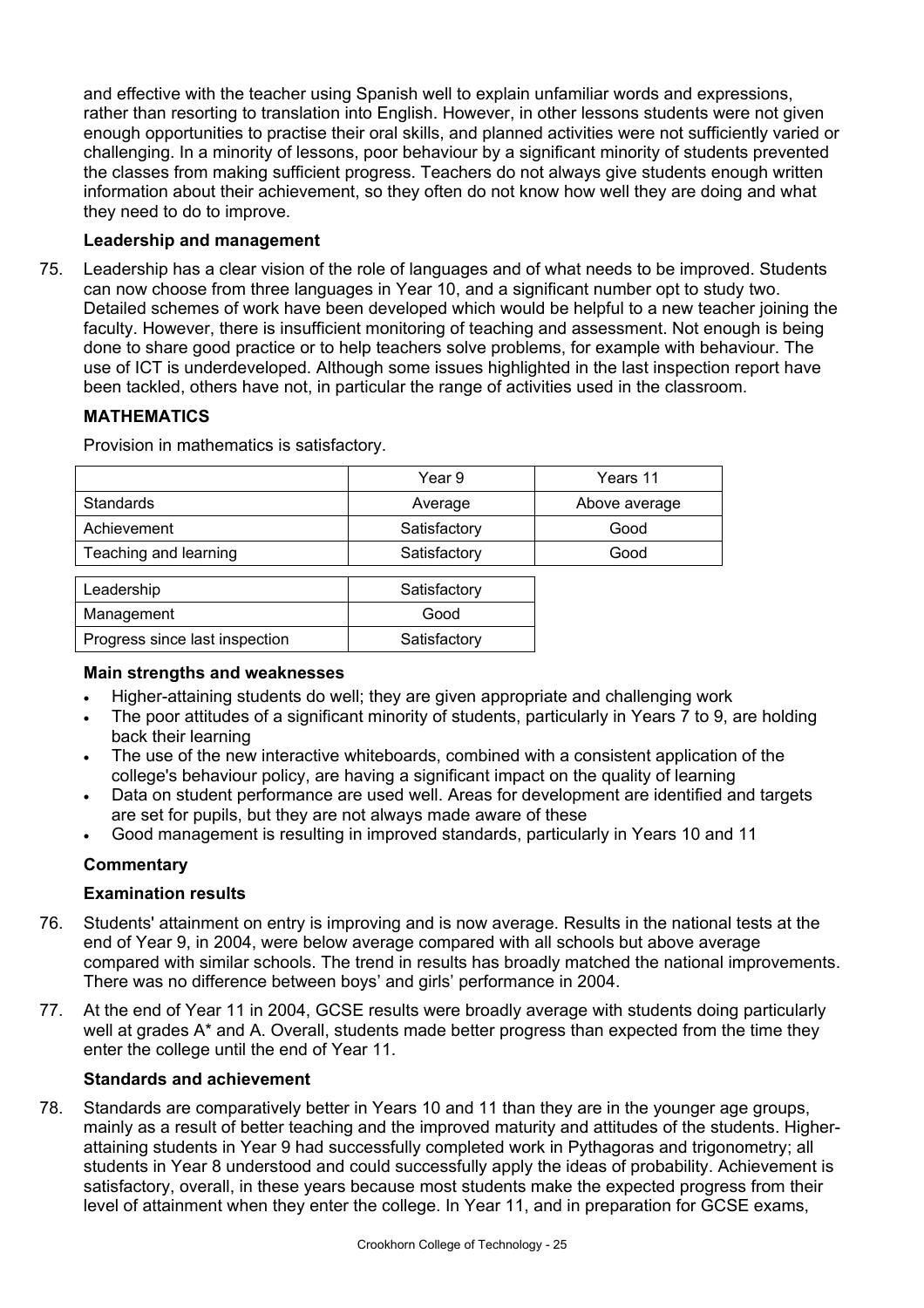higher-attaining students were able to match more difficult equations with non-linear graphs successfully. Students on the GCSE grade C/D borderline were working successfully on algebraic substitution. The level of work showed higher standards and good achievement for these students in relation to their below average attainment on entry to the college.

### **Teaching and learning**

- 79. A very good feature of many lessons is the way in which teachers make use of the new interactive whiteboards. These are used well to introduce starter activities and other work. There were examples of very good teaching where an effective combination of the boards, rapid-paced lessons with strict time limits for activities, and clear explanations, resulted in very good learning. In these lessons, an insistence on high standards of behaviour and a consistent approach in the application of the colleges' behaviour code, successfully overcomes the poorer attitude of some of the students.
- 80. Students' learning, particularly in Years 7 to 9, is adversely affected by the poor attitudes of a significant minority of students who are often reluctant to work and to respond to teachers' instructions. In weaker lessons, there are inconsistencies in the way the teacher uses the behaviour code and the lesson may be unsatisfactory.
- 81. The marking of students' work is generally satisfactory but does not refer to students' levels and target grades, so students do not know how their level of work relates to their target or what they need to do to reach it. The modular course, recently introduced in Years 10 and 11, does however give the students a very good level of information about their current progress.

### **Leadership and management**

82. The day-to-day management of the department is good and has resulted in well-organised schemes of work, a range of after-college activities which include revision sessions, and an effective organisation of the new GCSE modular course. The team has worked together well and there is an improvement in standards, particularly in Year 11, where the GCSE module results indicate a significant improvement on last year. The department has a good development plan, but the absence of permanent leadership means that long-term development will be difficult to implement. Similarly, routine monitoring and evaluation has not been effective in correcting some of the problems with the quality of teaching. The department has a number of high-quality teachers, but the current uncertainty over leadership results in there being less impetus for change. Since the last inspection there have been major changes in the nature of the college intake and given the current performance of the department, improvement overall has been satisfactory.

### **Mathematics across the curriculum**

83. Students' skills in mathematics are sufficient to ensure that they can cope with the demands of other subjects. In drama, students use measurement well to construct and design stage sets. Science in particular makes good use of mathematical ideas in graphs and the use of correlation, and provides many other opportunities to use numeracy skills, for example in calculations involving energy. In design and technology, students' knowledge enabled them to effectively use ideas of angle in design development.

### **SCIENCE**

|                                    | Year 9        | Year 11 |
|------------------------------------|---------------|---------|
| <b>Standards</b>                   | Below average | Average |
| Achievement                        | Satisfactory  | Good    |
| Teaching and learning              | Satisfactory  | Good    |
|                                    |               |         |
| Leadership                         | Good          |         |
| Management                         | Satisfactory  |         |
| Progress since the last inspection | Satisfactory  |         |

Provision in science is good.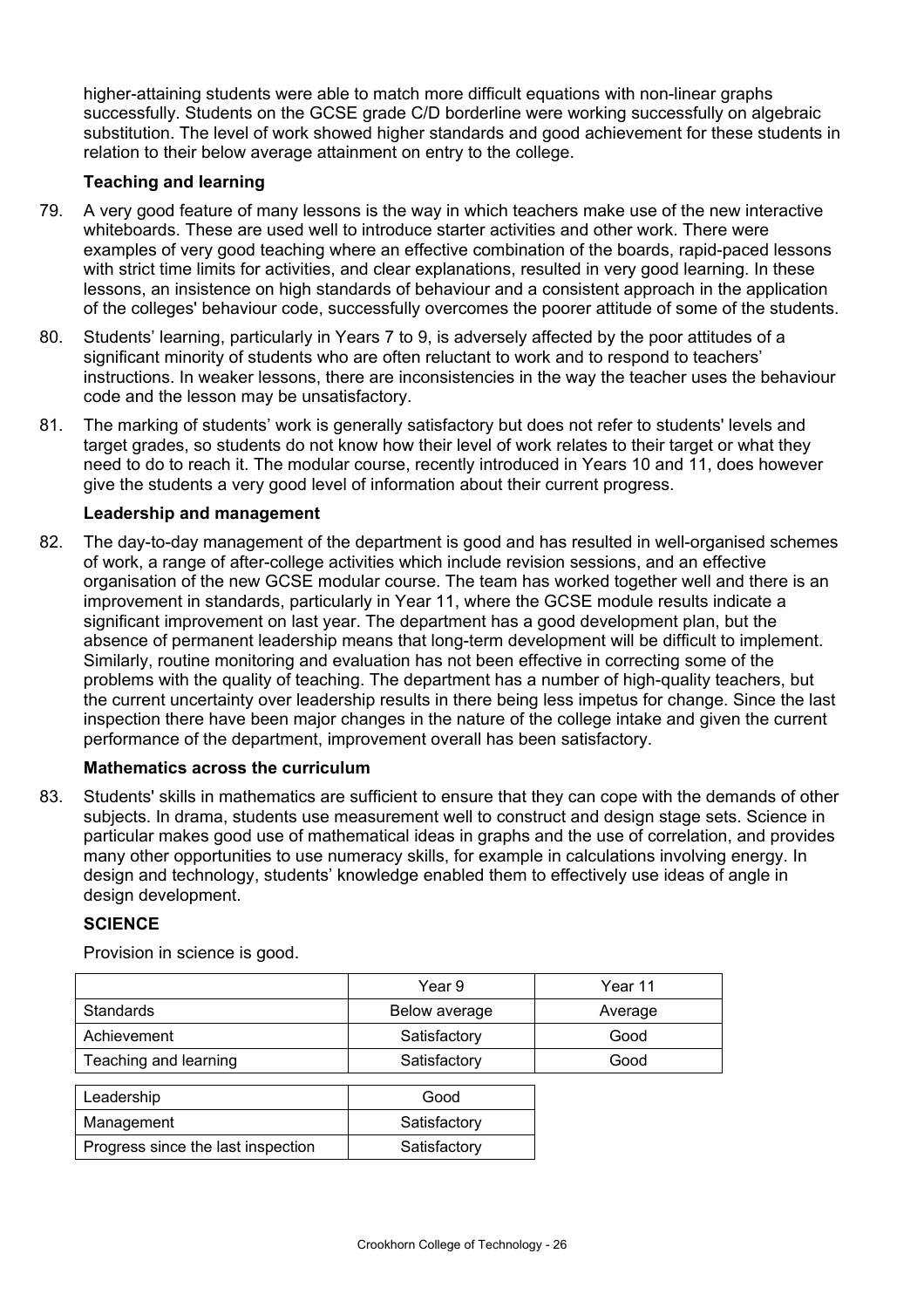### **Main strengths and weaknesses**

- The teachers are very well-qualified subject specialists
- Students achieve best when actively engaged by teachers who have high expectations
- Some teachers use a restricted range of teaching styles
- Leadership has ensured that all staff share the common desire to raise standards
- All lessons are well planned and follow set procedures
- Some lower-attaining students do not have a good attitude to learning

### **Commentary**

### **Examination results**

84. Results in the national tests at the end of Year 9, in 2004, were below average but were in line with those of similar schools. Results have risen since the last inspection with a trend similar to the national pattern. GCSE results, in 2004, were broadly in line with the national average. Results have been variable, year on year, since the last inspection but the overall trend is improving.

### **Standards and achievement**

85. Students enter the college with attainment that is below the national average. Although standards at the end of Year 9 remain below the national average, this represents satisfactory achievement. For example, while students in Year 7 could identify some basic examples of inherited characteristics such as eye colour, students in Year 9 could use their knowledge of particles to predict how liquids have different flow properties. In Year 11, students achieve well and standards seen were close to the national average. All students were actively involved in revision sessions for their GCSE examinations. They were able to use their science knowledge and numeracy skills to analyse graphs accurately. The higher-attaining students achieve better than other students due to their good attitudes to learning. They produce coursework of a suitable standard and receive good guidance from their teachers. The achievement of some lower-attaining students was not as good due to their lack of engagement and motivation.

### **Teaching and learning**

86. All the teachers have very good subject knowledge and an enthusiasm for their subject. The course is organised well with well-planned modules. All lessons follow an agreed common format that ensures students are quickly engaged. However, some teachers are reluctant to use a sufficiently wide range of teaching styles, including practical work. Teachers are skilled at controlling questionand-answer sessions in lessons. Students enter class discussions with confidence, showing good oracy skills. Overall, students' attitudes are good and there is a pleasant, co-operative atmosphere in those lessons that they find of interest and relevant. However, some students are easily distracted if they find the tasks uninteresting. Students receive good in-class support and guidance through informal discussions. Teachers use the newly-installed interactive boards well and produce high-quality presentations. Students' work is marked on a regular basis with some teachers giving very detailed guidance on attainment and how to improve the work further.

### **Leadership and management**

87. The wealth of knowledge of science education and examination requirements, within the department, is used effectively to evaluate the courses and clearly identify development needs. The department has planned the further introduction of whole-class use of computers in a considered manner and the introduction of a more relevant applied science course next year. All teachers in the department have a shared desire to raise standards further. Teachers have access to detailed analysis of students' attainment data. However, the department does not monitor students' achievement in a rigorous manner against predicted grades. The teachers are well supported by two technicians. Standards at GCSE have risen since the last inspection and teaching has improved.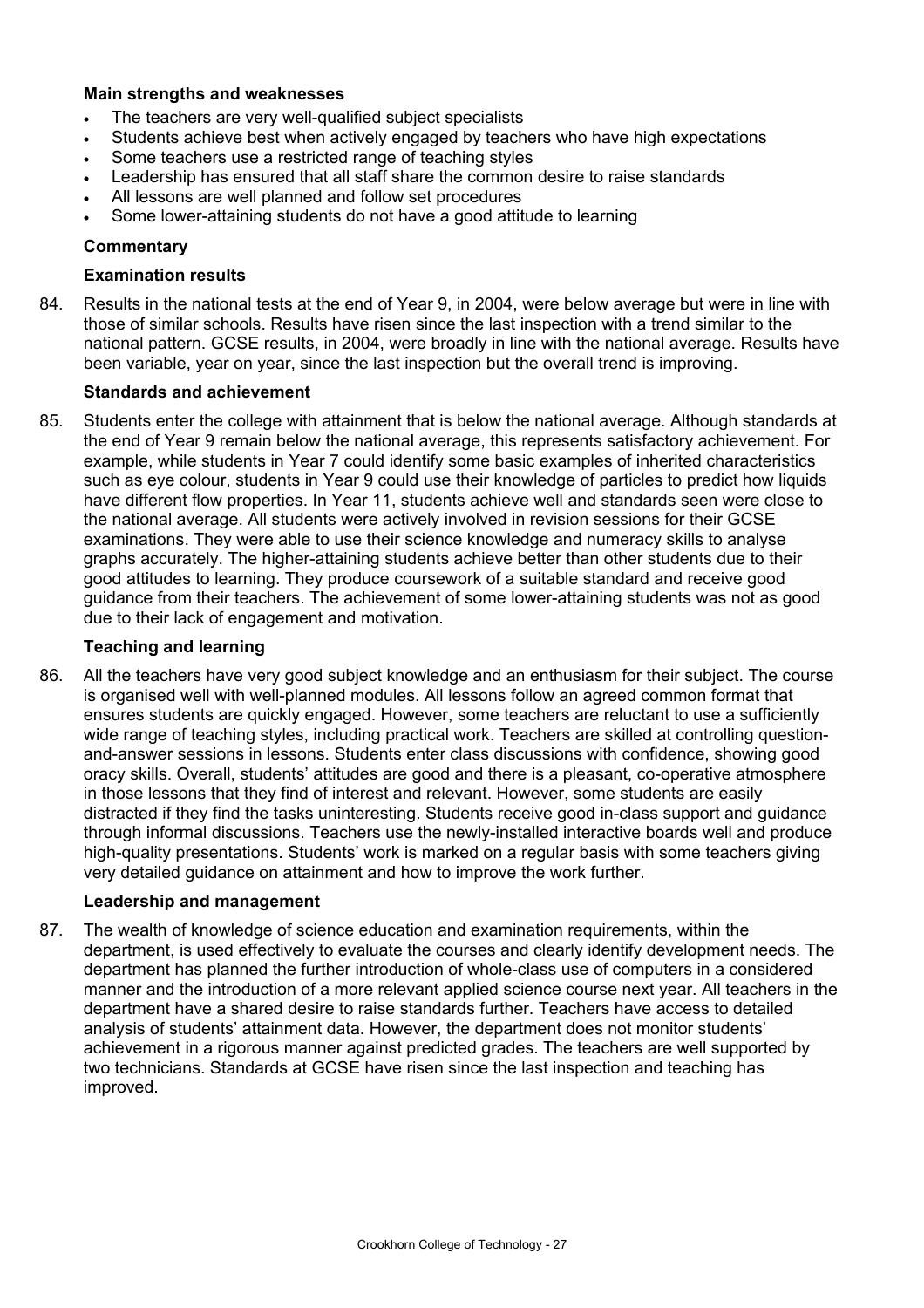### **INFORMATION AND COMMUNICATION TECHNOLOGY**

Information and communication technology (ICT) is taught as a separate subject to all students. All students in Years 10 and 11 take the short course GCSE. In addition, aspects of ICT are taught in many other subjects. The provision judgement refers to the effectiveness of ICT overall, the main body of the report refers only to the separate subject of ICT, and the final paragraph refers to ICT in the other subjects.

|                                | Years 9        | Years 11      |
|--------------------------------|----------------|---------------|
| <b>Standards</b>               | Below average  | Below average |
| Achievement                    | Satisfactory   | Satisfactory  |
| Teaching and learning          | Satisfactory   | Satisfactory  |
|                                |                |               |
| Leadership                     | Satisfactory   |               |
| Management                     | Satisfactory   |               |
| Progress since last inspection | Unsatisfactory |               |

Provision in information and communication technology (ICT) is satisfactory.

#### **Main strengths and weaknesses**

- The improving standards, because of recent organisational changes, are not yet reflected in the results
- Teaching is generally well planned, but the poor attitudes of a significant minority of students, particularly in Years 7 to 9, has an adverse effect on learning and hence standards
- The future plans for the development of the college provide a clear vision for continued improvements

#### **Commentary**

#### **Examination results**

88. Results of teacher assessment at the end of Year 9, in 2004, were well below those reported nationally. Results of the GCSE short course, in 2004, were well below average. There was no significant different between the attainment of boys and girls.

#### **Standards and achievement**

89. Students enter the college with a wide range of experience of ICT but their subject knowledge and skills, overall, are below average. Current standards vary considerably from year group to year group. Year 7 are already close to average with Year 9 still catching up from their previously much lower level. Changes in organisation, from September 2004, are having a positive affect in raising standards. A previous gap in students' experience, the use of ICT to control systems, has been filled so that, in Year 7 for example, students create a simple programme to control the sequence of operation in traffic signals. Year 9 students create web pages and use desktop publishing packages to prepare brochures and documents. They are competent in their use of simple spreadsheets and databases. Standards in Year 11, although below average, are higher than those shown by last year's results and are improving. Students develop their competence in word processing, can use more sophisticated spreadsheets and make good use of ICT in the preparation of course work in other subjects. In relation to their attainment on entry, students' progress and achievement are satisfactory.

#### **Teaching and Learning**

90. Lessons are well planned and teachers use good resource materials, including making very good use of the new interactive boards. The provision of computers and supporting equipment is good. The effective teachers cope well with the poor behaviour of some students and the college behaviour systems are firmly and consistently applied. However, the weaker teaching is associated with teachers' poor behaviour management skills and students' learning is adversely affected. The recording of student progress is variable, but there are very good examples where teachers have developed IT-based systems where review and recording occur on a lesson-by-lesson basis.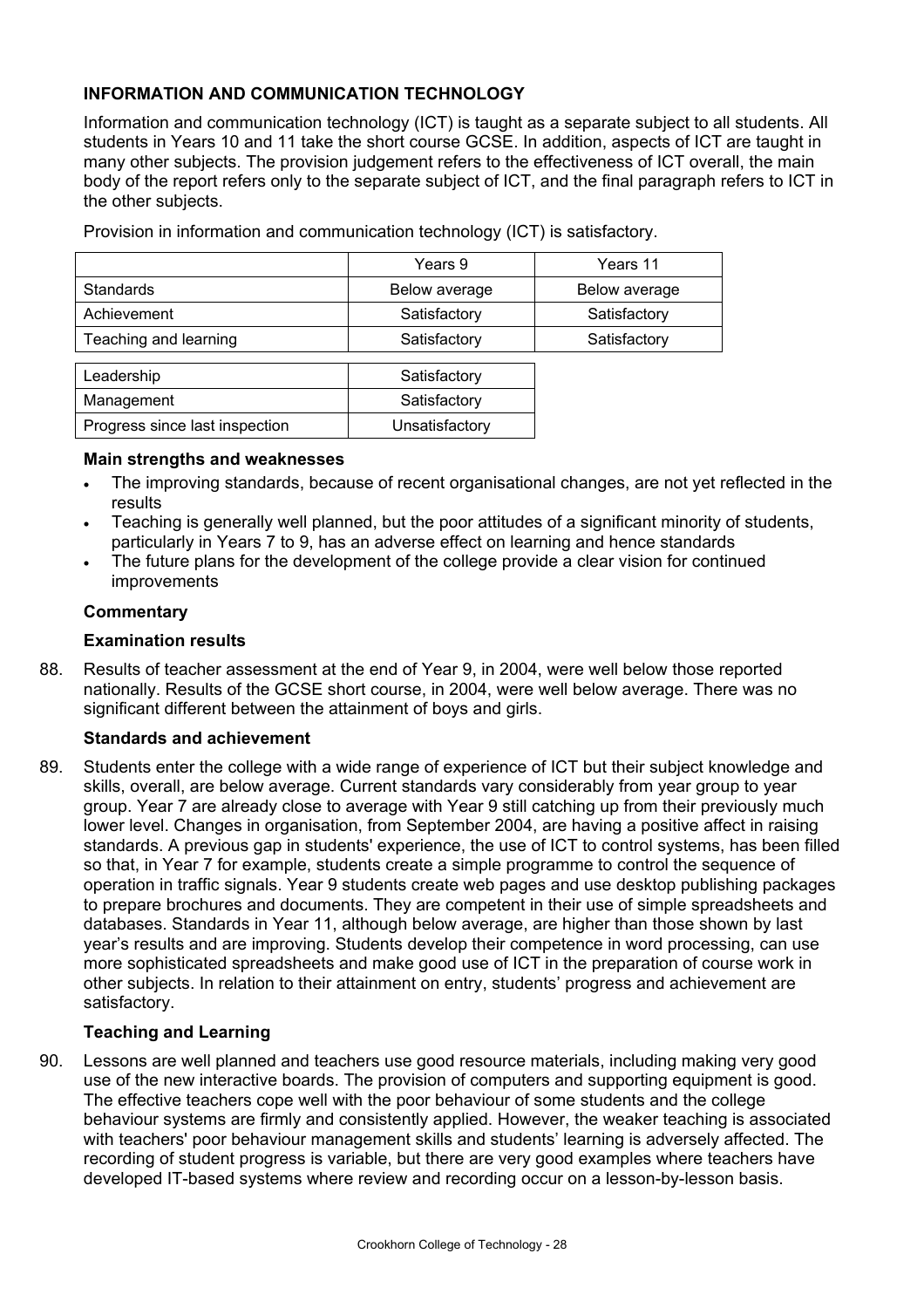### **Leadership and management**

91. The leadership and management of the department are going through a process of significant change and there will be further changes in September 2005 when the department will expand. Poor curriculum organisation in the past has resulted in low standards but the timetable and curriculum are now well organised to meet the National Curriculum requirements, and this is allowing students to catch up on previously missing experiences. Weaknesses in some teaching have yet to be resolved. Timetabling changes this year have given students a more coherent experience with a subsequent rise in standards. Further changes, coming fully into operation next year, are already showing further raising of standards in Year 10. Although there is now increasingly rapid improvement and development, results are lower than at the previous inspection and progress, overall, has been unsatisfactory.

### **Information and communication technology across the curriculum**

- 92. A new curriculum audit has been completed and the college has formed a cross-curricular group to identify where, in each subject, ICT can be used or students' skills developed. Teachers have been trained in the use of the new interactive boards and, although these are currently limited to certain departments, there is clear evidence that they are being used very effectively.
- 93. Students are generally competent in their basic IT skills. They successfully use the Internet to research information and can design web pages. They use spreadsheets and databases and routinely use ICT in many subjects to record their work or present their assignments. Some subjects provide good support for developing their skills. For example, the design subjects make extensive use of computer-aided design and manufacture (CAD/CAM) and there is extensive use in music. Other subjects, for example English and art, make too little use of ICT to support teaching and learning.

### **HUMANITIES**

### **Geography**

Provision in geography is good.

|                                      | Year 9               | Year 11 |
|--------------------------------------|----------------------|---------|
| Standards                            | Below average        | Average |
| Achievement                          | Good                 | Good    |
| Teaching and learning                | Good                 | Good    |
|                                      |                      |         |
| and the second control of the second | $\sim$ $\sim$ $\sim$ |         |

| Leadership                         | Good |
|------------------------------------|------|
| Management                         | Good |
| Progress since the last inspection | Good |

### **Main strengths and weaknesses**

- Reluctant learners and disruptive students are managed successfully so that everyone achieves well in lessons
- Enthusiastic, knowledgeable teaching and varied lesson activities keep students interested and contribute to the growing popularity of the GCSE course
- Schemes of work, resources and the fieldwork programme provide limited support for the curriculum
- Very good assessment helps students learn successfully

### **Commentary**

### **Examination results**

94. Results of Year 9 teacher assessments have been below those reported nationally for the last three years. GCSE results, in 2004, were significantly below average, as they had been in 2003. However, a much larger proportion of students took GCSE, than nationally, with the result that the average point score per student in the year group was fifty per cent higher than the national figure.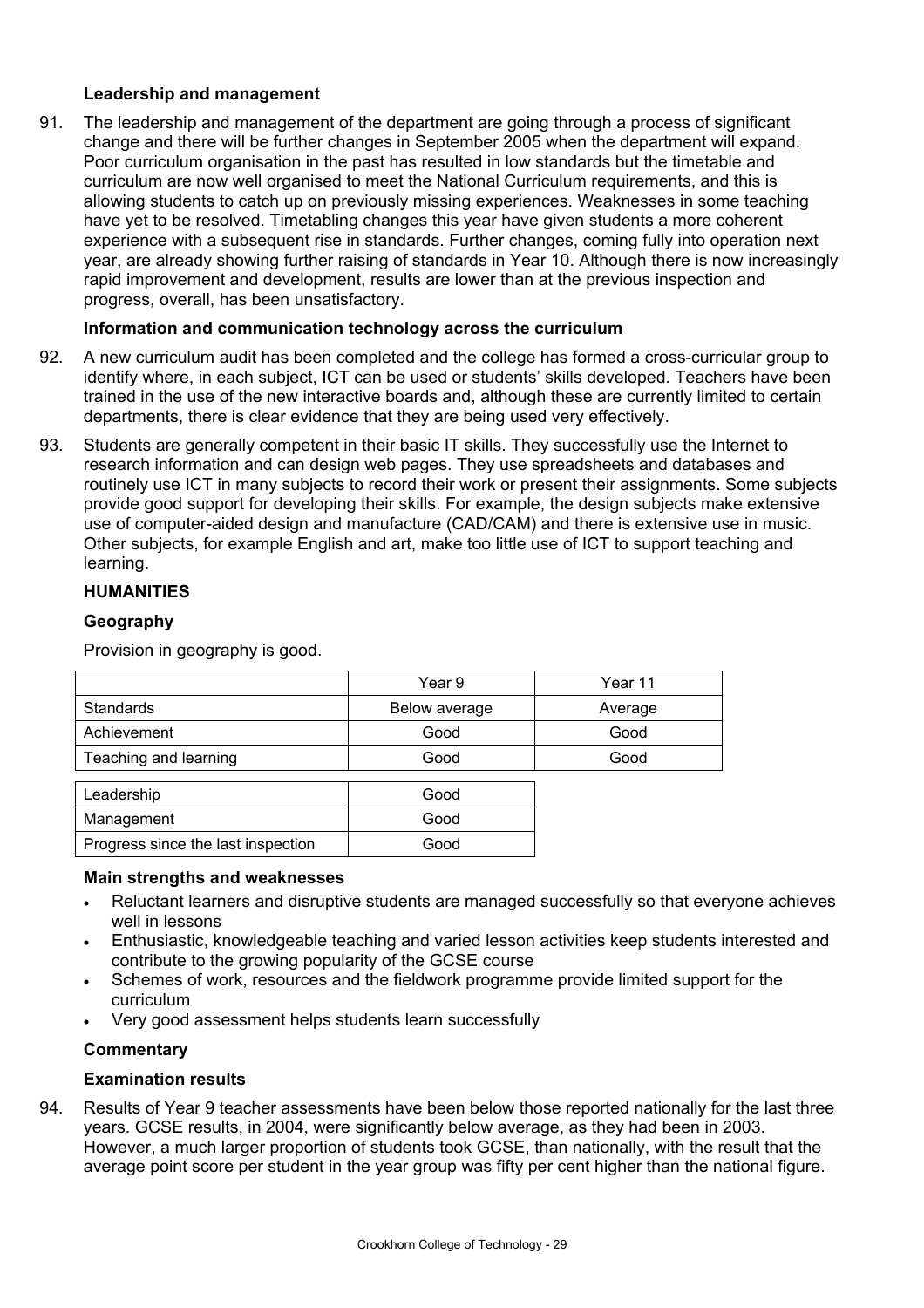### **Standards and achievement**

95. On entry to Year 7, students' attainment is below average. From the outset, students of all capabilities make good progress, largely as a result of teachers' firm, consistent approach to those with negative attitudes towards learning and unacceptable behaviour. By Year 9, higher-attaining students use specialist vocabulary to explain common weather phenomena while lower-attaining students provide briefer, more colloquial accounts. Year 11 coursework shows students competently using their geographical skills to investigate variations in the quality of life within Havant. Students with special educational needs also achieve well. For example, good support in a Year 8 lesson helped students with the difficult task of analysing data they had collected from a local coppice.

### **Teaching and learning**

96. All lessons observed were good or very good. Teachers used their extensive subject knowledge in lively and innovative ways to organise activities that resulted in productive learning and good personal development. Insistence on high standards of behaviour produced respectful relationships that nurtured discussions. For example, a Year 9 lesson on global trade initially used a wrestling poster to set students thinking about winners and losers. Text, pictures and symbols helped students compare the views of producers and consumers, and the lesson ended with students making corporate decisions on fairness. Students' work is marked thoroughly and full comments give encouragement and advice for improvement. Assessment results are fed back to students so they know exactly what their standard is, what they are aiming for, and how to get there.

### **Leadership and management**

97. Following a period of staffing difficulties, newer members of the department have succeeded in providing stability and in raising the profile of the subject within the college. Teachers are good role models and their enthusiasm is reflected in growing numbers opting for GCSE, and the strong subject identity of classrooms. The department has helped to develop an assessment system that enhances learning, sharing good practice with the college. Resources are being built up, although there are still shortfalls in GCSE textbooks and fieldwork equipment. Fieldwork is not experienced by all years and does not include sufficient physical geography investigations. Brief schemes of work do not track all aspects of learning. Since the last inspection, the quality of teaching and assessment has improved. Integrated humanities is no longer taught and geography has been successfully established as a stand-alone GCSE subject.

### **History**

Provision in history is good.

|                                    | Year 9    | Year 11 |
|------------------------------------|-----------|---------|
| <b>Standards</b>                   | Average   | Average |
| Achievement                        | Good      | Good    |
| Teaching and learning              | Good      | Good    |
|                                    |           |         |
| Leadership                         | Good      |         |
| Management                         | Good      |         |
| Progress since the last inspection | Very good |         |

### **Main strengths and weaknesses**

- The very good assessment programme has helped students make significant progress in their work
- Well-structured lessons that are well taught enable students to achieve well
- Tasks are well planned to develop students' history skills and understanding of the past
- A small minority of students do not achieve their potential, because they act in a manner that is immature and does not respect their teachers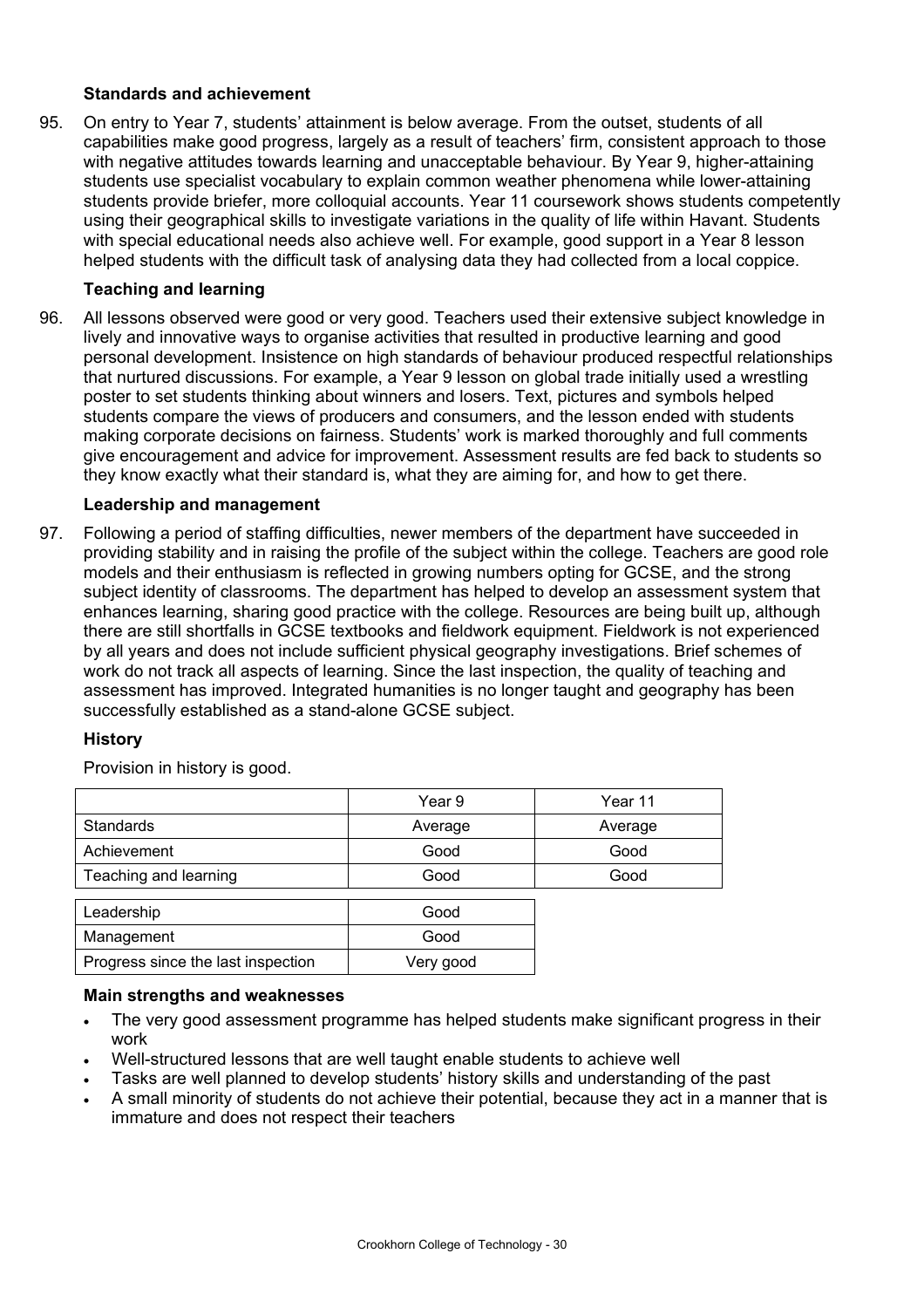### **Commentary**

### **Examination results**

98. The results of teacher assessment, at the end of Year 9 in 2004, were in line with those reported nationally. GCSE results, in 2004, were significantly below national average but were a marked improvement on the two previous years' results.

### **Standards and achievement**

99. Year 7 students enter the college with below average attainment. Standards observed in the present Year 9 are average. Most students have a sound understanding of chronology, cause and effect and use source material satisfactorily. They achieve well. The standards of work seen in Year 11 GCSE are average. Students achieve well, given their levels on entry to the GCSE course. The majority can interrogate sources, draw conclusions well and support their viewpoints with evidence. They recognise bias and judge the reliability and validity of materials satisfactorily. Students with special educational needs generally achieve well. Gifted students often achieve very well, particularly when working on independent tasks.

### **Teaching and learning**

- 100. Good teaching results from careful planning that provides a variety of appropriate challenges which are structured to develop students' thinking skills. This was particularly apparent in Year 9 work on the response of German citizens to the Weimar Republic. Each student had to analyse what an individual might think, at different times, and justify their opinions to their classmates. They did this well and clearly enjoyed the challenge. In a well-planned Year 11 revision session, several students worked at high levels because the teacher challenged them to consider the consequences of a series of problems faced by the Weimar government for themselves. They developed a good understanding of why opinion often changes with time. Teachers ensure that students have a good understanding of the skills needed to tackle assessments and GCSE questions well. The GCSE coursework component is particularly well taught. Students have a very clear understanding of the consequences of the Vietnam War for America. Many students show considerable development, orally and in writing, during their GCSE course. A small minority of students are disrespectful, seeking purposely to disrupt lessons but at which they generally fail, because of the good classroom management.
- 101. The teachers know their students well, marking carefully and showing them how they can improve their work. The assessment scheme, in which students are given very clear guidance as to what they need to do to achieve their next target, is proving very successful. Assessment folders in Years 7 to 9 provide strong evidence of the rapid improvement by many students in the standards of their work.

### **Leadership and management**

102. There is a clear vision for the department's work in the improvement plans. A significant improvement has taken place since the previous inspection. Emphasis on teaching styles and students' learning, literacy, citizenship, the very good assessment procedures and the sheer enthusiasm for the subject are behind the very positive progress. Good team-work is evident and the teachers are committed to improving public examination results. A well-planned programme of activities, such as the Flanders trip, has led to an immense interest in the subject and the numbers choosing the subject for examination has increased significantly in the present Year 9. Appropriate homework is regularly set. Students' work is developed well by use of display, in and outside the rooms.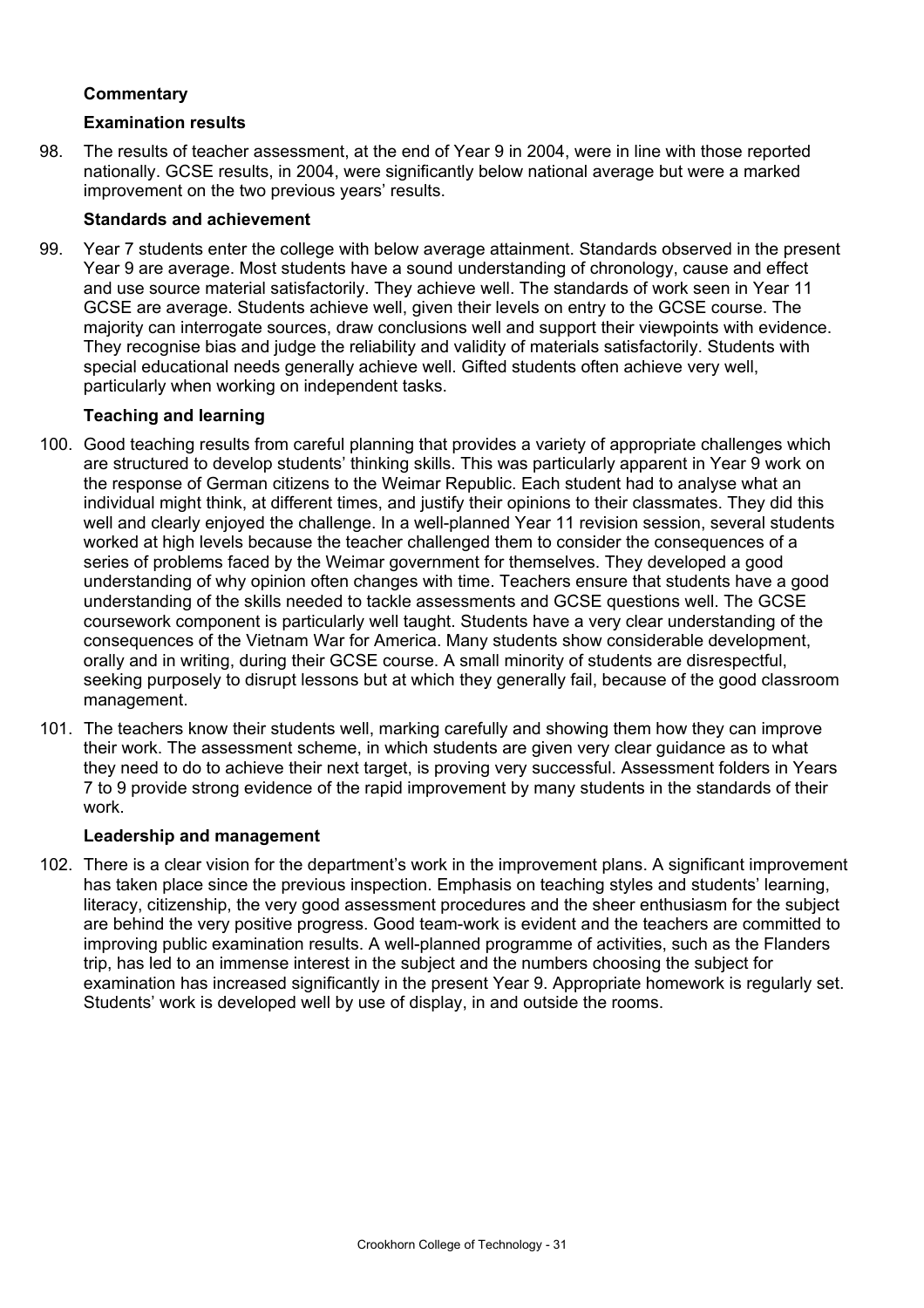### **Religious education**

Provision in religious education is satisfactory.

|                                    | Year 9        | Year 11 |
|------------------------------------|---------------|---------|
| <b>Standards</b>                   | Below average | Average |
| Achievement                        | Satisfactory  | Good    |
| Teaching and learning              | Satisfactory  | Good    |
| Leadership                         | Good          |         |
| Management                         | Good          |         |
| Progress since the last inspection | Good          |         |

#### **Main strengths and weaknesses**

- Specialists and non-specialists teach enthusiastically and with good pace, so students maintain concentration
- Thorough, careful planning ensures that syllabus requirements are met, despite insufficient lesson time
- Marking does not give students enough guidance on how to improve standards and presentation
- Assessment methods enhance students' learning
- Community resources are not used to enrich the curriculum

### **Commentary**

#### **Examination results**

103. Results for the GCSE short course, in 2004, were broadly average and similar to the previous year. However, the 2004 results showed a marked improvement in the proportion of students gaining  $A^*$ to C grades, compared with the previous year. Girls did better than boys; the gender difference was much greater than nationally. There were no GCSE full course results in 2003 or 2004. All students follow either the short or full course.

#### **Standards and achievement**

104. On entry to Year 7, students' attainment is below the level expected by the Locally Agreed Syllabus for their age. During the first three years, students improve their subject skills such as evaluation and empathy. They steadily build up knowledge and understanding of religious and secular beliefs and Year 9 students are able to assess the influence these have on people's views. Achievement in Years 7 to 9 is held back by poor quality marking and too much lesson time being devoted to managing behaviour. Effective guidance and discipline enables GCSE students to achieve well. Year 11 competently use knowledge of different faiths and scriptures to examine complicated issues like euthanasia. Good support in lessons helps students with special educational needs to achieve well.

### **Teaching and learning**

105. The teaching observed ranged from very good to poor. Very effective teaching was energetic, took firm control of behaviour, and managed activities that exactly met students' academic needs. Within this framework, a Year 10 lower-attaining group made very good progress when they compared their personal rights with those of children in poverty-stricken countries. When teachers could not find ways to contain challenging behaviour or counter negative attitudes, students' learning was unsatisfactory. Teaching makes a good contribution to students' spiritual, moral, social and cultural development. For example, Year 8 students reflected on all these aspects when they considered Christian teachings and the example of Mother Theresa. The marking of class and homework is not thorough enough because brief comments give too little constructive criticism or concrete help. This is particularly so in Years 7 to 9 where work is not presented with sufficient pride and students do not always know what to do to improve. In contrast, formal assessments are very thoroughly marked and results are fed back to students so they know exactly what their standard is, what target they are aiming for and how to achieve it.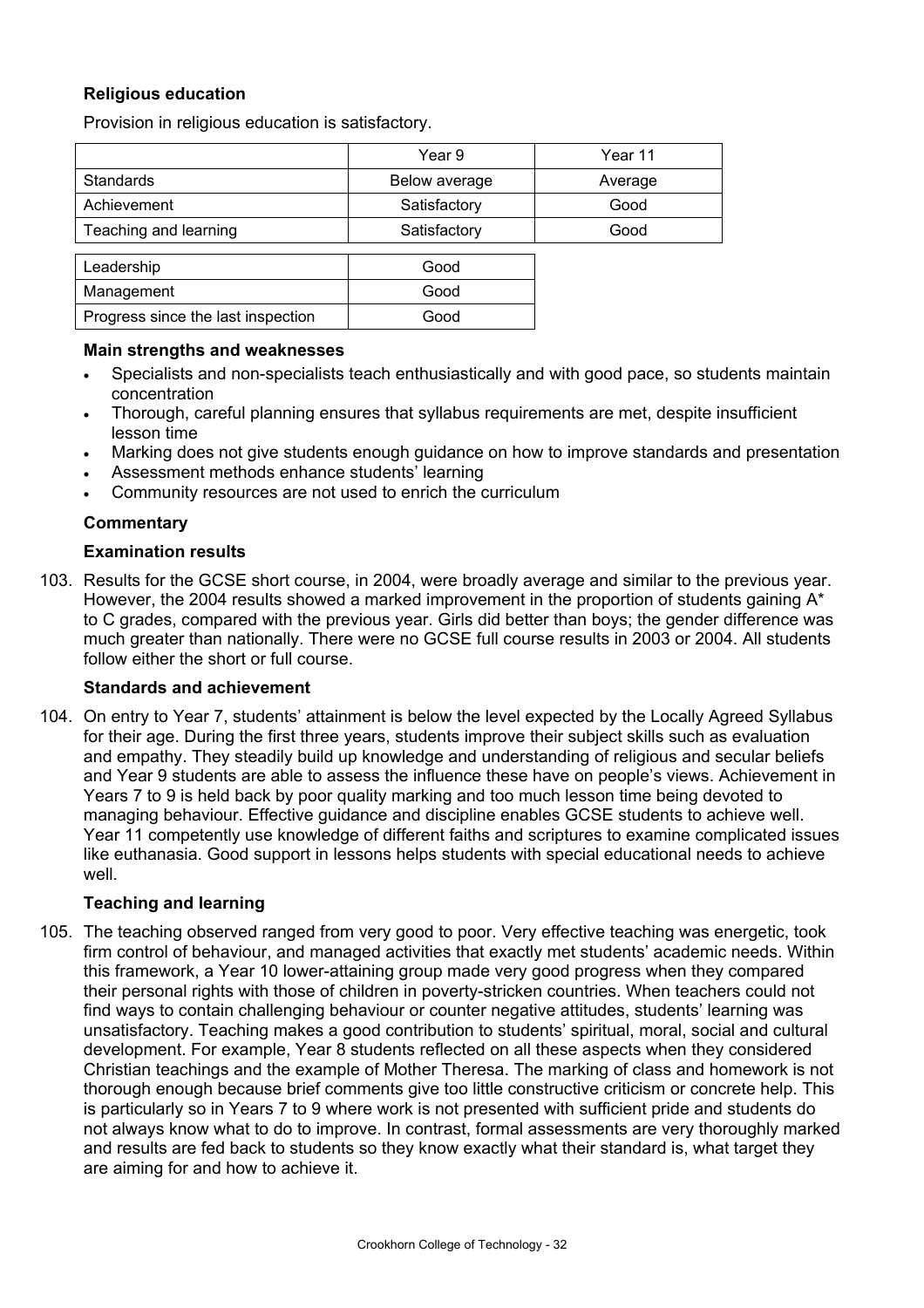### **Leadership and management**

106. New leadership is building upon inherited departmental strengths. Planning produces ambitious content and clear lesson structure so that tight control is maintained over learning outcomes. This is why the statutory requirements of the Locally Agreed Syllabus are met even though the subject is not allocated the recommended curriculum time. Priorities for development have been identified and are being put into action. For example, in conjunction with the county adviser, new modules are being written for the recently revised Locally Agreed Syllabus. Students have no opportunities to visit local places of worship or hear talks from representatives of different faiths. Since the last inspection, GCSE religious education has become firmly established. Provision for students with special educational needs has improved. Assessment has been developed.

### **TECHNOLOGY**

### **Design and technology**

Provision in design and technology is satisfactory.

|                                    | Year 9        | Year 11       |
|------------------------------------|---------------|---------------|
| <b>Standards</b>                   | Below average | Below average |
| Achievement                        | Satisfactory  | Satisfactory  |
| Teaching and learning              | Satisfactory  | Satisfactory  |
|                                    |               |               |
| Leadership                         | Good          |               |
| Management                         | Satisfactory  |               |
| Progress since the last inspection | Satisfactory  |               |

#### **Main strengths and weaknesses**

- Leadership is clearly focused on improving standards and achievement
- Too often lessons are disrupted by poor behaviour which results in underachievement
- A good assessment system is raising standards but is not being used consistently across the faculty

### **Commentary**

### **Examination results**

107. At the end of Year 9, in 2004, the results of teacher assessments were below those reported nationally. All students study for a qualification in one of the design and technology options compared with less than two-thirds nationally. In 2004, GCSE results were significantly below average although the average point score per student in the year group was noticeably higher than the national figure. The difference in students' attainment in the subject and the other subjects they took is significantly below the national picture, but this indicator is also adversely affected by the higher than national entry rate.

### **Standards and achievement**

108. Students join the college with standards below average. In relation to this, students' overall achievement is satisfactory but it is different in the different areas. In the lessons seen, students achieved better in resistant materials, graphics and electronics than they did in food technology and textiles. This reflects differences in the quality of teaching. In Years 10 and 11, boys are achieving better than girls because more of them chose the former subjects. At the end of Year 9, students have a working knowledge of computer-aided design and manufacture. At the end of Year 11, students studying resistant materials can produce a critical analysis of electrical products such as lamps. Those studying textiles can design and make cushions using a variety of colour and fabric. Students across the college use ICT competently to access research information that helps them with their initial design ideas. Students with special educational needs achieve as well as their classmates when involved with the practical elements of the course, but struggle when asked to commit their thoughts to paper either in the traditional manner or using a word processor.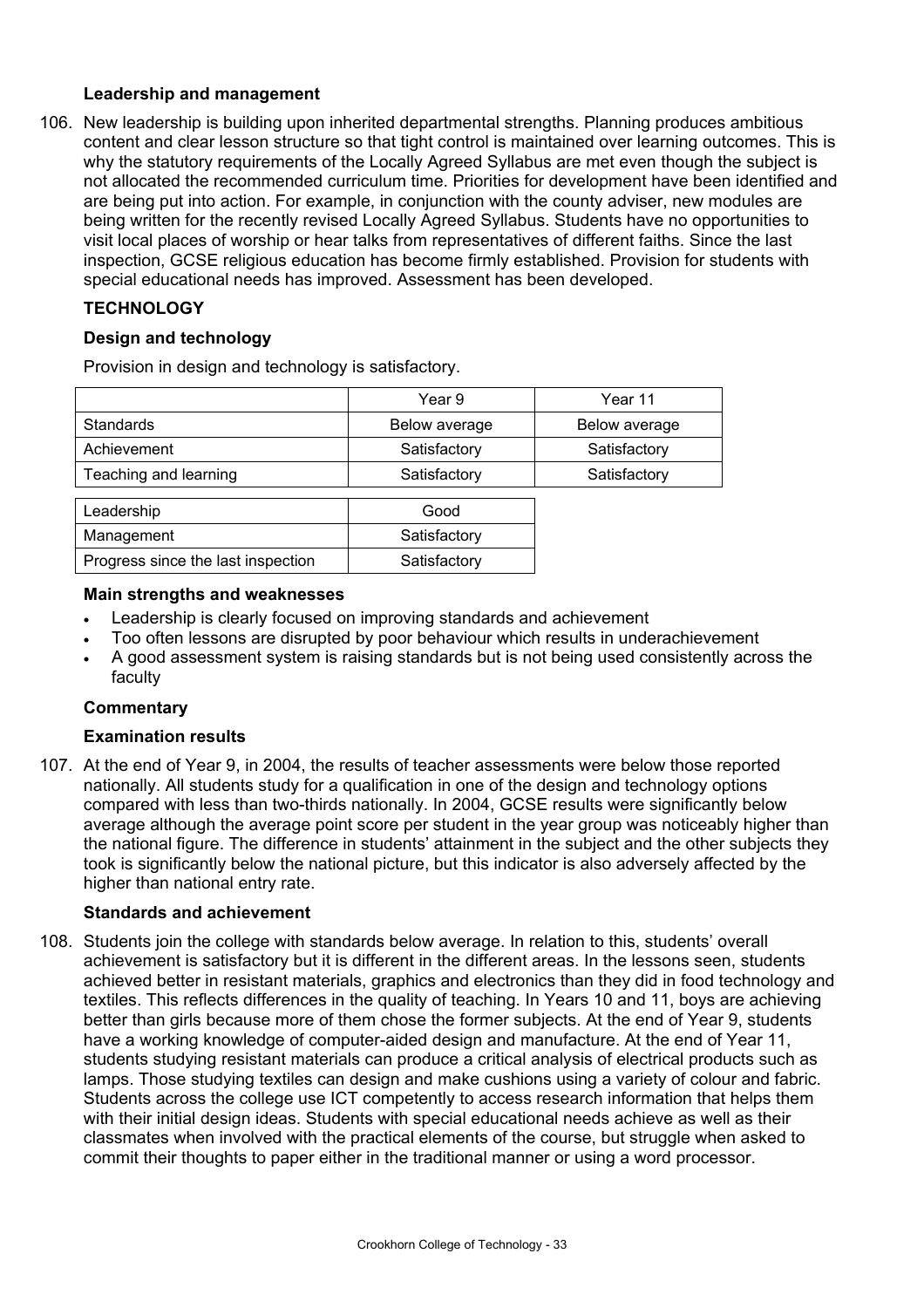### **Teaching and learning**

- 109. The quality of teaching varies from very good to unsatisfactory, and is satisfactory overall. Where it is good, teachers set work which challenges the students and provides progression in the development of skills. This results in good learning taking place. In these lessons, students are motivated by the variety of teaching methods; short deadlines and the opportunity to work together co-operatively. Less successful lessons are punctuated by the teacher repeatedly having to tell students to pay attention and to behave themselves. This results in frequent interruptions to the lesson that disrupt the learning process. On too many occasions students ignore the teachers. Teachers start lessons by explaining the learning objectives. This is good as it helps students to evaluate their own progress.
- 110. The department has introduced a good assessment policy which includes target setting, linked to national curriculum levels or GCSE grades, and an element of student self-evaluation. Where teachers are using this strategy, the benefit shows through in students' awareness of their progress and standards are improving.

### **Leadership and management**

111. Leadership has a strong awareness of what is needed to improve standards. Comprehensive departmental documentation is in place which supports a cohesive approach across the varying elements of the subject. Students' progress in now tracked effectively and examination performance is carefully analysed. The quality of teaching is systematically monitored and accurately evaluated although measures to tackle inappropriate behaviour, and therefore improve learning, are not always effective. The department has recently begun working with local primary schools to help raise standards and improve the skills and knowledge of students before they come to the college.

### **VISUAL AND PERFORMING ARTS**

Dance is taught throughout the college as part of the performing arts curriculum. Small groups of girls were entered for the GCSE examination in 2003 and 2004. Results improved, in 2004, with approximately two-thirds of students gaining A\* to C grade passes and almost a quarter gaining either an A\* or A grade pass. Two lessons were sampled. In a Year 9 lesson teaching and learning were satisfactory. Students were well managed and fully involved in choreographing small motifs. However, a lack of focus on the use of technical language in their comments on others' performance and use of choreographic devices showed their evaluative skills lacked the required depth expected for their ages. In a very good Year 11 theory revision lesson, students were very well managed and being very well prepared for the examination. Some students did not provide enough detail in their responses as regards appreciation of set works but the more confident and higher-attaining students had a good knowledge and understanding of, for example, 'dynamics' and 'body percussion'.

### **Art and design**

Provision in art and design is satisfactory.

|                                    | Year 9        | Year 11       |
|------------------------------------|---------------|---------------|
| <b>Standards</b>                   | Below average | Below average |
| Achievement                        | Satisfactory  | Good          |
| Teaching and learning              | Satisfactory  | Good          |
|                                    |               |               |
| Leadership                         | Satisfactory  |               |
| Management                         | Satisfactory  |               |
| Progress since the last inspection | Satisfactory  |               |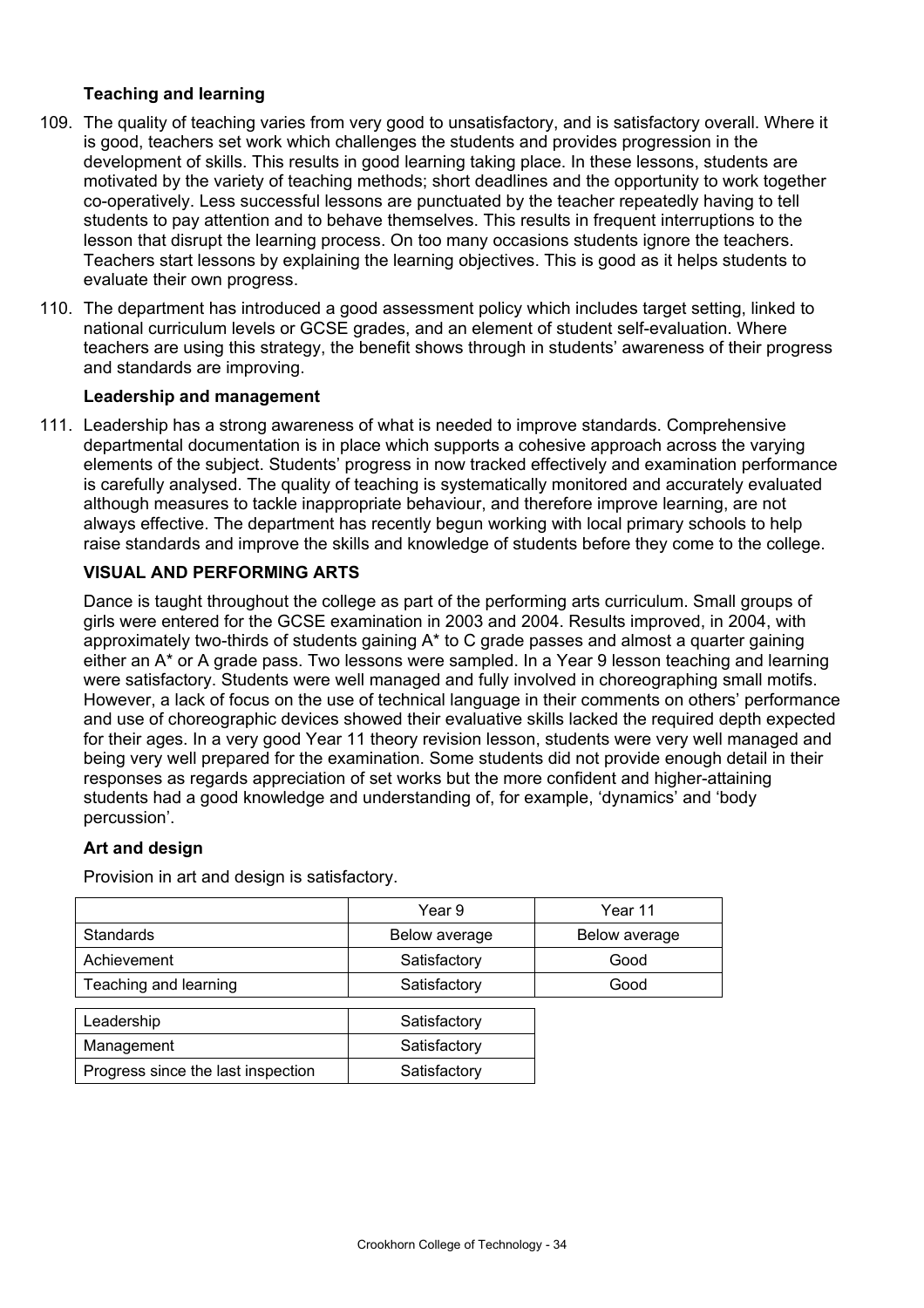### **Main strengths and weaknesses**

- Students achieve well in Years 10 and 11 because teachers use their good subject knowledge to structure learning carefully
- Current leadership is good with a determination to raise standards
- Students' drawing skills are developed progressively so that by Years 10 and 11 they are able to interpret their ideas using a wide range of media
- Younger students in particular do not know how best to improve their work

#### **Commentary**

#### **Examination results**

112. The results of teacher assessment at the end of Year 9, in 2004, were well below those reported nationally. The 2004, GCSE results were significantly below the national average. This was a big dip, compared to 2003 when the proportion of students gaining grades A\* to C was more than twice as high, and is a result of the impact of staffing difficulties.

#### **Standards and achievement**

- 113. Although standards in Year 9 are below average, they are higher than indicated by last year's teacher assessment and represent satisfactory achievement in relation to the below average standards on entry. Students show steady progress with developing their drawing skills. Higherattaining students often achieve well because they are self-motivated and work hard. Lower and middle-attaining students are often too easily distracted and this lessens their achievement.
- 114. Current standards in Year 11 are higher than those indicated by last year's results. These students have worked very hard to improve the quality and standard of their work from Year 10. Their drawing skills are close to average, with some delicate observations of plants and shells, explored further through monoprints, collage and relief work. Students write clear explanations about their work, but do not always link their research to their own responses. Both boys and girls are achieving well. Students with special educational needs achieve as well as others, though those with weaknesses in literacy, including some lower-attaining students, struggle with written analysis and research.

#### **Teaching and learning**

115. Overall, teaching and learning are satisfactory. Where teaching is good, teachers have good subject expertise, give clear explanations and, in Years 10 and 11, provide effective one-to-one support matched to students' needs. Relationships are based on respect and trust, and teachers continually try to build students' confidence by planning learning in small steps. This leads to students working hard and making personal responses because they experience success. Where teaching was unsatisfactory, teachers did not deal sharply enough with a minority of students who were inattentive or silly, and time was wasted throughout the lesson. Time is not always used well so that planned opportunities for students to evaluate their work are missed. Students do know their level or grade, but do not always know how to improve. Students in Years 10 and 11 receive helpful oral feedback and useful written comments on their work, this is not yet so in Years 7 to 9.

#### **Leadership and management**

116. Staffing difficulties have had a negative impact on the leadership of art. Current leadership is good. Weaknesses have been identified and action taken which is already having a positive effect on achievement in Years 10 and 11, but not yet in Years 7 to 9 where the quality of teaching and learning is variable. Effective schemes of work are being developed which link knowledge about artists and cultures with developing students' skills. Not enough use is made of computers to support and extend students' learning in art. There are adequate enrichment opportunities.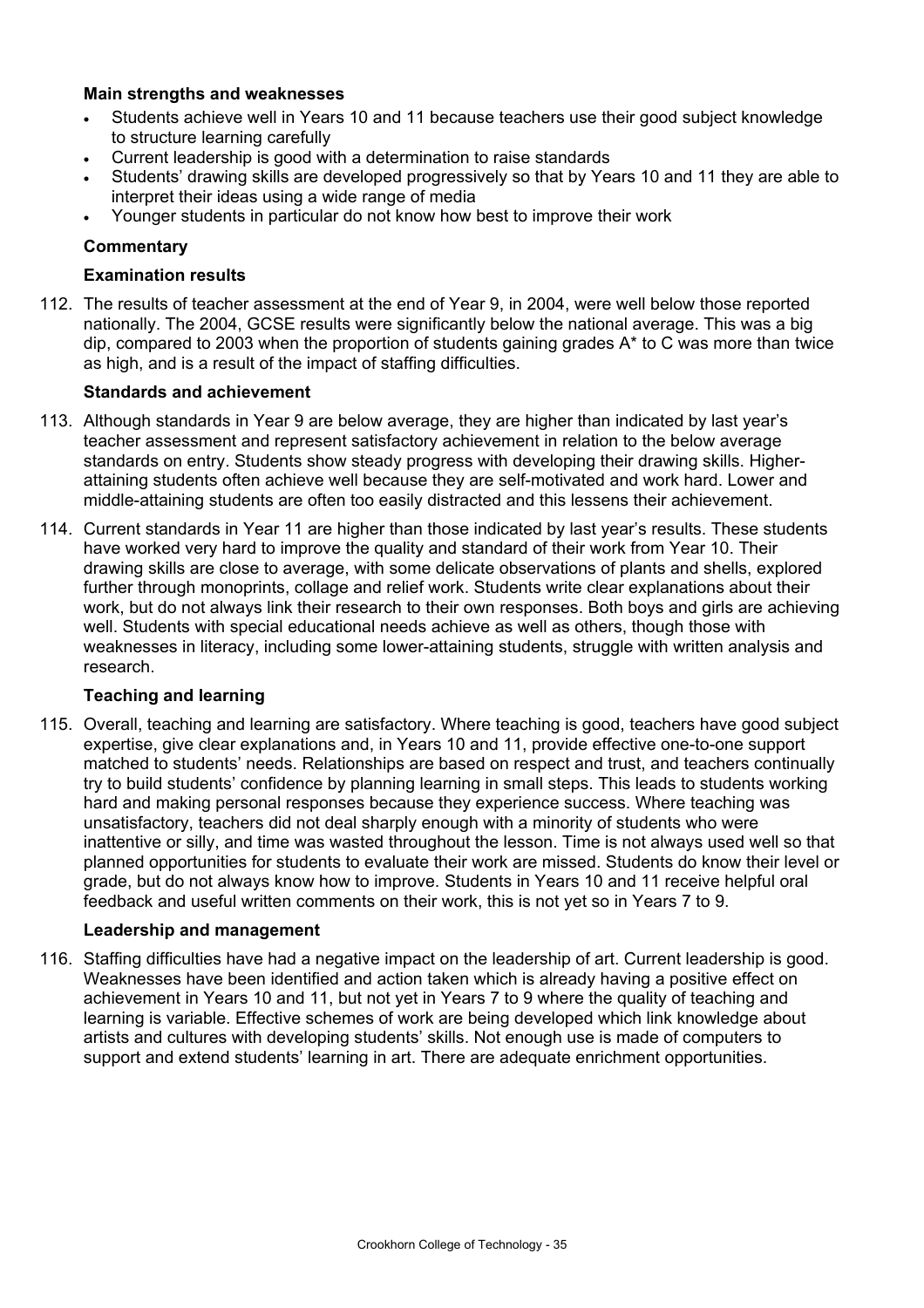## **Drama**

Provision in drama is good.

|                                    | Year 9        | Year 11 |
|------------------------------------|---------------|---------|
| <b>Standards</b>                   | Below average | Average |
| Achievement                        | Satisfactory  | Good    |
| Teaching and learning              | Satisfactory  | Good    |
| Leadership                         | Good          |         |
| Management                         | Good          |         |
| Progress since previous inspection | Satisfactory  |         |

#### **Main strengths and weaknesses**

- Standards are improving and drama is becoming more popular
- Regular assessment of students' work supports their learning
- Strong leadership offers good support to non-specialist teachers
- GCSE standards are limited by the absence and disaffection of some students
- Musical productions involve a large number of students throughout the college

### **Commentary**

#### **Examination results**

117. Although GCSE results have declined since the last inspection, results in 2004 improved dramatically upon those of 2003, with two thirds of candidates gaining grades A\* to C. Numbers were small but some students gained their highest GCSE grade in drama.

#### **Standards and achievement**

- 118. Although standards are below the national expectation in Year 9, students make satisfactory progress from widely differing experiences at primary school. The majority of students, in one Year 9 class, showed interest and engaged well with the task of using their bodies as props in a group performance of physical theatre. However, a minority of students became unruly and unresponsive and too much teaching time was taken in persuading them back to work. Girls in this class generally worked much harder than boys and their achievement was better. They settled to the task more quickly and improvised and collaborated with more thought. Achievement of students with special educational needs was satisfactory and they made progress at the same rate as their peers. Teachers were aware of individual students' learning or emotional difficulties and gave extra help to meet their needs.
- 119. The majority of Year 11 students showed skilful acting whilst rehearsing their scripted performances, the week before the final GCSE assessment, and their achievement was good. They were supportive of each other, kept in character throughout and delivered their lines with conviction. Students' plans to extend rehearsals after college and at the weekend were indications of their interest and commitment to do as well as they could. In particular, the higher-attaining students, and those planning to study drama at advanced level, were determined to achieve the highest grade. However, there was some lack of effort by those students who still had not learned their lines and disaffection amongst students who were regularly absent from lessons. This had a negative impact on the achievement of each group. Literacy weaknesses amongst some students limited their attainment in work which involved reading and writing.

### **Teaching and learning**

120. All observed teaching was at least satisfactory, but good or very good when taught by specialist teachers. The regular routines practised in each lesson indicated the teachers' high expectations of students' work and behaviour. Assessment was well used, both in immediate feedback to individuals in lessons and in teacher and student assessment sheets. Students in Year 7, having completed a very good unit of work on Greek theatre, in which they used masks for dramatic effect, had been told the criteria on which they were to be assessed. Being given a preview of the questions, on which they were to identify what they had done well and where they could do better, helped them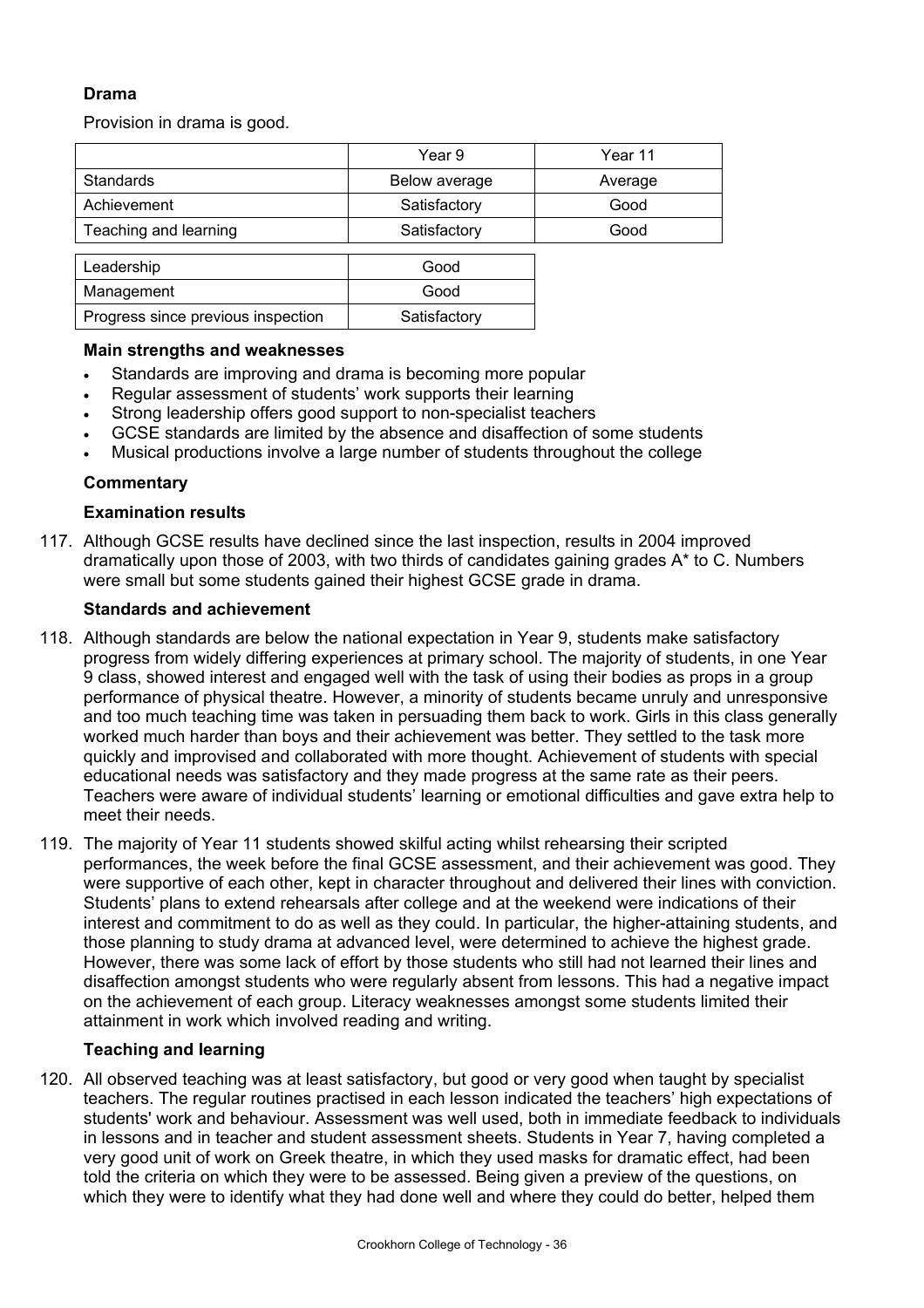focus on improving the standard of their work and their rate of progress. Specialist teachers know the subject well. They showed confidence when introducing new ideas to students and subsequently checking their understanding. They were confident when applying drama techniques to situations and occasionally, to the delight of the students, by performing in front of the class.

### **Leadership and management**

121. Leadership has ensured a shared determination to achieve the best standards possible and to raise the impact of drama within the college. Within the faculty of creative and performing arts, the subject has recently taken on new energy. New schemes of work, a new handbook and extra support from the local authority advisory team offer very good support for non-specialists. There are indications that students in Year 7 and students starting a GCSE course in Year 10 are reaching higher standards than the previous year. Good links with dance, music and art, are developing strong cultural and social provision. Work is thoughtfully planned, teaching is monitored, and the numbers opting to take drama GCSE are increasing. Accommodation in the theatre and well-equipped studio is excellent, though classes are also taught in classrooms and the hall which require furniture to be moved for practical activities. Parents and friends are regularly invited to watch students' group work. Large musical productions every two years enable many students to take part in performance and gain from being involved in a major college activity.

### **Music**

|                                    | Year 9         | Year 11   |
|------------------------------------|----------------|-----------|
| <b>Standards</b>                   | Below average  | Average   |
| Achievement                        | Unsatisfactory | Very good |
| Teaching and learning              | Unsatisfactory | Very good |
|                                    |                |           |
| Leadership                         | Very good      |           |
| Management                         | Satisfactory   |           |
| Progress since the last inspection | Satisfactory   |           |

Provision in music is unsatisfactory.

## **Main strengths and weaknesses**

- GCSE results improved significantly in 2004 and music is now attracting larger numbers in Years 10 and 11
- The effectiveness of teaching varies too much in Years 7 to 9 because some students are unfairly discourteous
- Very good lesson planning includes worthwhile musical experiences and some very good use of ICT
- Extra-curricular performances provide beneficial opportunities for students' social development

## **Commentary**

## **Examination results**

122. Results of teacher assessments at the end of Year 9, in 2004, were average. GCSE results were above average and higher than those gained in recent years, but the small number of candidates makes comparison with national results inappropriate.

### **Standards and achievement**

123. Standards in Years 7 to 9 are below average because the quality of teaching is inconsistent and sometimes poor, and some students are reluctant to learn, which leads to unsatisfactory achievement. Most students have a satisfactory knowledge of musical technicalities and use key words with precision. Recorded evidence of gamelan and samba compositions indicated that some students had worked efficiently in groups and had a sound knowledge of the style and technicalities of the genres in which they composed and performed. Standards in composing and performing in lessons seen, were below average. In contrast, students respond very well to the challenges of work in Year 11 where most students have confident performance skills, which they use productively, leading to very good achievement.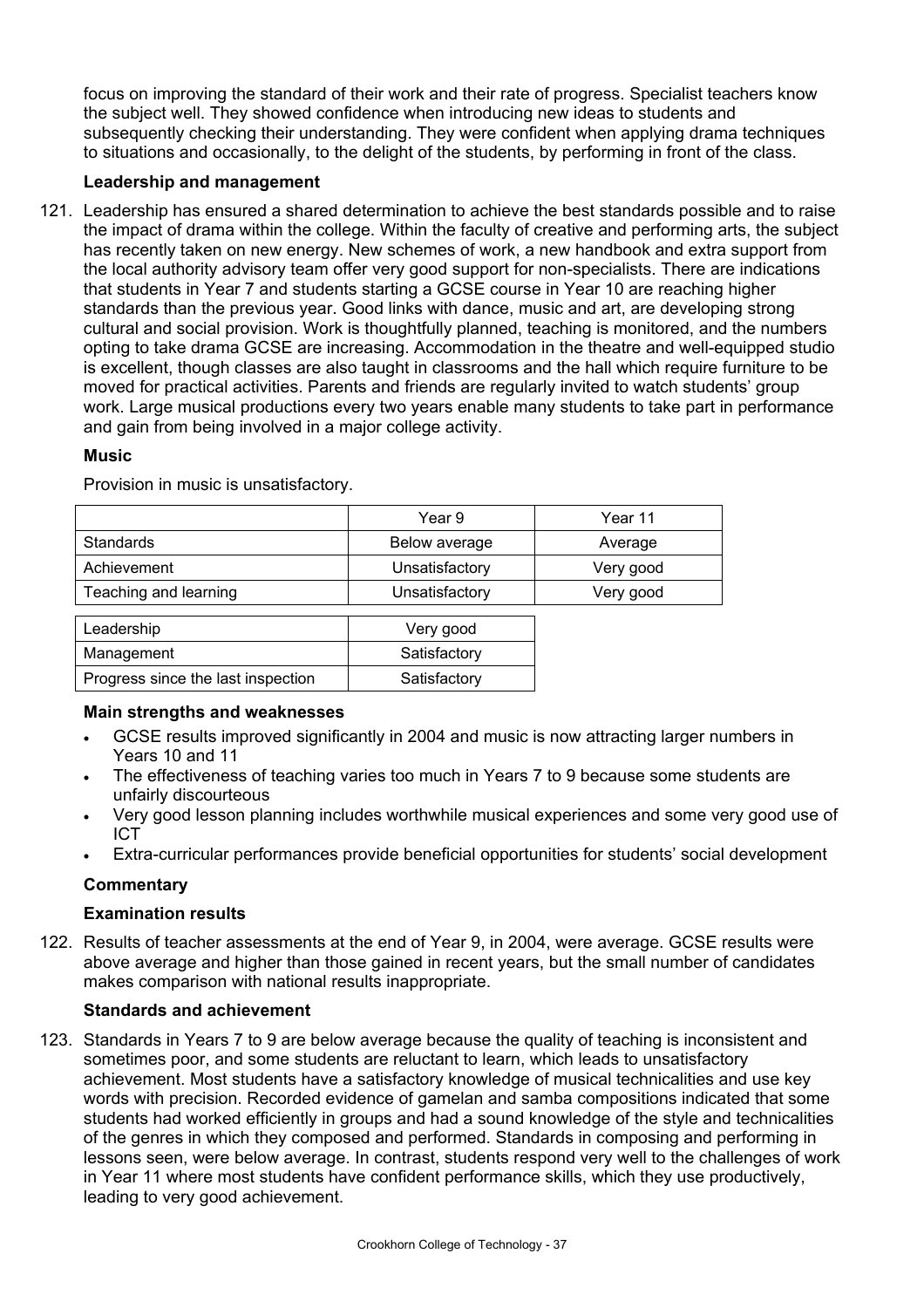### **Teaching and learning**

124. The quality of teaching and learning ranged from very good to very poor. All lessons are carefully planned to match the needs and interests of students. All theory is related to carefully-planned and interesting musical experiences. Suitable extra challenges are provided for the more talented musicians. The very good range of resources is productively used. Very good use is made of ICT in lesson planning and students' learning. Teaching is very committed. Teachers exploit their musical skills effectively for demonstration, conveying their enthusiasm well. They explained objectives very clearly and gave good individual help and support in practical tasks. Strict deadlines in some lessons ensured a very good pace of learning. The planning and the better teaching indicated a clear understanding of National Curriculum and GCSE requirements. In Years 10 and 11, the small number of students responded very well and learning was very purposeful. Some students were irresponsible and very discourteous in some Year 7 to 9 lessons. Their behaviour was not managed successfully and it affected the whole class. This seriously inhibited learning and was an unreasonable response to the teaching.

### **Leadership and management**

125. The very good leadership has led to a recent rise in GCSE standards. Numbers now following the GCSE course in Years 10 and 11 are much increased. Music makes a significant contribution to arts' provision in the college and provides worthwhile opportunities for social and cultural development. Instrumental teaching flourishes as a result of the Governors' Award Scheme. Regular performances are given in the college and the community. Beneficial links are maintained with associated primary schools. Management is very thorough on a day-to-day basis. Accommodation is very good and provides a stimulating learning environment. All recommendations from the last report have been implemented. College management systems have been ineffective in raising the quality of some teaching to an acceptable level.

## **PHYSICAL EDUCATION**

Provision in physical education is good.

|                       | Year 9  | Year 11 |
|-----------------------|---------|---------|
| <b>Standards</b>      | Average | Average |
| Achievement           | Good    | Good    |
| Teaching and learning | Good    | Good    |
|                       |         |         |

| Leadership                         | Good         |
|------------------------------------|--------------|
| Management                         | Satisfactory |
| Progress since the last inspection | Good         |

### **Main strengths and weaknesses**

- The proportion of students gaining grades A\* to C has improved
- Students achieve well in the common course as a result of good teaching
- Leadership provides a sense of purpose and direction for the subject with a focus on raising standards
- Students' attitudes and behaviour are good and result in a productive and purposeful atmosphere in lessons
- Assessment procedures for the common course are not yet fully effective

### **Commentary**

### **Examination results**

126. The results of teacher assessments at the end of Year 9, in 2004, were below those reported nationally. The proportion of students attaining A\* to C grade passes at GCSE, in 2004, was significantly below the national average but a considerable improvement on the previous year. Boys performed better than girls, their attainment being broadly in line with the national average.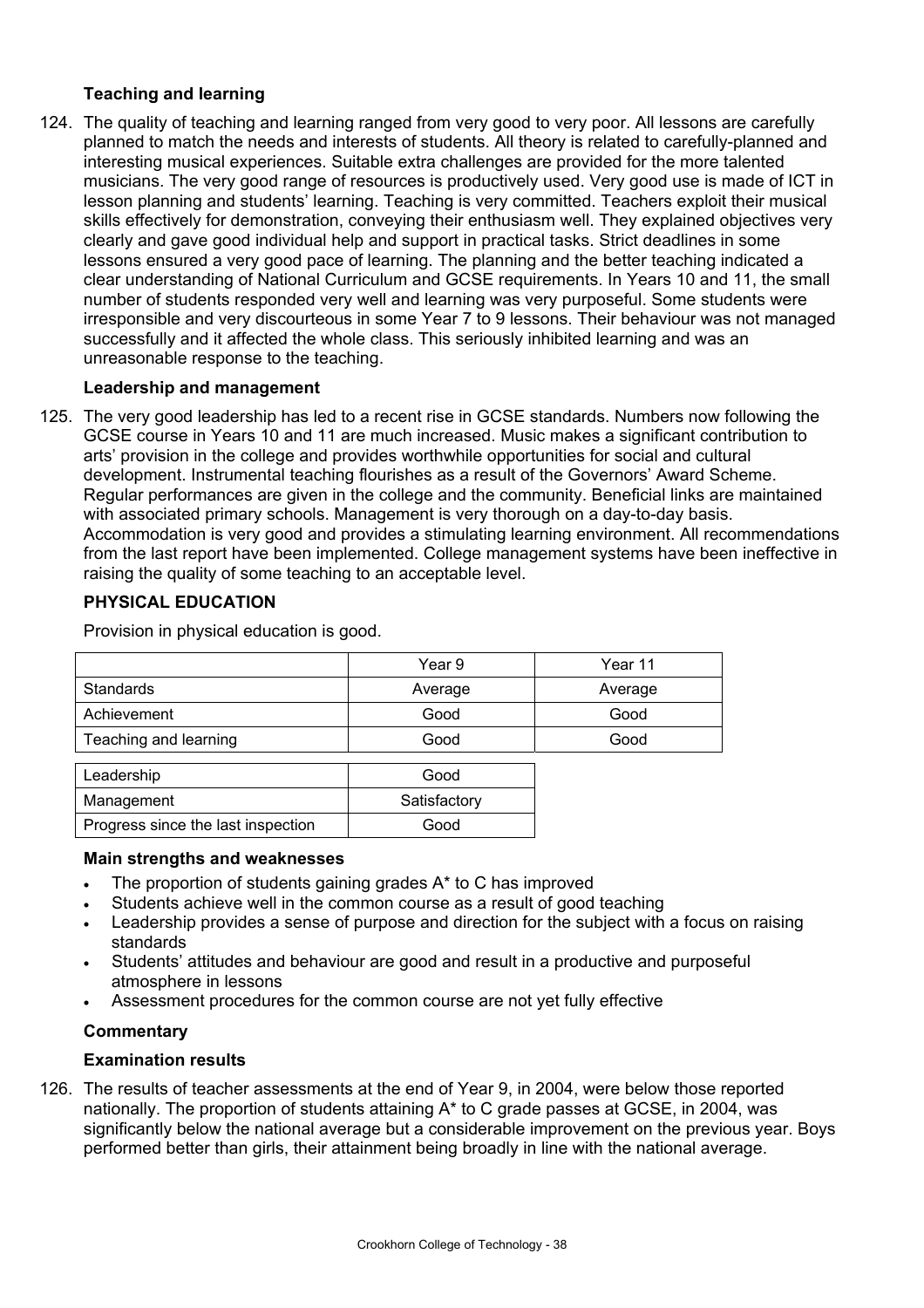### **Standards and achievement**

- 127. By Year 9, all groups of students have acquired a range of individual skills and are able to apply these in the activities they follow. However, in tennis, the quality of girls' work is below average, particularly in the quality and range of strokes used. Students achieve well in relation to their below average standards on entry to the college. In Years 10 and 11, all students, including those identified as having special educational needs, build successfully upon their learning in previous years. The quality of their striking skills, for example in rounders, softball and cricket, are secure. Across all years, students have a good knowledge and understanding of the principles and procedures for warm-up. The quality of students' evaluation, of both their own strengths and weaknesses, as well as those of their peers, is underdeveloped because they are not always given enough opportunities to develop this aspect of their work.
- 128. In the examination course, the standards of boys' work seen in both practical and theory lessons are average. They have a secure grasp of the techniques required for, and rules of, softball and a good grasp of social issues in sport, such as the involvement of women. The girl's group was not observed.

### **Teaching and learning**

129. Sharing expected outcomes with students at the start of a lesson immediately engages them in the work and helps evaluation and consolidation of learning at the end. Good planning for structure, pace, progression and challenge involves students working in pairs and small groups and, sometimes, in peer-coaching and evaluation. Non-participants, however, are not sufficiently involved in lessons by, for example being part of whole-group demonstrations or being involved in supporting their peers. Teachers have consistent expectations in terms of discipline and in the ability of students to work to their best. Good teacher-student working relationships, along with students' good attitudes and behaviour, result in a positive learning atmosphere in lessons. Effective use of questioning enhances students' speaking and listening skills and enables teachers to gauge the level of students' understanding. Teachers know their subject well and effectively breakdown and demonstrate skills so that students' develop their understanding and recognise what to do to make progress. This was particularly effective, for example, in a Year 10 shot putt lesson. However, ICT is not used sufficiently to support learning in practical lessons such as this. Teachers circulate well and their effective use of praise and constructive criticism makes students aware of their capabilities and what they need to do to improve. GCSE theory work is marked consistently well and useful comments ensure that students know what they have to do to improve the quality of their work. Effective plenary sessions involve students in discussion as to what they have learned and what they need to do to improve.

#### **Leadership and management**

130. Leadership provides a good direction and focus for the subject. Teaching and learning are monitored and evaluated resulting in a consistent approach in lessons. Programmes of work are currently being modified to ensure requirements for the teaching of physical education are fully met. Assessment procedures are an integral part of the work in Years 7 to 9 but it is recognised that moderation procedures are not yet fully effective. There are missed opportunities to work with the performing arts faculty, for example in the use of assessment of dance at the end of Year 9 as part of overall physical education assessment. Assessment procedures for the common course in Years 10 and 11 are not yet fully clear. Since the previous inspection half the staff have changed, including a change of leadership and management. Standards in the core course have been generally maintained. Results at GCSE, now that the course is no longer compulsory for all, improved considerably in 2004 and the motivation of students has improved. Resources, particularly ICT to support learning, have improved.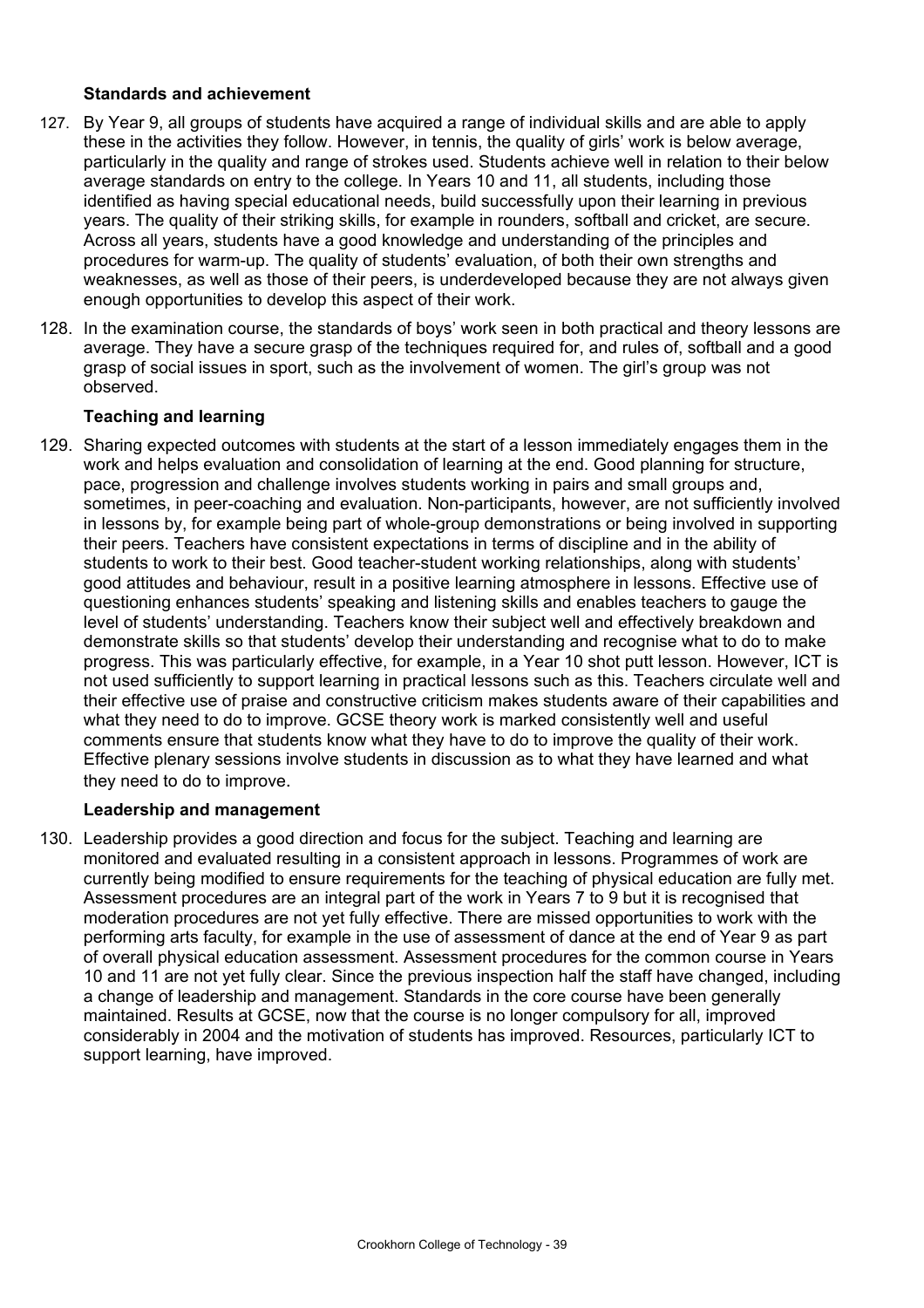### **BUSINESS AND OTHER VOCATIONAL COURSES**

The college offers a single vocational course, engineering. The course is taught jointly with Southdown College of Further Education. In this, its first year, there is a single Year 10 group.

### **Engineering**

Provision in engineering is satisfactory.

#### **Main strengths and weaknesses**

- Students value the link with the local college because it enables them to use different machines and undertake larger scale projects
- ICT is used very effectively to support learning
- Poor attitudes and behaviour hinder achievement in some lessons
- Marking does not help the students to improve as well as it might
- Teachers planned well to provide a variety of activities, which maintained the students' motivation and good plenary sessions enabled students to share what they had learnt

#### **Commentary**

- 131. Standards in the current Year 10 are broadly average and achievement on this new course is satisfactory. Students' skilful use of ICT enhanced their learning. The use of ICT to record work and develop their portfolio is routine and very good use has been made of a design package in generating ideas and drawing their designs. In another lesson, they were able to group engineering tools by function, drawing them neatly and accurately, and highlighting the tools' important features. Competent practical skills were also seen where students could accurately mark, cut and file a piece of mild steel ready for brazing.
- 132. The quality of teaching and learning seen was satisfactory overall. Specialist teachers have good subject knowledge and try hard to develop the interest and enthusiasm of the students. Wellplanned lessons, with the learning objectives shared with the students, provide a variety of activities such as using computers, developing drawing skills and practical work. The newly-installed interactive whiteboards were used very effectively to introduce work and to provide support and guidance during the lesson. Marking is a weakness. The work seen lacked constructive comments on how to improve and was not graded, although the students received oral feedback during its production.
- 133. Students' attitudes towards lessons varied, even on the same day. In two, attitudes were at least satisfactory when the students were engaged on the given task. In another, their attitudes and behaviour were poor and this led to unsatisfactory learning and achievement, despite the teacher's determination to maintain an ordered, productive atmosphere. All students spoken to valued the link with the local further education college as it enabled them to undertake work not possible at the school. This link is well managed and effective, as is the overall planning and structure of the course.

### **PERSONAL, SOCIAL AND HEALTH EDUCATION AND CITIZENSHIP**

### **Personal and social education**

134. Provision for students' personal, social and health education is good. It is taught as part of the weekly pastoral programme. Topics such as sex education, drugs awareness and relationships are taught each year using appropriate materials with a focus appropriate to students' ages. Statutory requirements are met. Good teaching involved Year 8 students well in discussing risk taking and in the production of a brochure covering the main health issues facing their year group. In two Year 10 lessons, students were actively involved in discussing 'moral' decision making in relationships. In one, the use of time was uneven and resulted in students being a little apathetic. In the other, good use of praise and encouragement and effective class management resulted in good teaching and learning and the enhancement of students' personal development.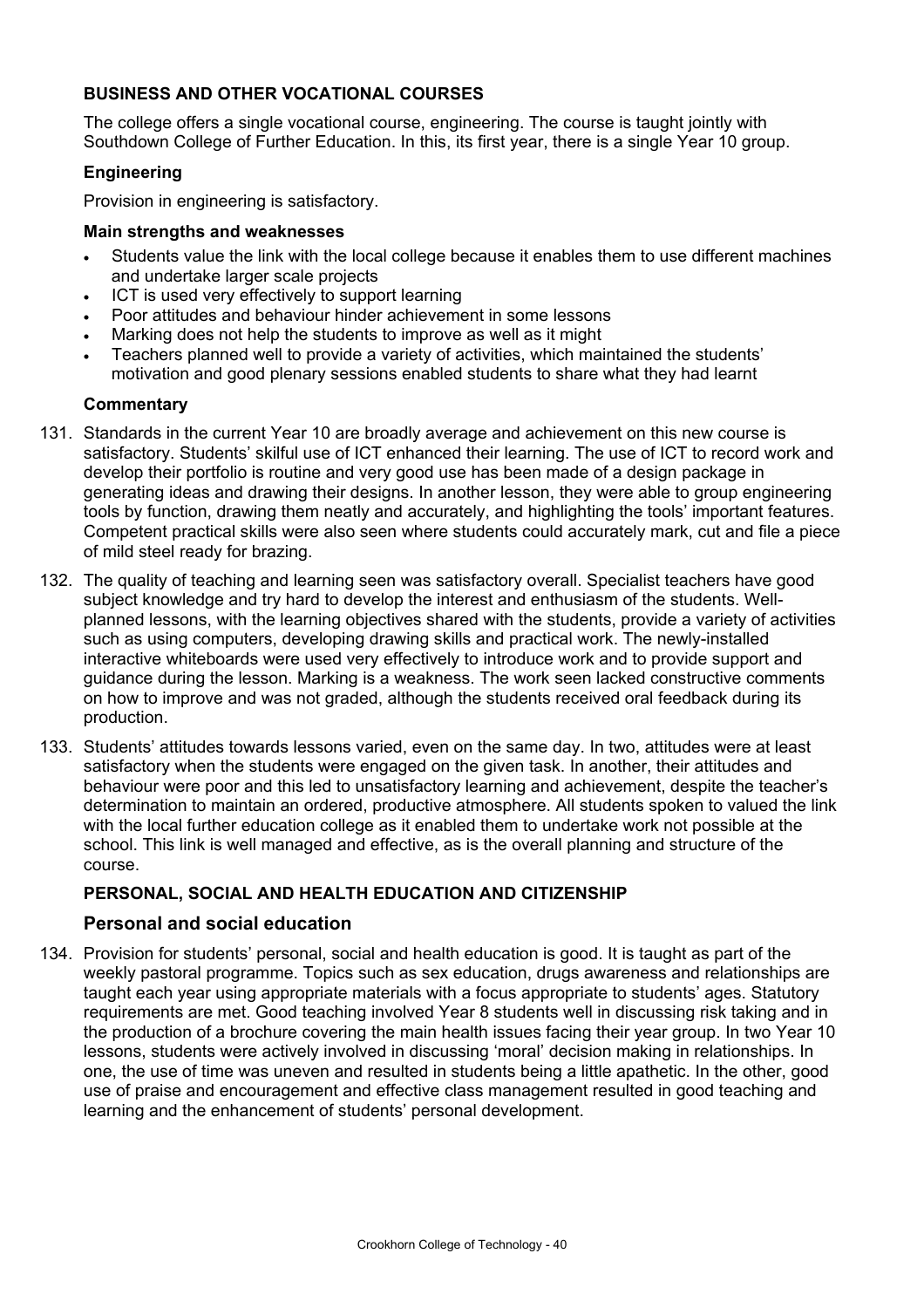### **Citizenship**

Provision in citizenship is unsatisfactory.

#### **Main strengths and weaknesses**

- A curriculum audit has been taken but the college does not have a coherent, planned programme to enable students to cover the requirements of the subject
- There is currently no subject co-ordinator, due to staffing changes, and teaching is not monitored
- College councils and other community-based activities provide good opportunities for some students to take and show responsibility and involvement
- Planning in some subjects identifies opportunities to promote citizenship
- The assessment and reporting of students' knowledge, skills and understanding at the end of Years 9 and 11 are insufficient
- Students are not always aware that they are being taught about citizenship

- 135. Citizenship forms part of the weekly pastoral programme. The modular nature of this programme meant that only in Year 9 was it possible to observe any direct teaching. Issues touching on citizenship were observed in a history and a geography lesson. In addition, discussions were held with relevant staff. College and curriculum documents were scrutinised.
- 136. No records of standards achieved by students are maintained and no written work was available for scrutiny. Students in the two Year 9 classes observed showed varying involvement and interest in the topic of rights and responsibilities within different political systems. In both classes, teachers worked hard to overcome poor behaviour and indifferent attitudes amongst some of the students. Subjects such as drama, history and geography include citizenship issues in their curricular schemes through studying, for example, children's rights in Year 7, fair trade in Year 9, and propaganda and censorship in Year 11. However, discussion with students showed them to have a hazy notion of which subject area contributed to citizenship. This is because teachers do not make it explicit that a topic has links with citizenship and do not actively promote it as part of a citizenship curriculum.
- 137. Beyond the classroom, year and college councils provide an opportunity for students to participate in the democratic process and it was clear at a Year 10 council meeting, impressively chaired by two members of the year, that students felt informed on major decisions and that their opinions were listened to. For example, students have played a large part in planning improvements to the college environment. They are actively involved in improving the health and safety of the site. In other activities, such as the many trips and events organised by the college, opportunities are missed to draw valuable insights into becoming informed citizens and acquiring the skills of participation and responsible action.
- 138. Currently, leadership and management are unsatisfactory. The main weakness being the lack of schemes of work to teach the programmes of study which set out what students should be taught. Although some aspects are met, there is no full coverage throughout the college. In this respect, the college is not meeting its legal requirements. Without whole-college planning and with no coordinator to drive and monitor the subject, future development is insecure.